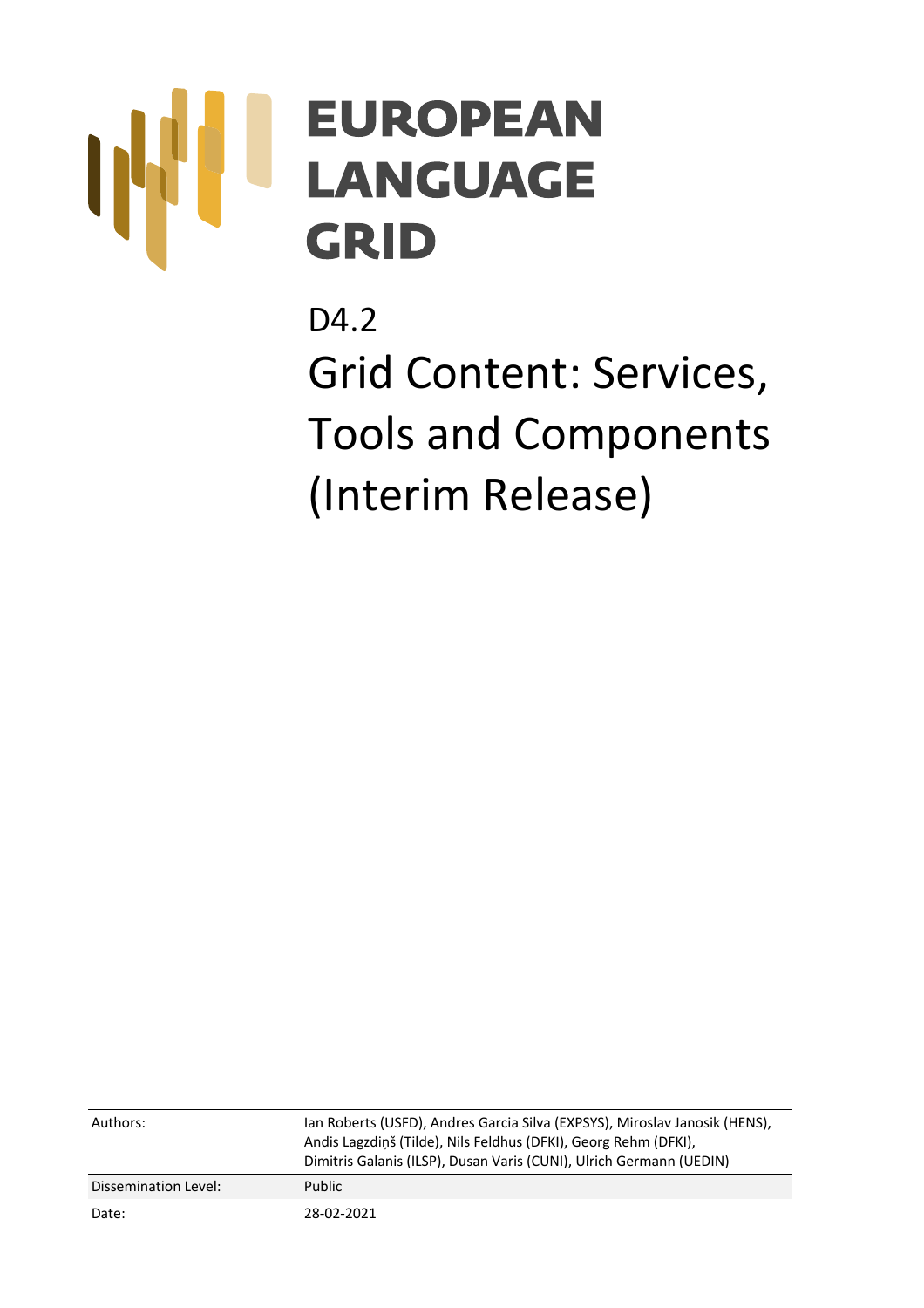# **About this document**

| Project                                                                        | ELG – European Language Grid                                                                                                                                                                                                                                                |
|--------------------------------------------------------------------------------|-----------------------------------------------------------------------------------------------------------------------------------------------------------------------------------------------------------------------------------------------------------------------------|
| Grant agreement no.                                                            | 825627 - Horizon 2020, ICT 2018-2020 - Innovation Action                                                                                                                                                                                                                    |
| Coordinator                                                                    | Dr. Georg Rehm (DFKI)                                                                                                                                                                                                                                                       |
| Start date, duration                                                           | 01-01-2019, 42 months (GA amendment version: AMD-825627-7)                                                                                                                                                                                                                  |
| Deliverable number                                                             | D4.2                                                                                                                                                                                                                                                                        |
| Deliverable title                                                              | Grid Content: Services, Tools and Components (Interim Release)                                                                                                                                                                                                              |
| <b>Type</b>                                                                    | Other (report plus deployed software)                                                                                                                                                                                                                                       |
| Number of pages                                                                | 41                                                                                                                                                                                                                                                                          |
| Status and version                                                             | Final                                                                                                                                                                                                                                                                       |
| Dissemination level                                                            | Public                                                                                                                                                                                                                                                                      |
| Date of delivery                                                               | Contractual: 28-02-2021 - Actual: 27-02-2021                                                                                                                                                                                                                                |
| WP number and title                                                            | WP4: Grid Content - Services, Tools, Components                                                                                                                                                                                                                             |
| Task number and title                                                          | Tasks 4.1: Identify and collect existing services, tools, and components (Sec-<br>tion 2), Tasks 4.2-4.5: Integration of existing tools, services, and compo-<br>nents (Sections 3–6), Task 4.6 Assist 3rd party providers (Section 7)                                      |
| Authors                                                                        | Ian Roberts (USFD), Andres Garcia Silva (EXPSYS), Miroslav Janosik (HENS),<br>Andis Lagzdiņš (Tilde), Nils Feldhus (DFKI), Georg Rehm (DFKI),<br>Dimitris Galanis (ILSP), Dusan Varis (CUNI), Ulrich Germann (UEDIN)                                                        |
| Reviewers                                                                      | Jan Hajic (CUNI), Victoria Arranz (ELDA)                                                                                                                                                                                                                                    |
| Consortium                                                                     | Deutsches Forschungszentrum für Künstliche Intelligenz (DFKI), Germany                                                                                                                                                                                                      |
|                                                                                | Institute for Language and Speech Processing (ILSP), Greece                                                                                                                                                                                                                 |
|                                                                                | University of Sheffield (USFD), United Kingdom                                                                                                                                                                                                                              |
|                                                                                | Charles University (CUNI), Czech Republic                                                                                                                                                                                                                                   |
|                                                                                | Evaluations and Language Resources Distribution Agency (ELDA), France                                                                                                                                                                                                       |
|                                                                                | Tilde SIA (TILDE), Latvia                                                                                                                                                                                                                                                   |
|                                                                                | Hensoldt Analytics (HENS), formerly Sail Labs Tech. GmbH (SAIL), Austria                                                                                                                                                                                                    |
|                                                                                | Expert System Iberia SL (EXPSYS), Spain                                                                                                                                                                                                                                     |
|                                                                                | University of Edinburgh (UEDIN), United Kingdom                                                                                                                                                                                                                             |
| EC project officers                                                            | Philippe Gelin, Alexandru Ceausu                                                                                                                                                                                                                                            |
| For copies of reports and other<br>ELG-related information, please<br>contact: | <b>DFKI GmbH</b><br>European Language Grid (ELG)<br>Alt-Moabit 91c<br>D-10559 Berlin<br>Germany<br>Dr. Georg Rehm, DFKI GmbH<br>georg.rehm@dfki.de<br>Phone: +49 (0)30 23895-1833<br>Fax: +49 (0)30 23895-1810<br>http://european-language-grid.eu<br>© 2021 ELG Consortium |

**WILELG**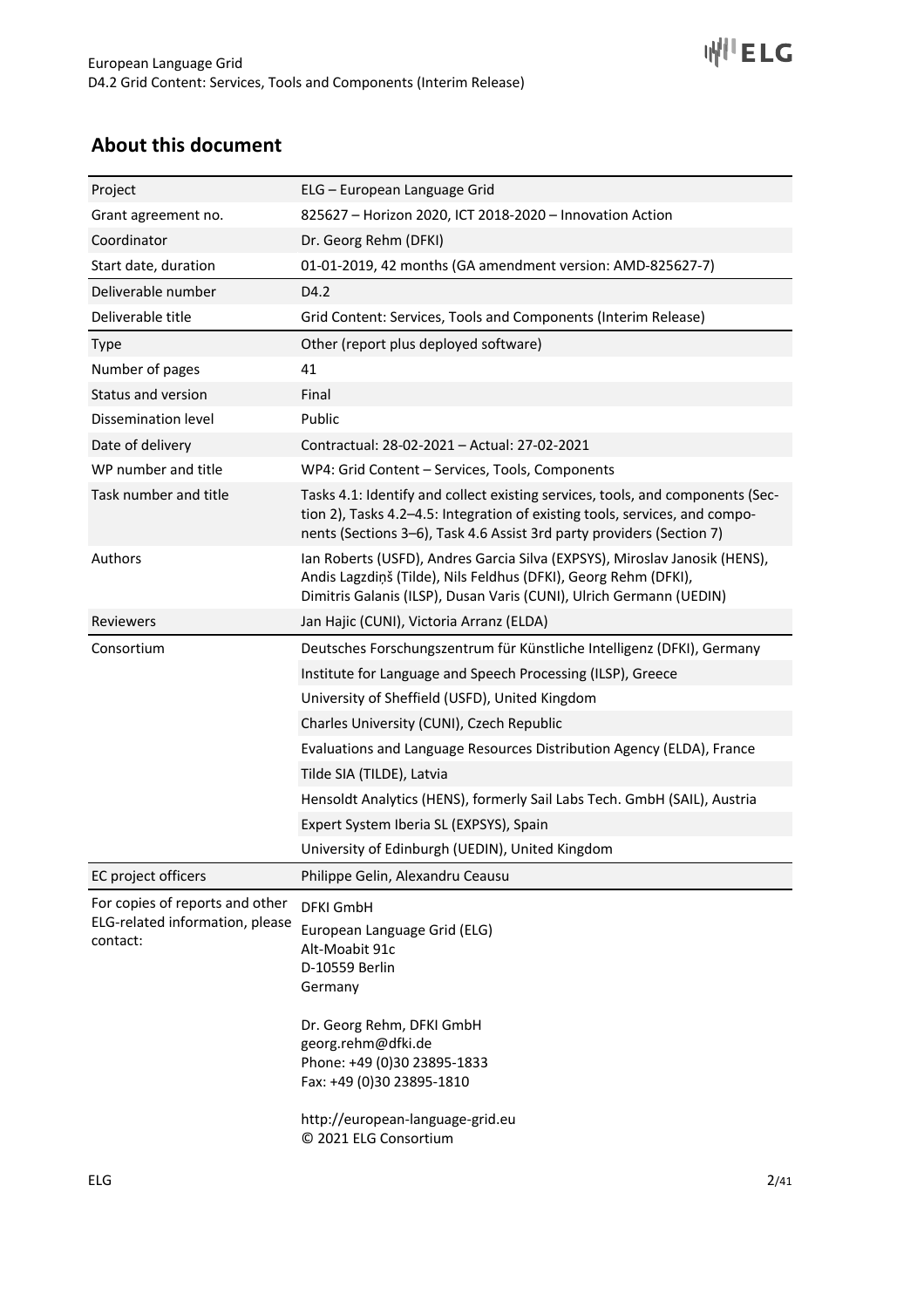# **Table of Contents**

| List of Tables | ,我们也不能在这里的人,我们也不能在这里的人,我们也不能在这里的人,我们也不能在这里的人,我们也不能在这里的人,我们也不能在这里的人,我们也不能在这里的人,我们也                                                                                                                                              | 4              |
|----------------|--------------------------------------------------------------------------------------------------------------------------------------------------------------------------------------------------------------------------------|----------------|
|                |                                                                                                                                                                                                                                | $\overline{4}$ |
| Abstract       |                                                                                                                                                                                                                                |                |
| 1              |                                                                                                                                                                                                                                |                |
| 2              | Tools, Services and Components: Updates to the integration plan _______________________5                                                                                                                                       |                |
| 2.1            |                                                                                                                                                                                                                                | 9              |
| 2.2            |                                                                                                                                                                                                                                |                |
| 3              |                                                                                                                                                                                                                                |                |
| 3.1            |                                                                                                                                                                                                                                |                |
| 3.2            |                                                                                                                                                                                                                                |                |
| 4              |                                                                                                                                                                                                                                |                |
| 4.1            |                                                                                                                                                                                                                                |                |
| 4.2            |                                                                                                                                                                                                                                |                |
| 4.2.1          |                                                                                                                                                                                                                                |                |
| 4.2.2          |                                                                                                                                                                                                                                |                |
| 4.2.3          |                                                                                                                                                                                                                                |                |
| 4.3            |                                                                                                                                                                                                                                |                |
| 4.4            |                                                                                                                                                                                                                                |                |
| 4.5            |                                                                                                                                                                                                                                |                |
| 5              |                                                                                                                                                                                                                                |                |
| 5.1            |                                                                                                                                                                                                                                |                |
| 5.2            |                                                                                                                                                                                                                                |                |
| 5.2.1          |                                                                                                                                                                                                                                |                |
| 5.2.2          | MT Models                                                                                                                                                                                                                      |                |
| 5.3            |                                                                                                                                                                                                                                |                |
| 5.4            |                                                                                                                                                                                                                                |                |
| 6              | Integration of other Types of Tools, Services, Components (Task 4.5) _________________________ 25                                                                                                                              |                |
| 6.1            | TTS tools integrated by DFKI LAND CONTROL CONTROL CONTROL CONTROL CONTROL CONTROL CONTROL CONTROL CONTROL CONTROL CONTROL CONTROL CONTROL CONTROL CONTROL CONTROL CONTROL CONTROL CONTROL CONTROL CONTROL CONTROL CONTROL CONT |                |
| $\overline{7}$ | Status of tools and services from ELG Pilot Projects and other third parties (Task 4.6) _______ 26                                                                                                                             |                |
| 7.1            |                                                                                                                                                                                                                                | 27             |
| 7.2            |                                                                                                                                                                                                                                | 27             |
| 8              |                                                                                                                                                                                                                                | 28             |
| А.             |                                                                                                                                                                                                                                | 28             |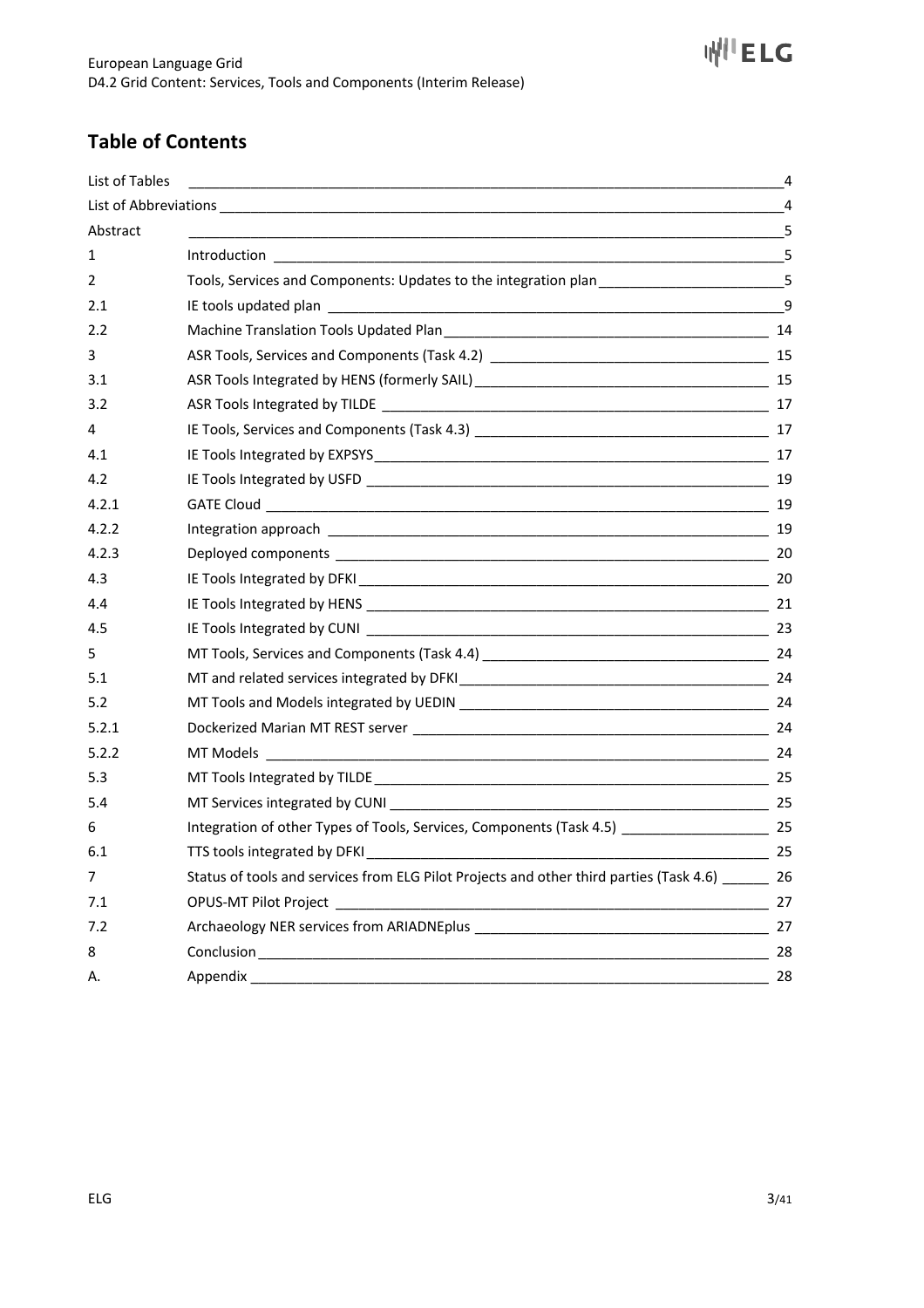

# **List of Tables**

| Table 1: Modifications to the integration plan of I.E tools defined in D4.1_________________________                                                              | 5   |
|-------------------------------------------------------------------------------------------------------------------------------------------------------------------|-----|
| Table 2: Modifications to the integration plan of MT tools defined in D4.1 __________________________________                                                     | -6  |
|                                                                                                                                                                   | 8   |
| Table 4: Number of supported languages in each language category per service. [188] Table 4: Number of supported languages in each language category per service. | 9   |
|                                                                                                                                                                   | 9   |
| Table 6: IE and Text Analysis services provided by ELG partners for the first release________________________                                                     | 10  |
| Table 7: Overview of IE and Text Analysis services to integrate in the second release (category A) _________ 11                                                   |     |
| Table 8: Overview of IE and Text Analysis services to integrate in the second release (category B, C & D) ____ 12                                                 |     |
| Table 9: Overview of IE and Text Analysis services to integrate in the third release (category C and D) ______ 13                                                 |     |
|                                                                                                                                                                   | 14  |
|                                                                                                                                                                   | 15  |
|                                                                                                                                                                   |     |
|                                                                                                                                                                   |     |
| Table 14: Cogito Discover software components for deployment in ELG ________________________________                                                              | 19  |
| Table 15: GATE Cloud services for general linguistic pre-processing and named entity recognition _____________ 20                                                 |     |
|                                                                                                                                                                   | 21  |
|                                                                                                                                                                   | 23  |
| Table 18: Voices of DFKI MaryTTS (aka MARY Text-to-Speech Synthesis) integrated for Release 2. __________ 26                                                      |     |
|                                                                                                                                                                   |     |
| Table 20: IE and Text Analysis tools and services to integrate in the first release (full list) ____________________ 31                                           |     |
| Table 21: IE and Text Analysis tools and services to integrate in the second release (full list) _______________________38                                        |     |
| Table 22: IE and Text Analysis tools and services to integrate in the third release (full list)_______________                                                    | -41 |

# **List of Abbreviations**

| Application Programming Interface             |
|-----------------------------------------------|
| <b>Automatic Speech Recognition</b>           |
| <b>Graphics Processing Unit</b>               |
| <b>Information Extraction</b>                 |
| JavaScript Object Notation                    |
| Language Technology                           |
| <b>Machine Translation</b>                    |
| Named Entity Recognition                      |
| Natural Language Processing                   |
| Term Frequency and Inverse Document Frequency |
| Text-to-speech, i.e., speech synthesis        |
| <b>XML GATE Application</b>                   |
| Extensible Markup Language                    |
|                                               |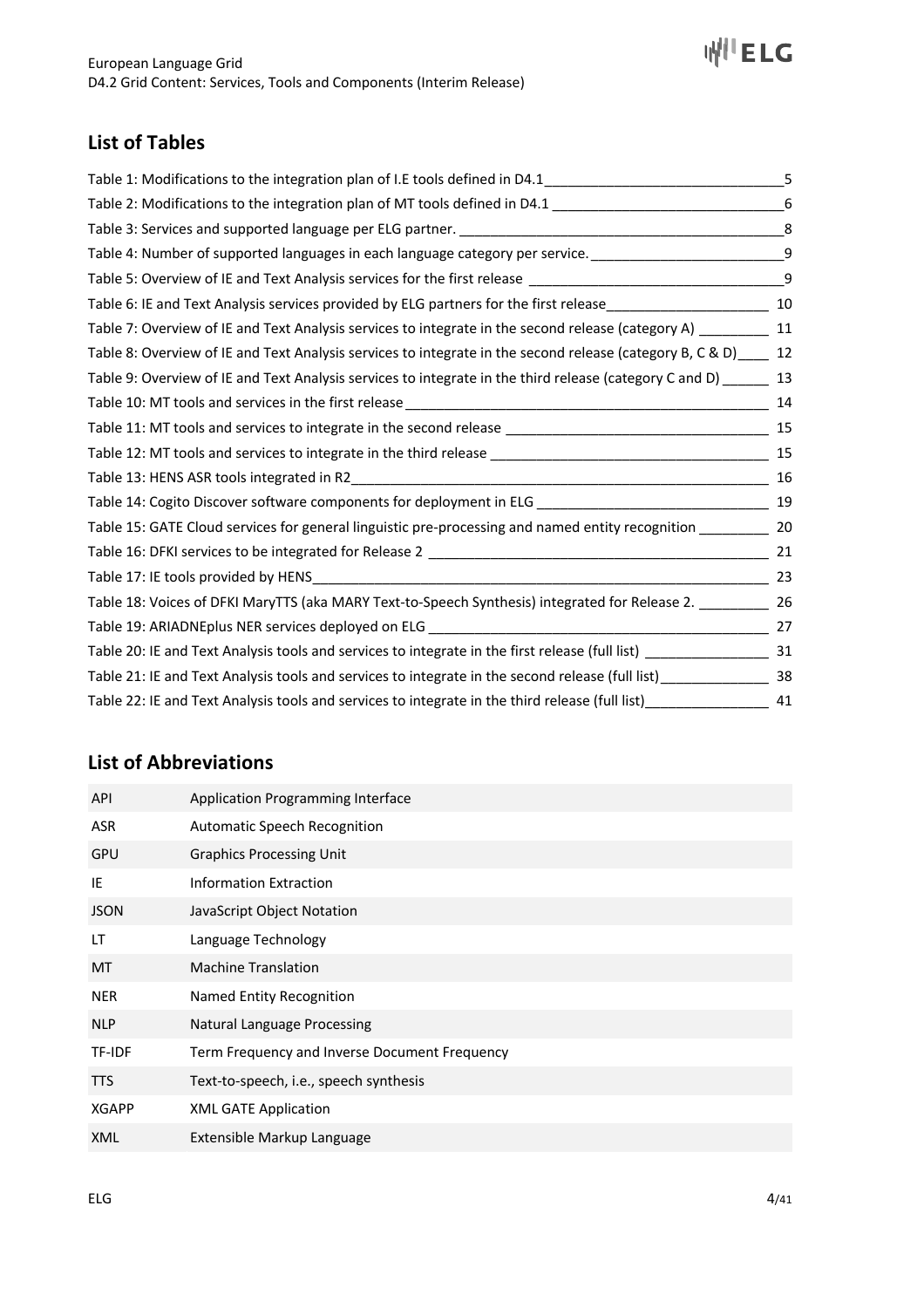

# **Abstract**

This document is an update to deliverable 4.1, describing the additional service, tools and components that have been integrated into the ELG platform since the first platform release. The original plan laid out in D4.1 for the timetable of service integration has remained largely stable, with a few services moving from one release to another but overall the project is on track to deliver all planned services by the time of the final release. In addition, we have begun work to integrate the first batch of services from third party providers, in particular the WP6 pilot projects.

# **1 Introduction**

This document describes tools, services and components that have been developed and made available for the second public release (M27) of the ELG platform. It should be read in conjunction with the previous deliverable D4.1, which described the equivalent elements of the first release.

D4.1 detailed work carried out under Task 4.1 to identify existing tools, services and components from among the ELG project partners and prioritise which tools to integrate at which stages of the ELG platform development cycle. Section 2 of this document describes how that plan has evolved since release 1.

The remainder of the document details the tools that have been integrated by consortium members for release 2, grouped as per the WP4 task breakdown – Automatic Speech Recognition (Task 4.2), Information Extraction and Text Analysis (Task 4.3), Machine Translation (Task 4.4) and other types of tools (Task 4.5).

The final section describes those tools and services contributed by third parties, primarily the first round of ELG pilot projects (WP6), that have so far been integrated into the platform, and summarises those expected to be delivered by the end of those pilots (Task 4.6).

# **2 Tools, Services and Components: Updates to the integration plan**

Before starting the integration of the tools and services planned for release 2 we carried out a survey with the partners about the execution of the plan defined for release 1 and the current plan for release 2. We asked them to indicate whether the plan for release 1, 2 and 3 was modified and to what extent. In Table 1 we present the modifications to the plan to integrate IE tools in ELG.

|                   | R1   | R <sub>2</sub> | R3    | Total |
|-------------------|------|----------------|-------|-------|
| Services in D4.1  | 154  | -277           | - 192 | 623   |
| New services      | 6    | 35             | .5    | 46    |
| Removed services  | 8    | 17             | -31   | 56    |
| Services in D4.2  | 152. | - 295          | 166   | 613   |
| Delta of services | $-2$ | $+18$          | -26   | -10   |

Table 1: Modifications to the integration plan of I.E tools defined in D4.1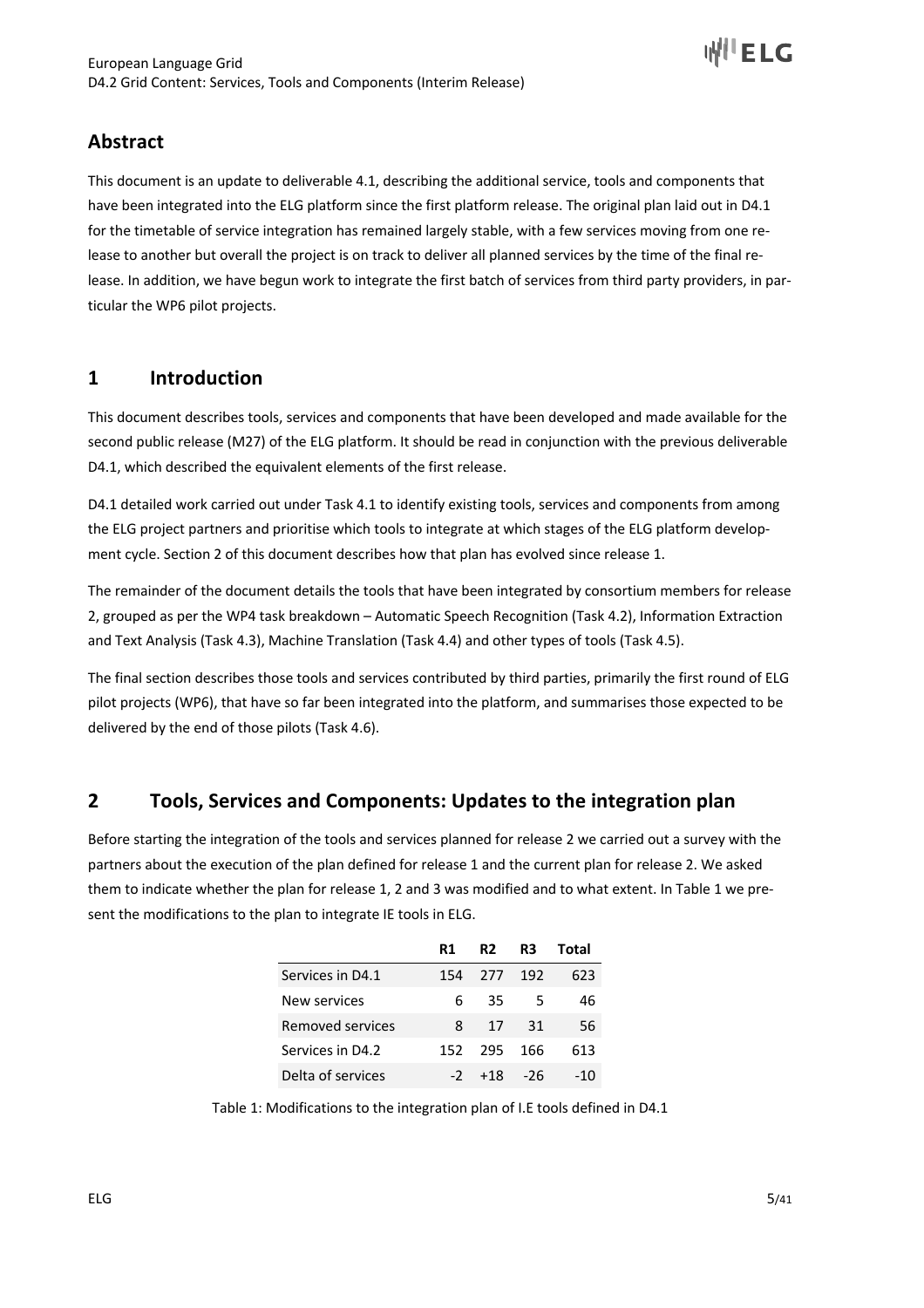

When a service was moved from one release to another then it was counted as removed from the source release and as added to the target release. Most of the changes in the plan were due to these movements. In total 42 services were moved: 7 services from R1 to R2, 4 services from R2 to R1, 5 services from R2 to R3, and 26 services from R3 to R2. In addition, 4 new services, which were not part of the plan in D4.1, were integrated to the plan in D4.2: 2 services in R1 and 2 services in R2. Finally, 3 services were removed from the original plan: 1 service in R1, 1 service in R2, and 1 service in R3. In addition, 11 services were removed since they were duplicated in the plan defined in D4.1 Overall, after removal of these 11 duplicates the total number of services integrated across the three releases decreased by 10 from the original plan.

Machine Translation plan was less modified. As shown in Table 2, 8 services moved from R1 to R2 and 4 new MT services were added to the original plan: 2 services in R1, and 2 services in R2. The plan for the integration of ASR tools and the so called Other tools were not modified. The reasons behind the modification of the plans for MT and IE tools were varied. For example, some tools were removed as they were discontinued when producing this deliverable. Moving tools from one release to another was mainly due to the maturity level of the tools. For example some tools that were in preliminary beta versions were postponed while tools that were already fully developed and easy to integrate were moved to earlier releases.

|                         | R1            | R <sub>2</sub> | R3 | Total |
|-------------------------|---------------|----------------|----|-------|
| Services in D4.1 plan   | 21            | 21             | q  | 51    |
| New services            | $\mathcal{P}$ | 10             | O  | 12    |
| <b>Removed services</b> | 8             | ŋ              | O  | 8     |
| Services in D4.2        | 15            | -31            | q  | 55    |
| Delta of services       |               | +10            |    |       |

Table 2: Modifications to the integration plan of MT tools defined in D4.1

In the following we present the updated plan for the integration of IE tools and MT tools. In all these tables we have grouped the supported human languages into four categories: (A) official EU languages; (B) other EU languages without official status, plus languages from candidate countries and free trade partners; (C) languages spoken by immigrants or important trade and political partners; (D) languages that do not fit (A), (B), (C).

First in Table 3 we present the general overview of the services to be integrated in ELG broken down by service type and language category. In addition, Table 4 shows the overall number of distinct languages covered within each category of services across all partners.

|                               | Α   | В  | C   | D  | Total          |
|-------------------------------|-----|----|-----|----|----------------|
| <b>ASR</b>                    | 12  | 3  | 12  | 1  | 28             |
| <b>HENS (formerly SAIL)</b>   | 9   | 3  | 12  | 1  | 25             |
| ASR                           | 9   | 3  | 12  | 1  | 25             |
| Tilde                         | 2   |    |     |    | $\overline{2}$ |
| ASR                           | 2   |    |     |    | $\overline{2}$ |
| <b>UEDIN</b>                  | 1   |    |     |    | 1              |
| ASR                           | 1   |    |     |    |                |
| <b>IE &amp; Text Analysis</b> | 368 | 58 | 153 | 26 | $605^{1}$      |
| <b>CUNI</b>                   | 122 | 35 | 64  |    | 221            |

<sup>1</sup> The difference of 8 between this number (605) and the total number of IE services given in Table 1 (613) is accounted for by 8 services that are language-independent and therefore do not fit into any of the A-D language categories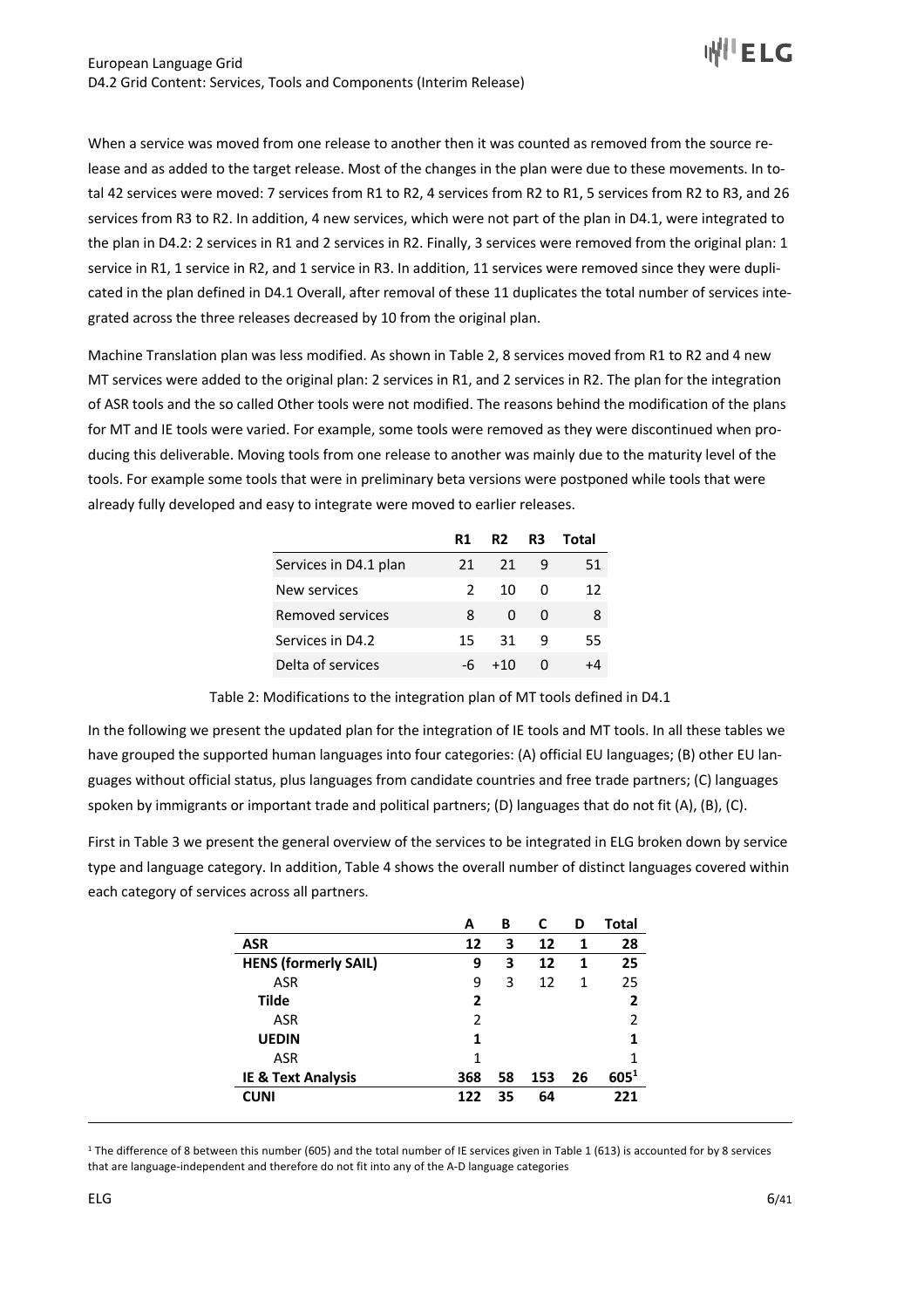| <b>Dependency Parsing</b>     | 24                      | 7  | 13 |    | 44                      |
|-------------------------------|-------------------------|----|----|----|-------------------------|
| Lemmatization                 | 24                      | 7  | 12 |    | 43                      |
| Morphological analyser        | 24                      | 7  | 13 |    | 44                      |
| Named Entity Recognition      | 2                       |    |    |    | 2                       |
| Part-of-Speech Tagging        | 24                      | 7  | 13 |    | 44                      |
| Tokenization                  | 24                      | 7  | 13 |    | 44                      |
| <b>DFKI</b>                   | 48                      | 6  | 13 | 13 | 80                      |
| Date detection                | 2                       |    |    |    | 2                       |
| <b>Discourse Parsing</b>      | $\mathbf{1}$            |    |    |    | 1                       |
| Language identification       | 22                      | 6  | 13 | 13 | 54                      |
| Morphological analyser        | 6                       |    |    |    | 6                       |
| Named Entity Recognition      | 3                       |    |    |    | 3                       |
| <b>Negation Detection</b>     | $\mathbf{1}$            |    |    |    | $\mathbf{1}$            |
| Parsing                       | $\mathbf 1$             |    |    |    | $\mathbf{1}$            |
| Sentence splitting            | 3                       |    |    |    | 3                       |
| Summarization                 | 2                       |    |    |    | $\overline{\mathbf{c}}$ |
| Text categorization           | $\mathbf{1}$            |    |    |    | $\mathbf 1$             |
| <b>Textual Entailment</b>     | 3                       |    |    |    | 3                       |
| Tokenization                  | 3                       |    |    |    | 3                       |
| <b>Expert System</b>          | 73                      | 4  | 43 | 13 | 133                     |
| Keyword extraction            | 7                       |    | 5  |    | 12                      |
| Language identification       | 22                      | 4  | 13 | 13 | 52                      |
| Lemmatization                 | 7                       |    | 5  |    | 12                      |
| Named Entity Recognition      | 7                       |    | 5  |    | 12                      |
| Part-of-Speech Tagging        | 7                       |    | 5  |    | 12                      |
| Semantic annotation           | 7                       |    | 5  |    | 12                      |
| Sentiment Analysis            | 7                       |    |    |    | 7                       |
| Summarization                 | 7                       |    | 5  |    | 12                      |
| Text categorization           | $\overline{2}$          |    |    |    | 2                       |
| <b>ILSP</b>                   | 5                       |    |    |    | 5                       |
| <b>Information Extraction</b> | 2                       |    |    |    | 2                       |
| Named Entity Recognition      | $\overline{\mathbf{c}}$ |    |    |    | 2                       |
| Sentiment Analysis            | $\mathbf{1}$            |    |    |    | $\mathbf{1}$            |
| <b>HENS</b>                   | 47                      | 10 | 30 |    | 87                      |
| Keyword extraction            | 9                       | 3  | 9  |    | 21                      |
| Language identification       | 15                      | 3  | 8  |    | 26                      |
| Named Entity Recognition      | 16                      | 4  | 9  |    | 29                      |
| Sentiment Analysis            | 7                       |    | 4  |    | 11                      |
| <b>USFD</b>                   | 73                      | 3  | 3  |    | 79                      |
| <b>Entity linking</b>         | 2                       |    |    |    | 2                       |
| Language identification       | 5                       |    |    |    | 5                       |
| Measurement annotation        | $\mathbf{1}$            |    |    |    | 1                       |
| Measurement normalisation     | $\mathbf{1}$            |    |    |    | 1                       |
| Morphological analyser        | 1                       |    |    |    | 1                       |
| Named Entity Recognition      | 15                      | 1  | 1  |    | 17                      |
| <b>NER Disambiguation</b>     | 7                       |    |    |    | 7                       |
| Noun phrase extraction        | 1                       |    |    |    | 1                       |
| Number annotation             | $\mathbf{1}$            |    |    |    | $\mathbf{1}$            |
| Number normalisation          | $\mathbf{1}$            |    |    |    | $\mathbf{1}$            |
| <b>Opinion Mining</b>         | 2                       |    |    |    | $\overline{2}$          |
| Part-of-Speech Tagging        | 22                      | 2  | 2  |    | 26                      |
| Sentence splitting            | 3                       |    |    |    | 3                       |
| Summarization                 | 2                       |    |    |    | 2                       |
| Text categorization           | 4                       |    |    |    | 4                       |
| Text extraction               | $\mathbf{1}$            |    |    |    | 1                       |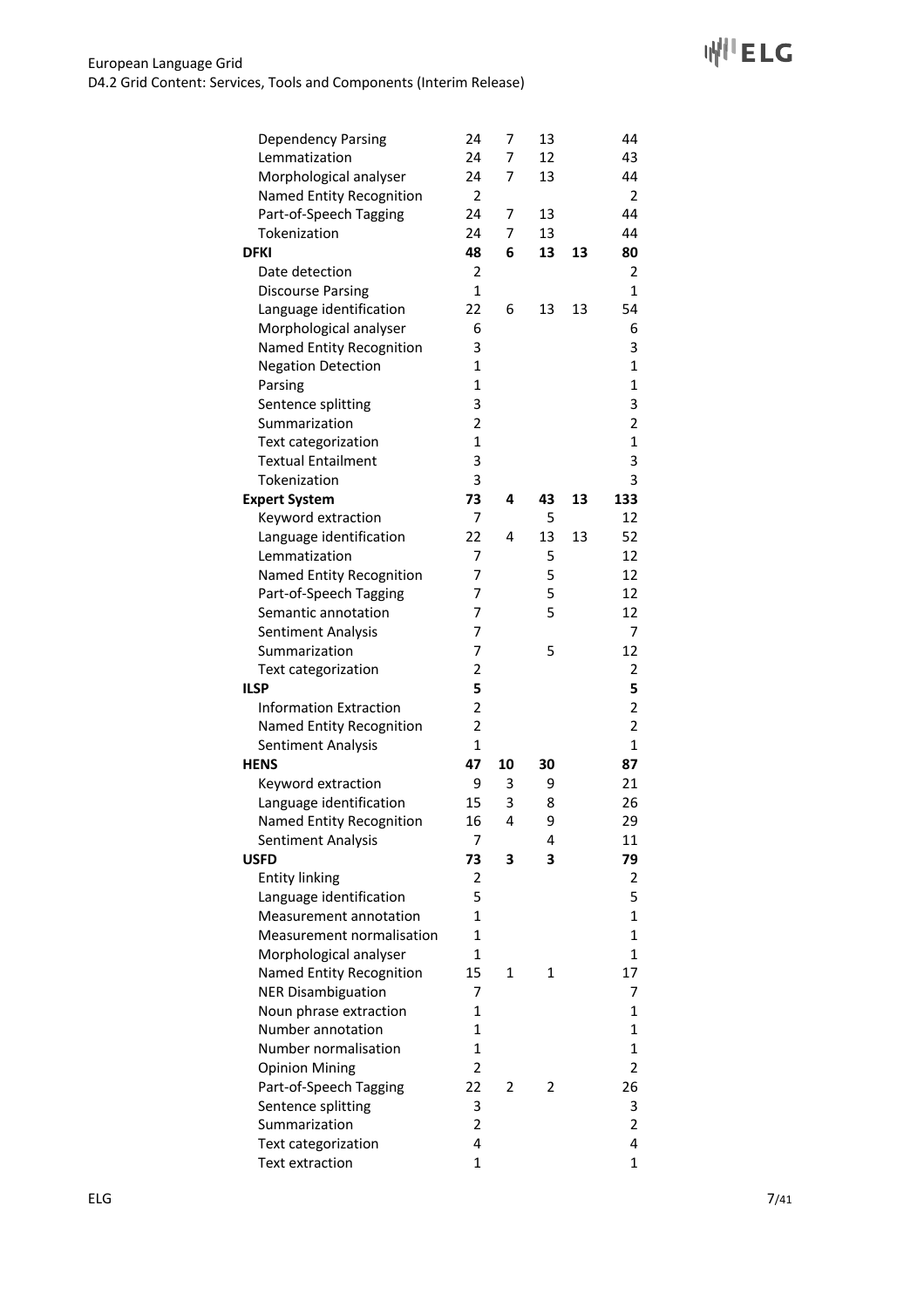| Tokenization         | 4              |    |                |              | 4              |
|----------------------|----------------|----|----------------|--------------|----------------|
| Other                | 7              | 1  | 1              | 2            | 11             |
| <b>DFKI</b>          | 5              | 1  | 1              | 2            | 9              |
| Text to Speech       | 5              | 1  | 1              | 2            | 9              |
| <b>Tilde</b>         | 2              |    |                |              | 2              |
| Text to Speech       | 2              |    |                |              | 2              |
| ΜT                   | 42             |    | 3              | 1            | 46             |
| <b>CUNI</b>          | 4              |    |                | 1            | 5              |
| Α                    | 4              |    |                | $\mathbf{1}$ | 5              |
| <b>DFKI</b>          | 1              |    |                |              | 1              |
| A                    | $\mathbf{1}$   |    |                |              | $\mathbf{1}$   |
| <b>ILSP</b>          | 2              |    |                |              | 2              |
| Α                    | $\overline{2}$ |    |                |              | $\overline{2}$ |
| <b>Tilde</b>         | 19             |    | 2              |              | 21             |
| Α                    | 18             |    | $\overline{2}$ |              | 20             |
| C                    | $\mathbf{1}$   |    |                |              | 1              |
| <b>UEDIN</b>         | 16             |    | 1              |              | 17             |
| A                    | 15             |    | 1              |              | 16             |
| C                    | 1              |    |                |              | 1              |
| <b>Total general</b> | 429            | 62 | 169            | 30           | 690            |

Table 3: Services and supported language per ELG partner.

|                               | A              | в | C  | D  |
|-------------------------------|----------------|---|----|----|
| <b>ASR</b>                    |                |   |    |    |
| ASR                           | 12             | 3 | 12 | 1  |
| <b>IE &amp; Text Analysis</b> |                |   |    |    |
| Date detection                | $\overline{2}$ |   |    |    |
| Dependency Parsing            | 24             | 7 | 13 |    |
| <b>Discourse Parsing</b>      | 1              |   |    |    |
| <b>Entity linking</b>         | $\overline{2}$ |   |    |    |
| <b>Information Extraction</b> | $\mathbf{1}$   |   |    |    |
| Keyword extraction            | 10             | 3 | 11 |    |
| Language identification       | 22             | 6 | 14 | 13 |
| Lemmatization                 | 24             | 7 | 13 |    |
| Measurement annotation        | 1              |   |    |    |
| Measurement normalisation     | $\mathbf{1}$   |   |    |    |
| Morphological analyser        | 24             | 7 | 13 |    |
| Named Entity Recognition      | 16             | 5 | 11 |    |
| <b>Negation Detection</b>     | 1              |   |    |    |
| <b>NER Disambiguation</b>     | 4              |   |    |    |
| Noun phrase extraction        | 1              |   |    |    |
| Number annotation             | 1              |   |    |    |
| Number normalisation          | $\mathbf{1}$   |   |    |    |
| <b>Opinion Mining</b>         | $\mathbf{1}$   |   |    |    |
| Parsing                       | 1              |   |    |    |
| Part-of-Speech Tagging        | 24             | 7 | 13 |    |
| Semantic annotation           | 7              |   | 5  |    |
| Sentence splitting            | 4              |   |    |    |
| <b>Sentiment Analysis</b>     | 9              |   | 4  |    |
| Summarization                 | $\overline{7}$ |   | 5  |    |
| Text categorization           | $\overline{2}$ |   |    |    |
| Text extraction               | $\mathbf{1}$   |   |    |    |
| <b>Textual Entailment</b>     | 3              |   |    |    |
| Tokenization                  | 24             | 7 | 13 |    |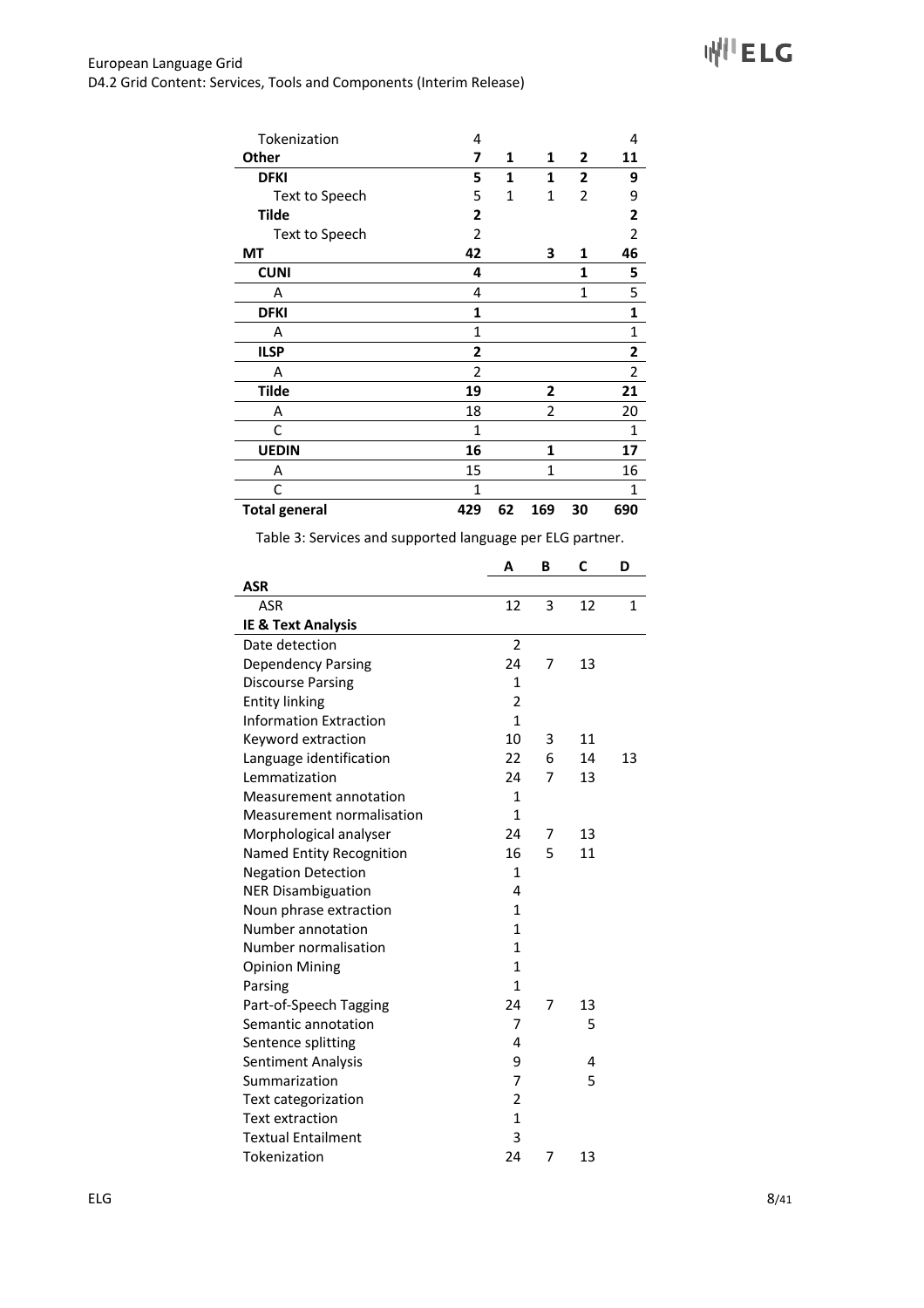| MT ( $\downarrow$ From – To $\rightarrow$ ) |    |  |  |
|---------------------------------------------|----|--|--|
|                                             | 30 |  |  |
|                                             |    |  |  |
| <b>Other</b>                                |    |  |  |
| Text to Speech                              |    |  |  |

Table 4: Number of supported languages in each language category per service.

# **2.1 IE tools updated plan**

In this section we describe the the plan for the integration of IE tools after the partner modifications. An overview of the services that will be integrated in each release is presented in the following tables:

- Table 5 and Table 6 show the number of services integrated at the time of release 1. Table 5 gives the overall total and Table 6 breaks this total down by project partner.
- Table 7 and Table 8 show the number of services that will be integrated at the time of release 2 for each supported language. This time there is no breakdown by partner, instead Table 7 lists the category A languages (EU official) and Table 8 lists the category B languages plus an overall total for categories C & D (which for this release are all language identification).
- Table 9 lists the remaining services for category C and D languages, which are scheduled for integration by release 3.

In each table the cell number is the number of tools that will be integrated providing support for the service type (see appendix A for the full list of tools and their corresponding services to integrate in each release).

|                               | Czech          | Dutch        | English        | French         | German         | Greek          | Italian | Latvian        | Spanish        | Total          |
|-------------------------------|----------------|--------------|----------------|----------------|----------------|----------------|---------|----------------|----------------|----------------|
| <b>Dependency Parsing</b>     | 1              |              | 1              | 1              | $\mathbf{1}$   | $\mathbf{1}$   |         | $\mathbf{1}$   | $\mathbf{1}$   | 7              |
| <b>Information Extraction</b> |                |              |                |                |                | 2              |         |                |                | $\overline{2}$ |
| Language identification       | 2              |              | 3              | 3              | 3              | $\overline{2}$ |         | 1              | 3              | 17             |
| Lemmatization                 | 1              |              | $\overline{2}$ | $\overline{2}$ | $\overline{2}$ | $\mathbf{1}$   |         | 1              | $\overline{2}$ | 11             |
| Morphological analyser        | 1              | $\mathbf{1}$ | 3              | $\overline{2}$ | $\overline{2}$ | $\mathbf{1}$   | 1       | 1              | $\overline{2}$ | 14             |
| Named Entity Recognition      | $\overline{2}$ |              | 12             | 4              | 8              | $\overline{2}$ |         |                | $\overline{2}$ | 30             |
| <b>NER Disambiguation</b>     |                |              | 4              | $\mathbf{1}$   | $\mathbf{1}$   |                |         |                | 1              | $\overline{7}$ |
| Number annotation             |                |              | 1              |                |                |                |         |                |                | 1              |
| <b>Opinion Mining</b>         |                |              | $\overline{2}$ |                |                |                |         |                |                | $\mathfrak z$  |
| Part-of-Speech Tagging        | $\mathfrak z$  |              | 5              | 3              | 3              | $\overline{2}$ |         | $\overline{2}$ | 3              | 20             |
| Sentence splitting            |                |              | 2              |                | 2              |                | 1       |                |                | 5              |
| Sentiment Analysis            |                |              | $\overline{2}$ | $\overline{2}$ | $\overline{2}$ | 1              |         |                | 2              | 9              |
| Summarization                 |                |              | 3              | $\mathbf{1}$   | $\mathbf{1}$   |                |         |                | 2              | 7              |
| Text categorization           |                |              | 6              |                |                |                |         |                | 1              | 7              |
| Tokenization                  | 1              |              | 4              | 1              | 3              | 1              | 1       | 1              | 1              | 13             |
| <b>Total</b>                  | 10             | 1            | 50             | 20             | 28             | 13             | 3       | 7              | 20             | 152            |

Table 5: Overview of IE and Text Analysis services for the first release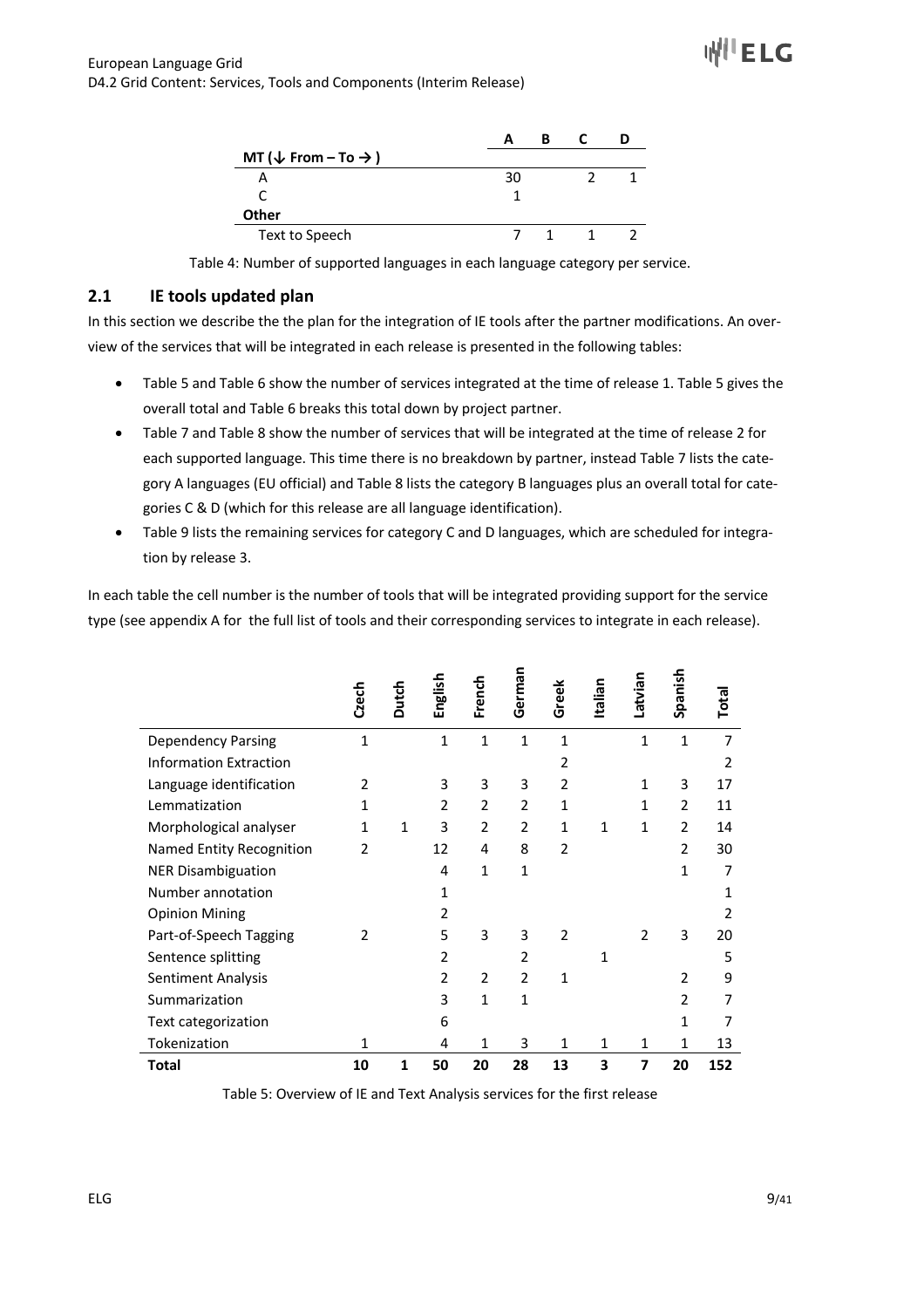|                               | Czech          |              |                |                |                |                |   |                         | Dutch English French German Greek Italian Latvian Spanish Total |                         |
|-------------------------------|----------------|--------------|----------------|----------------|----------------|----------------|---|-------------------------|-----------------------------------------------------------------|-------------------------|
| <b>CUNI</b>                   | 6              |              | 6              | 5              | 5              | 5              |   | 5                       | 5                                                               | 37                      |
| <b>Dependency Parsing</b>     | 1              |              | 1              | 1              | 1              | $\mathbf 1$    |   | 1                       | 1                                                               | $\overline{7}$          |
| Lemmatization                 | 1              |              | 1              | 1              | 1              | $\mathbf 1$    |   | 1                       | 1                                                               | $\boldsymbol{7}$        |
| Morphological analyser        | 1              |              | 1              | 1              | 1              | $\mathbf{1}$   |   | 1                       | 1                                                               | $\overline{7}$          |
| <b>NER</b>                    | 1              |              | 1              |                |                |                |   |                         |                                                                 | $\mathbf 2$             |
| Part-of-Speech Tagging        | 1              |              | 1              | 1              | $\mathbf{1}$   | $\mathbf{1}$   |   | 1                       | 1                                                               | 7                       |
| Tokenization                  | 1              |              | 1              | $\mathbf{1}$   | $\mathbf{1}$   | $\mathbf{1}$   |   | 1                       | $\mathbf{1}$                                                    | $\overline{7}$          |
| <b>DFKI</b>                   |                | 1            | 6              | $\mathbf{1}$   | 5              |                | 3 |                         | $\mathbf{1}$                                                    | 17                      |
| Morphological analyser        |                | 1            | 1              | $\mathbf{1}$   | $\mathbf{1}$   |                | 1 |                         | $\mathbf{1}$                                                    | 6                       |
| <b>NER</b>                    |                |              | 1              |                | $\overline{2}$ |                |   |                         |                                                                 | $\mathsf{3}$            |
| Sentence splitting            |                |              | 1              |                | $\mathbf{1}$   |                | 1 |                         |                                                                 | 3                       |
| Summarization                 |                |              | 1              |                |                |                |   |                         |                                                                 | 1                       |
| Text categorization           |                |              | 1              |                |                |                |   |                         |                                                                 | 1                       |
| Tokenization                  |                |              | 1              |                | 1              |                | 1 |                         |                                                                 | 3                       |
| <b>Expert System</b>          | 1              |              | 7              | 6              | 6              | 1              |   | 1                       | 7                                                               | 29                      |
| Language identification       | 1              |              | 1              | 1              | 1              | $\mathbf{1}$   |   | 1                       | 1                                                               | 7                       |
| Lemmatization                 |                |              | 1              | 1              | 1              |                |   |                         | 1                                                               | 4                       |
| <b>NER</b>                    |                |              | 1              | 1              | 1              |                |   |                         | 1                                                               | 4                       |
| Part-of-Speech Tagging        |                |              | 1              | 1              | 1              |                |   |                         | 1                                                               | 4                       |
| Sentiment Analysis            |                |              | $\mathbf{1}$   | 1              | 1              |                |   |                         | 1                                                               | 4                       |
| Summarization                 |                |              | 1              | $\mathbf{1}$   | $\mathbf{1}$   |                |   |                         | 1                                                               | 4                       |
| Text categorization           |                |              | $\mathbf{1}$   |                |                |                |   |                         | $\mathbf{1}$                                                    | $\overline{\mathbf{c}}$ |
| <b>ILSP</b>                   |                |              | $\mathbf{1}$   |                |                | 4              |   |                         |                                                                 | 5                       |
| <b>Information Extraction</b> |                |              |                |                |                | $\overline{2}$ |   |                         |                                                                 | $\overline{\mathbf{c}}$ |
| <b>NER</b>                    |                |              | $\mathbf 1$    |                |                | 1              |   |                         |                                                                 | $\overline{\mathbf{c}}$ |
| Sentiment Analysis            |                |              |                |                |                | 1              |   |                         |                                                                 | 1                       |
| <b>HENS</b>                   | $\overline{2}$ |              | 3              | 3              | З              | $\mathbf{2}$   |   |                         | 3                                                               | 16                      |
| Language identification       | 1              |              | 1              | 1              | $\mathbf{1}$   | $\mathbf 1$    |   |                         | 1                                                               | 6                       |
| <b>NER</b>                    | 1              |              | 1              | 1              | 1              | 1              |   |                         | 1                                                               | 6                       |
| Sentiment Analysis            |                |              | 1              | 1              | $\mathbf{1}$   |                |   |                         | 1                                                               | 4                       |
| <b>USFD</b>                   | $\mathbf{1}$   |              | 27             | 5              | 9              | $\mathbf 1$    |   | $\mathbf{1}$            | 4                                                               | 48                      |
| Language identification       |                |              | 1              | $\mathbf{1}$   | 1              |                |   |                         | 1                                                               | 4                       |
| Morphological analyser        |                |              | 1              |                |                |                |   |                         |                                                                 | 1                       |
| <b>NER</b>                    |                |              | 7              | $\overline{2}$ | 4              |                |   |                         |                                                                 | 13                      |
| <b>NER Disambiguation</b>     |                |              | 4              | $\mathbf{1}$   | $\mathbf{1}$   |                |   |                         | 1                                                               | $\overline{7}$          |
| Number annotation             |                |              | 1              |                |                |                |   |                         |                                                                 | 1                       |
| <b>Opinion Mining</b>         |                |              | $\overline{2}$ |                |                |                |   |                         |                                                                 | 2                       |
| Part-of-Speech Tagging        | $\mathbf{1}$   |              | 3              | $\mathbf 1$    | $\mathbf{1}$   | $\mathbf{1}$   |   | $\mathbf{1}$            | $\mathbf{1}$                                                    | 9                       |
| Sentence splitting            |                |              | $\mathbf 1$    |                | $\mathbf{1}$   |                |   |                         |                                                                 | 2                       |
| Summarization                 |                |              | $\mathbf 1$    |                |                |                |   |                         | $\mathbf{1}$                                                    | 2                       |
| Text categorization           |                |              | 4              |                |                |                |   |                         |                                                                 | 4                       |
| Tokenization                  |                |              | $\overline{2}$ |                | 1              |                |   |                         |                                                                 | 3                       |
| <b>Total</b>                  | 10             | $\mathbf{1}$ | 50             | 20             | 28             | 13             | 3 | $\overline{\mathbf{z}}$ | 20                                                              | 152                     |

Table 6: IE and Text Analysis services provided by ELG partners for the first release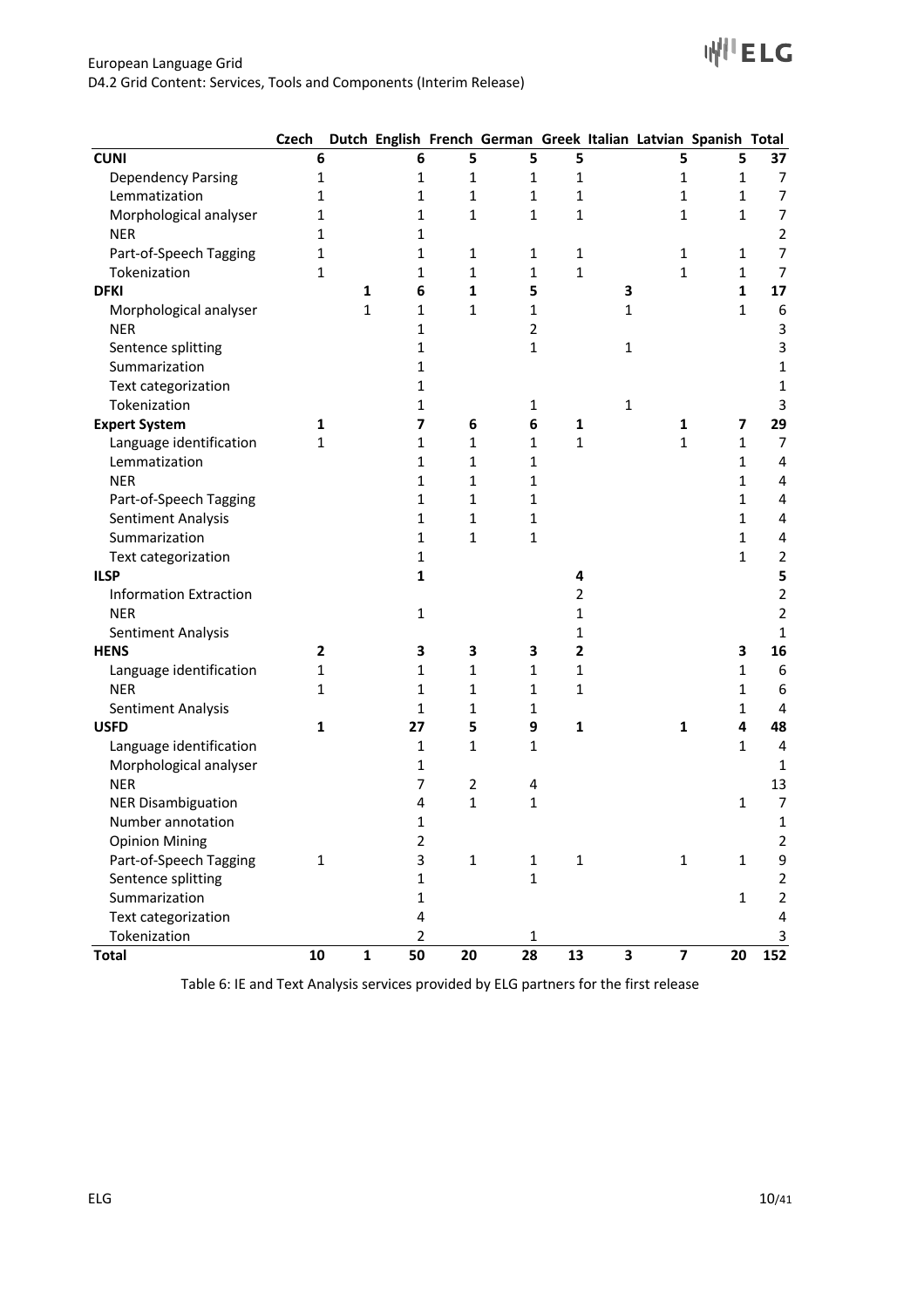|                           | Bulgarian      | Croatian       | Czech        | Danish         | Dutch          | English      | Estonian       | Finnish        | French | German         | Greek          | Hungarian    | Irish | Italian                                                                                            | Latvian | Lithuanian     | Maltese      | Polish         | Portuguese     | Romanian | Slovak | Slovenian      | Spanish      | Swedish | Total          |
|---------------------------|----------------|----------------|--------------|----------------|----------------|--------------|----------------|----------------|--------|----------------|----------------|--------------|-------|----------------------------------------------------------------------------------------------------|---------|----------------|--------------|----------------|----------------|----------|--------|----------------|--------------|---------|----------------|
| Date detection            |                |                |              |                |                | $\mathbf{1}$ |                |                |        | $\mathbf{1}$   |                |              |       |                                                                                                    |         |                |              |                |                |          |        |                |              |         | $\overline{2}$ |
| <b>Dependency Parsing</b> | 1              | 1              |              | 1              | 1              |              | 1              | 1              |        |                |                | $\mathbf{1}$ | -1    | 1                                                                                                  |         |                |              |                |                |          |        | 1              |              | 1       | 17             |
| <b>Discourse Parsing</b>  |                |                |              |                |                |              |                |                |        | 1              |                |              |       |                                                                                                    |         |                |              |                |                |          |        |                |              |         | 1              |
| <b>Entity linking</b>     |                |                |              |                |                | 1            |                |                |        | 1              |                |              |       |                                                                                                    |         |                |              |                |                |          |        |                |              |         | 2              |
| Keyword extraction        |                |                |              |                | $\overline{2}$ | 2            |                |                | 2      | $\overline{2}$ | 1              |              |       | $\overline{2}$                                                                                     |         |                |              | 1              | 1              | 1        |        |                | 2            |         | 16             |
| Language identification   | 3              | 2              | -1           | $\overline{2}$ | 4              |              | $\overline{2}$ | 2              | 1      | $\mathbf{1}$   | 1              | 3            |       | 3                                                                                                  | 1       | $\overline{2}$ |              | 3              | 3              | 3        | 3      | $\overline{2}$ | $\mathbf{1}$ | 3       | 47             |
| Lemmatization             | 1              | 1              |              | 1              | $\overline{2}$ |              | 1              | 1              |        |                |                | 1            | 1     | 2                                                                                                  |         | 1              | $\mathbf{1}$ |                | 2              |          |        | 1              |              | 1       | 20             |
| Measurement annotation    |                |                |              |                |                | 1            |                |                |        |                |                |              |       |                                                                                                    |         |                |              |                |                |          |        |                |              |         | 1              |
| Measurement normalisation |                |                |              |                |                | 1            |                |                |        |                |                |              |       |                                                                                                    |         |                |              |                |                |          |        |                |              |         | 1              |
| Morphological analyser    | 1              | 1              |              | 1              | $\mathbf{1}$   |              | 1              | 1              |        |                |                | 1            | 1     | 1                                                                                                  |         | 1              | 1            |                |                |          |        | 1              |              | 1       | 17             |
| Named Entity Recognition  | $\mathbf{1}$   | 1              |              |                | 3              |              |                |                |        |                |                | 1            |       | $\overline{2}$                                                                                     |         |                |              | 1              | $\overline{2}$ | 2        | 1      |                |              | 1       | 15             |
| Noun phrase extraction    |                |                |              |                |                | -1           |                |                |        |                |                |              |       |                                                                                                    |         |                |              |                |                |          |        |                |              |         | 1              |
| Number normalisation      |                |                |              |                |                | -1           |                |                |        |                |                |              |       |                                                                                                    |         |                |              |                |                |          |        |                |              |         |                |
| Part-of-Speech Tagging    | $\overline{2}$ | $\overline{2}$ |              | $\overline{2}$ | 4              |              | 2              | $\overline{2}$ |        |                |                | $\mathbf{1}$ | 1     | $\overline{2}$                                                                                     |         | 1              | $\mathbf{1}$ | $\overline{2}$ | 3              | 2        | 2      | $\overline{2}$ |              | 2       | 33             |
| Semantic annotation       |                |                |              |                | $\mathbf{1}$   | 1            |                |                | 1      | $\mathbf{1}$   |                |              |       | 1                                                                                                  |         |                |              |                | 1              |          |        |                | 1            |         | 7              |
| Sentence splitting        |                |                |              |                |                |              |                |                |        |                |                |              |       |                                                                                                    |         |                |              |                |                |          |        |                |              |         | 1              |
| Sentiment Analysis        |                |                |              |                | 1              |              |                |                |        |                |                |              |       | $\overline{2}$                                                                                     |         |                |              | $\mathbf{1}$   | $\overline{2}$ |          |        |                |              |         |                |
| Summarization             |                |                |              |                | $\mathbf{1}$   |              |                |                |        | $\mathbf{1}$   |                |              |       | 1                                                                                                  |         |                |              |                | $\mathbf{1}$   |          |        |                |              |         |                |
| Text extraction           |                |                |              |                |                |              |                |                |        |                |                |              |       |                                                                                                    |         |                |              |                |                |          |        |                |              |         |                |
| Tokenization              | 1              | 1              |              | 1              | 2              |              | 1              | 1              |        |                |                | $\mathbf{1}$ | 1     | 1                                                                                                  |         | 1              | 1            | 1              | 1              | 1        | 1      | 1              |              | 1       | 18             |
| <b>Total general</b>      | 10             | 9              | $\mathbf{1}$ | 8              | 23             | 11           | 8              | 8              | 4      | 8              | $\overline{2}$ | 9            | 5     | 18                                                                                                 | 1       | 7              | 5            | 12             | 18             | 12       | 10     | 8              | 4            | 10      | 211            |
| ELG                       |                |                |              |                |                |              |                |                |        |                |                |              |       | Table 7: Overview of IE and Text Analysis services to integrate in the second release (category A) |         |                |              |                |                |          |        |                |              |         | 11/41          |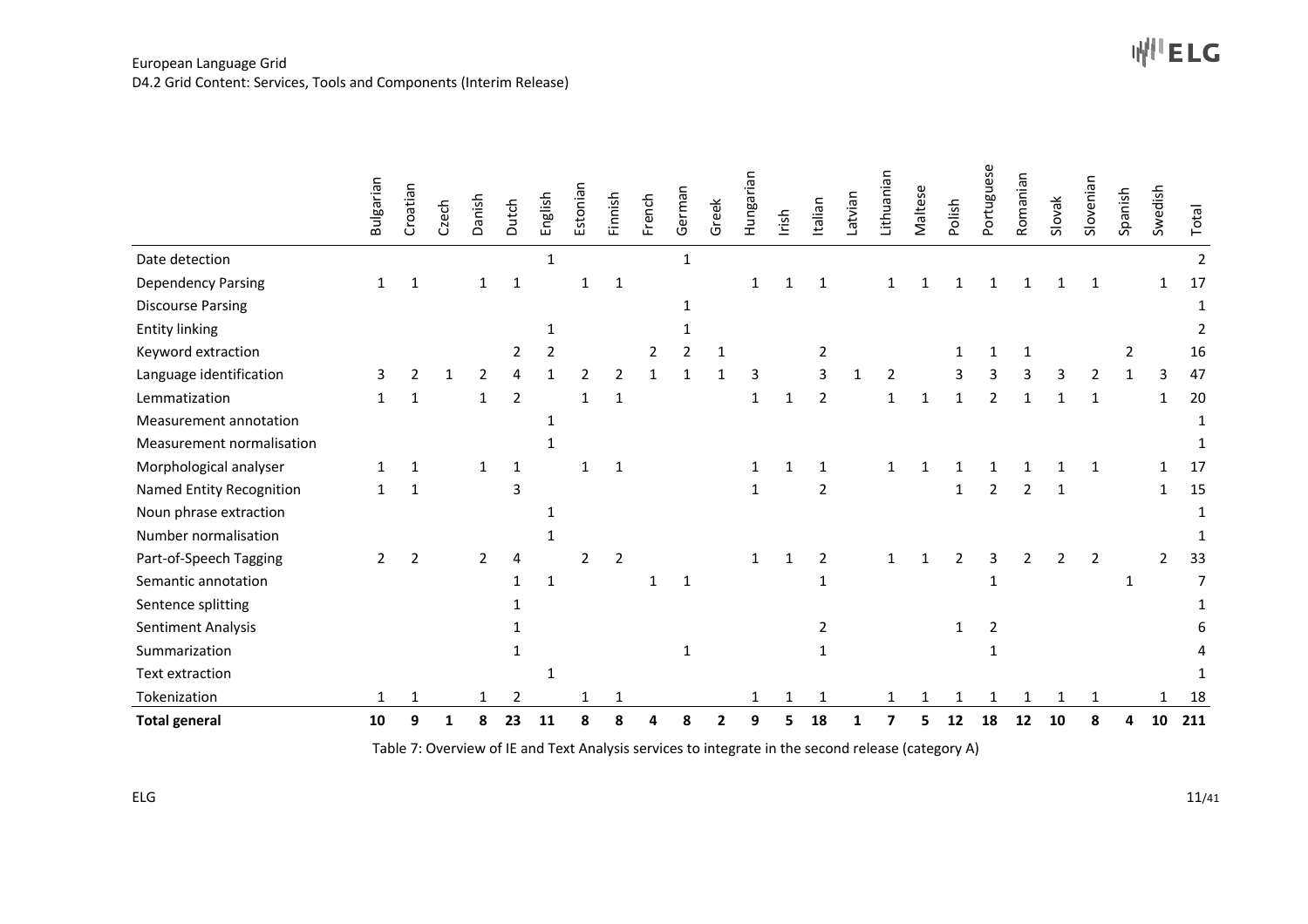**WILETC** 

|                                                                                                           | Albanian    | Basque                           | Catalan          | Galician          | Norwegian          | Serbian          | Turkish                   | Ukrainian                              | Welsh        | Other (C&D) | Total                |
|-----------------------------------------------------------------------------------------------------------|-------------|----------------------------------|------------------|-------------------|--------------------|------------------|---------------------------|----------------------------------------|--------------|-------------|----------------------|
| <b>Dependency Parsing</b>                                                                                 |             | $\mathbf 1$                      | $\mathbf 1$      | $\mathbf 1$       | $\mathbf 1$        | $\mathbf 1$      | $\mathbf{1}$              | $\mathbf 1$                            |              |             | $\overline{7}$       |
| Keyword extraction                                                                                        | $\mathbf 1$ |                                  |                  |                   | $\mathbf{1}$       |                  | $\mathbf{1}$              |                                        |              |             | $\mathsf{3}$         |
| Language identification                                                                                   | 3           |                                  | $\mathbf{1}$     |                   | 3                  |                  | 3                         | $\overline{2}$                         | $\mathbf 1$  | $26\,$      | 39                   |
| Lemmatization                                                                                             |             | $\mathbf{1}$                     | $\mathbf 1$      | $\mathbf 1$       | $\mathbf 1$        | $\mathbf 1$      | $\mathbf{1}$              | $\mathbf 1$                            |              |             | $\overline{7}$       |
| Morphological analyser                                                                                    |             | $\mathbf 1$                      | $\mathbf 1$      | $\mathbf 1$       | $\mathbf{1}$       | $\mathbf 1$      | $\mathbf{1}$              | $\mathbf 1$                            |              |             | $\boldsymbol{7}$     |
| <b>NER</b>                                                                                                | $\mathbf 1$ |                                  | $\mathbf 1$      |                   | $\mathbf 1$        |                  | $\mathbf{1}$              |                                        | $\mathbf 1$  |             | 5                    |
| Part-of-Speech Tagging                                                                                    |             | $\overline{2}$                   | $\mathbf 2$      | $\mathbf 1$       | $\mathbf 1$        | $\mathbf 1$      | $\mathbf{1}$              | $\mathbf 1$                            |              |             | 9                    |
| Tokenization<br><b>Total</b>                                                                              | 5           | $\mathbf{1}$<br>$\boldsymbol{6}$ | $\mathbf 1$<br>8 | $\mathbf{1}$<br>5 | $\mathbf{1}$<br>10 | $\mathbf 1$<br>5 | $\mathbf 1$<br>${\bf 10}$ | $\mathbf 1$<br>$\overline{\mathbf{z}}$ | $\mathbf{2}$ | 26          | $\overline{7}$<br>84 |
| Table 8: Overview of IE and Text Analysis services to integrate in the second release (category B, C & D) |             |                                  |                  |                   |                    |                  |                           |                                        |              |             |                      |
| <b>ELG</b>                                                                                                |             |                                  |                  |                   |                    |                  |                           |                                        |              |             | 12/41                |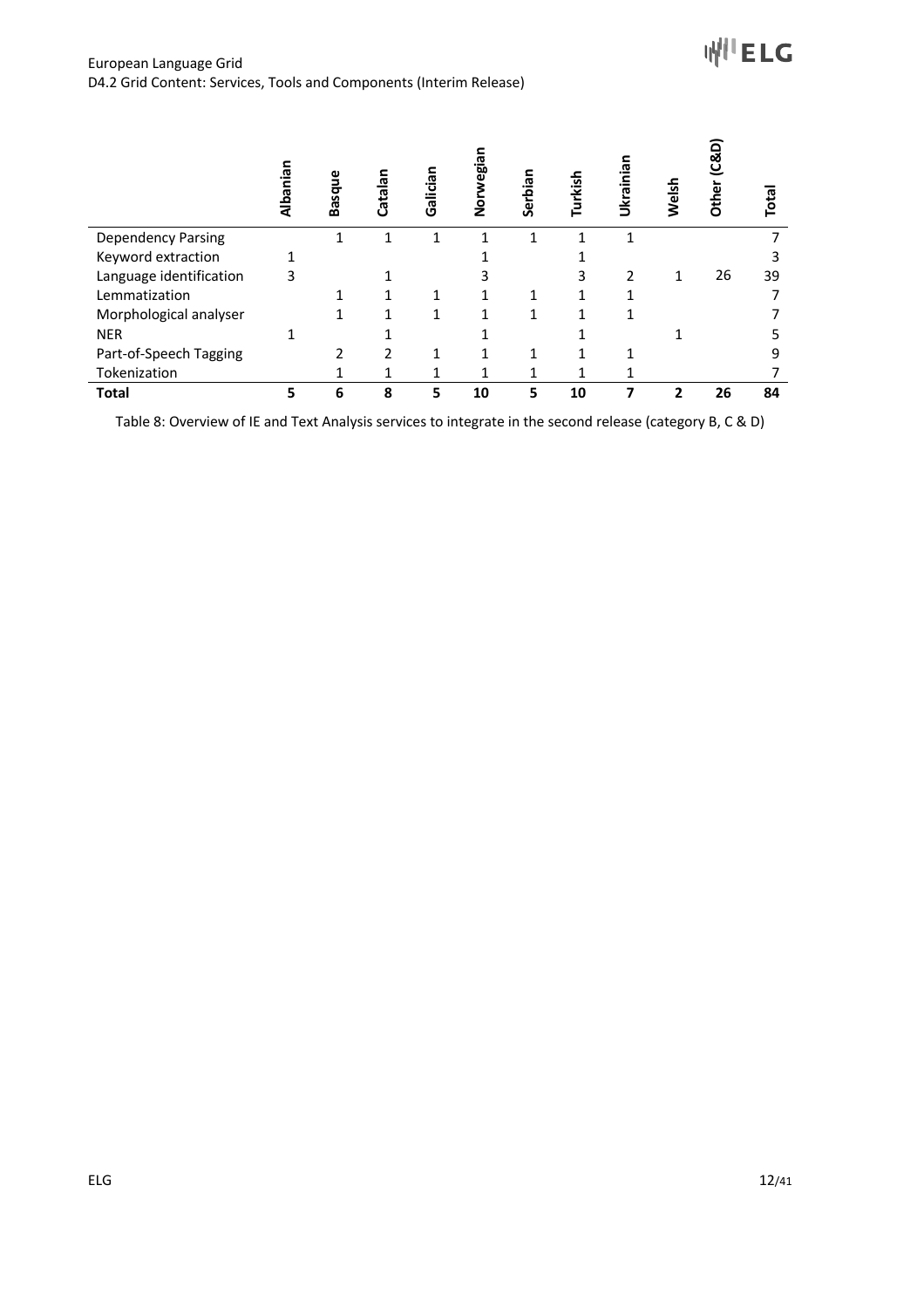#### European Language Grid D4.2 Grid Content: Services, Tools and Components (Interim Release)

|                           | Afrikaans    | <b>Arabic</b>  | Bengali | Chinese        | English      | German       | Gujarati     | Hebrew         | Hindi/Urdu     | Indonesian     | Italian | Japanese                                                                                                | Kannada | Korean         | Language ind.  | Latin        | Macedonian | Valay          | Marahati | Nepali | Panjabi | Pashto       | Persian      | Russian        | Somali | Swahili | Tagalog | Tamil        | Telugu | Thai | Jrdu | Vietnamese   | Total        |
|---------------------------|--------------|----------------|---------|----------------|--------------|--------------|--------------|----------------|----------------|----------------|---------|---------------------------------------------------------------------------------------------------------|---------|----------------|----------------|--------------|------------|----------------|----------|--------|---------|--------------|--------------|----------------|--------|---------|---------|--------------|--------|------|------|--------------|--------------|
| <b>Dependency Parsing</b> | $\mathbf{1}$ | $\mathbf 1$    |         | $\mathbf{1}$   |              |              |              | $\mathbf{1}$   | $\mathbf{1}$   | $\mathbf 1$    |         | $\mathbf 1$                                                                                             |         | $\mathbf 1$    | $\mathbf 1$    | $\mathbf{1}$ |            |                |          |        |         |              | $\mathbf{1}$ | $\mathbf 1$    |        |         |         | $\mathbf{1}$ |        |      |      |              | $1 \quad 14$ |
| <b>Entity linking</b>     |              |                |         |                |              |              |              |                |                |                |         |                                                                                                         |         |                | $\mathbf{1}$   |              |            |                |          |        |         |              |              |                |        |         |         |              |        |      |      |              | 1            |
| Keyword extraction        |              | $\overline{2}$ |         | $\overline{2}$ |              |              |              | 1              | 1              | 1              |         | $\mathbf{1}$                                                                                            |         | $\mathbf 1$    |                |              |            | 1              |          |        |         | 1            | $\mathbf{1}$ | $\overline{2}$ |        |         |         |              |        |      |      |              | 14           |
| Language identification   | $\mathbf{1}$ | $\overline{2}$ | 1       | 1              |              |              | $\mathbf{1}$ | $\overline{2}$ | $\overline{2}$ | 2              |         | $\mathbf{1}$                                                                                            |         |                | $\mathbf{1}$   |              |            | $\mathfrak{p}$ |          |        |         |              | 2            |                |        |         |         |              |        |      |      | 1            | 35           |
| Lemmatization             | 1            | $\overline{2}$ |         | 2              |              |              |              | 1              | 1              | 1              |         | $\overline{2}$                                                                                          |         | 1              |                | $\mathbf{1}$ |            |                |          |        |         |              | 1            | $\overline{2}$ |        |         |         | 1            |        |      |      | $\mathbf{1}$ | 17           |
| Morphological analyser    | $\mathbf{1}$ | $\mathbf{1}$   |         | 1              |              |              |              | 1              |                | 1              |         | $\mathbf{1}$                                                                                            |         | 1              |                | $\mathbf{1}$ |            |                |          |        |         |              | 1            | 1              |        |         |         | $\mathbf{1}$ |        |      |      |              | 1 13         |
| <b>NER</b>                |              | $\overline{2}$ |         | $\overline{2}$ |              |              |              | 1              | 1              | $\mathbf{1}$   |         | $\mathbf{1}$                                                                                            |         | $\mathbf 1$    |                |              |            | $\mathbf 1$    |          |        |         | $\mathbf{1}$ | $\mathbf{1}$ | 3              |        |         |         |              |        |      |      |              | 15           |
| <b>Negation Detection</b> |              |                |         |                |              | $\mathbf{1}$ |              |                |                |                |         |                                                                                                         |         |                |                |              |            |                |          |        |         |              |              |                |        |         |         |              |        |      |      |              | 1            |
| Parsing                   |              |                |         |                |              | $\mathbf{1}$ |              |                |                |                |         |                                                                                                         |         |                |                |              |            |                |          |        |         |              |              |                |        |         |         |              |        |      |      |              | 1            |
| Part-of-Speech Tagging    | 1            | $\overline{2}$ |         | $\overline{2}$ |              |              |              | $\mathbf{1}$   | $\mathbf{1}$   | $\overline{2}$ |         | $\overline{2}$                                                                                          |         | $\overline{2}$ | $\mathbf{1}$   | $\mathbf{1}$ |            |                |          |        |         |              | $\mathbf{1}$ | 3              |        |         |         | $\mathbf{1}$ |        |      |      |              | $1 \quad 21$ |
| Semantic annotation       |              | $\mathbf{1}$   |         | $\mathbf 1$    |              |              |              |                |                |                |         | $\mathbf 1$                                                                                             |         | $\mathbf{1}$   |                |              |            |                |          |        |         |              |              | 1              |        |         |         |              |        |      |      |              | 5            |
| Sentence splitting        |              |                |         |                |              |              |              |                |                |                |         |                                                                                                         |         |                | $\mathbf{1}$   |              |            |                |          |        |         |              |              |                |        |         |         |              |        |      |      |              | 1            |
| Sentiment Analysis        |              | 1              |         |                |              |              |              |                |                | $\mathbf{1}$   |         |                                                                                                         |         |                |                |              |            | $\mathbf{1}$   |          |        |         |              |              | 1              |        |         |         |              |        |      |      |              |              |
| Summarization             |              | $\mathbf 1$    |         | 1              |              |              |              |                |                |                |         | 1                                                                                                       |         | $\mathbf{1}$   | $\mathbf{1}$   |              |            |                |          |        |         |              |              | 1              |        |         |         |              |        |      |      |              | 6            |
| Text extraction           |              |                |         |                |              |              |              |                |                |                |         |                                                                                                         |         |                | $\mathbf{1}$   |              |            |                |          |        |         |              |              |                |        |         |         |              |        |      |      |              | 1            |
| <b>Textual Entailment</b> |              |                |         |                | $\mathbf{1}$ | $\mathbf{1}$ |              |                |                |                | 1       |                                                                                                         |         |                |                |              |            |                |          |        |         |              |              |                |        |         |         |              |        |      |      |              | 3            |
| Tokenization              | $\mathbf{1}$ | $\mathbf{1}$   |         | 1              |              |              |              | $\mathbf{1}$   | $\mathbf{1}$   | $\mathbf{1}$   |         | 1                                                                                                       |         | $\mathbf{1}$   | $\overline{1}$ | $\mathbf{1}$ |            |                |          |        |         |              | $\mathbf{1}$ | 1              |        |         |         | 1            |        |      |      |              | $1 \quad 14$ |
| <b>Total</b>              | 6            | 16             | 1       | 14             |              |              |              |                |                | 11             | 1       | 12                                                                                                      |         | 11             |                |              |            |                |          |        |         |              |              | 18             |        |         |         |              |        |      |      | 6            | 16<br>6      |
|                           |              |                |         |                |              |              |              |                |                |                |         | Table 9: Overview of IE and Text Analysis services to integrate in the third release (category C and D) |         |                |                |              |            |                |          |        |         |              |              |                |        |         |         |              |        |      |      |              |              |
| ELG                       |              |                |         |                |              |              |              |                |                |                |         |                                                                                                         |         |                |                |              |            |                |          |        |         |              |              |                |        |         |         |              |        |      |      |              | 13/41        |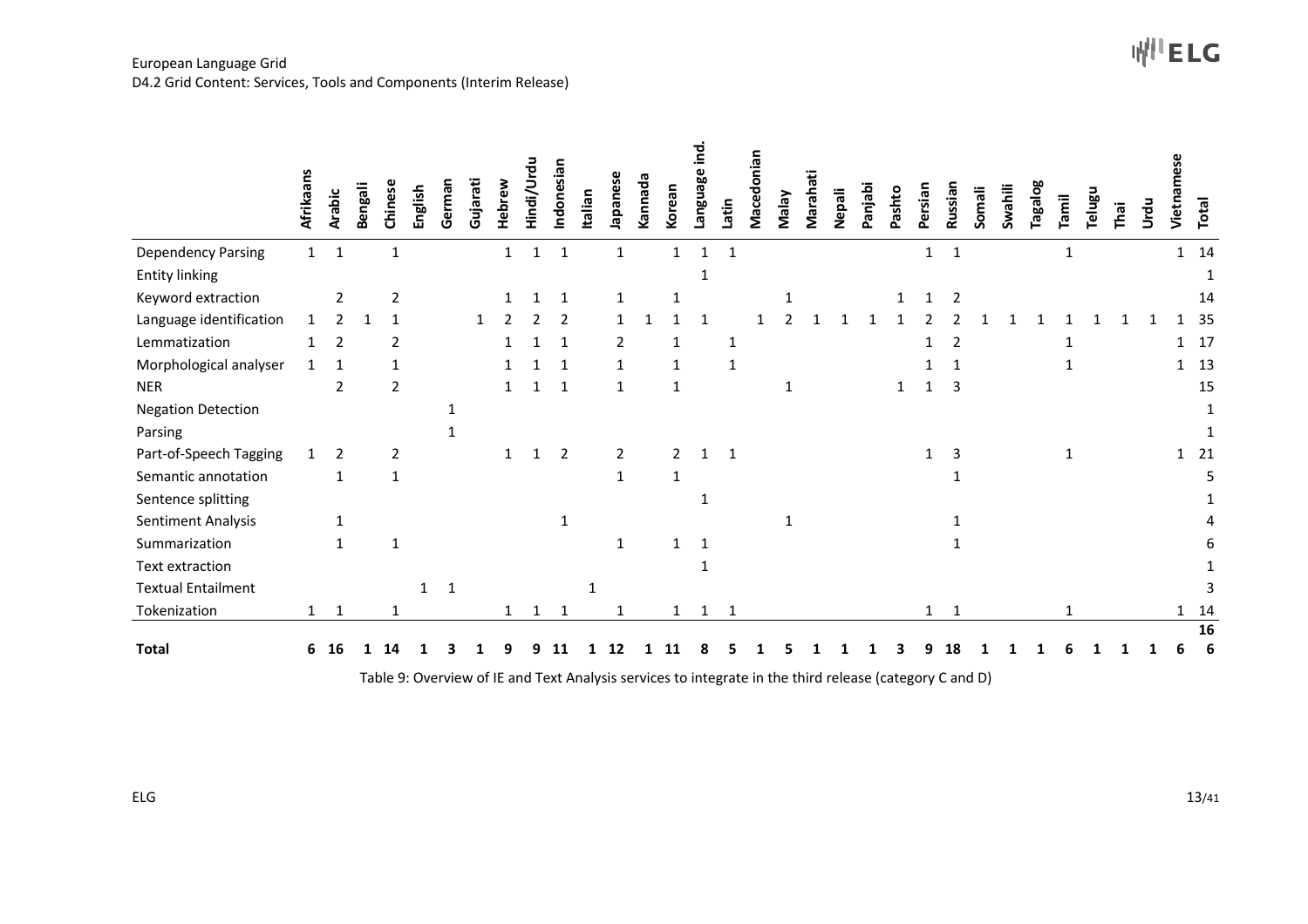# **2.2 Machine Translation Tools Updated Plan**

The lists of MT tools and services to integrate in each stage after the partner modification are presented in Table 10, Table 11 and Table 12 (for releases 1, 2 and 3 respectively).

|                 |                            | <b>Release 1</b> |          |                  |          |  |
|-----------------|----------------------------|------------------|----------|------------------|----------|--|
| <b>Provider</b> | <b>Service</b>             | From             | Category | To               | Category |  |
| <b>CUNI</b>     | <b>Machine Translation</b> | Czech            | A        | English          | A        |  |
| <b>CUNI</b>     | <b>Machine Translation</b> | English          | A        | Czech            | A        |  |
| <b>CUNI</b>     | <b>Machine Translation</b> | English          | A        | French           | A        |  |
| <b>CUNI</b>     | <b>Machine Translation</b> | French           | A        | English          | A        |  |
| Tilde           | <b>Machine Translation</b> | English          | A        | <b>Bulgarian</b> | A        |  |
| Tilde           | <b>Machine Translation</b> | English          | A        | Latvian          | A        |  |
| Tilde           | <b>Machine Translation</b> | English          | Α        | Polish           | A        |  |
| Tilde           | <b>Machine Translation</b> | Latvian          | A        | English          | A        |  |
| Tilde           | <b>Machine Translation</b> | Polish           | A        | English          | A        |  |
| <b>UEDIN</b>    | <b>Machine Translation</b> | Czech            | A        | English          | A        |  |
| <b>UEDIN</b>    | <b>Machine Translation</b> | English          | A        | Czech            | A        |  |
| <b>UEDIN</b>    | <b>Machine Translation</b> | English          | A        | German           | A        |  |
| <b>UEDIN</b>    | <b>Machine Translation</b> | German           | A        | English          | A        |  |
| <b>ILSP</b>     | <b>Machine Translation</b> | Greek            | A        | English          | A        |  |
| <b>ILSP</b>     | <b>Machine Translation</b> | English          | A        | Greek            | A        |  |

Table 10: MT tools and services in the first release

| <b>Release 2</b> |
|------------------|
|------------------|

| Provider     | <b>Service</b>             | From             | Category | To         | Category |
|--------------|----------------------------|------------------|----------|------------|----------|
| <b>DFKI</b>  | TQ-AutoTest                | German           | A        | English    | A        |
| <b>DFKI</b>  | <b>Quality Estimation</b>  | German           | A        | English    | A        |
| <b>DFKI</b>  | <b>Quality Estimation</b>  | English          | A        | German     | A        |
| <b>DFKI</b>  | <b>Quality Estimation</b>  | Spanish          | Α        | English    | Α        |
| <b>DFKI</b>  | <b>Quality Estimation</b>  | English          | A        | Spanish    | A        |
| <b>DFKI</b>  | <b>Quality Estimation</b>  | French           | A        | English    | A        |
| <b>DFKI</b>  | <b>Quality Estimation</b>  | English          | A        | French     | A        |
| <b>DFKI</b>  | <b>Machine Translation</b> | German           | A        | English    | Α        |
| Tilde        | <b>Machine Translation</b> | <b>Bulgarian</b> | A        | English    | A        |
| Tilde        | <b>Machine Translation</b> | Danish           | A        | English    | Α        |
| Tilde        | <b>Machine Translation</b> | English          | A        | Danish     | A        |
| Tilde        | <b>Machine Translation</b> | English          | A        | Estonian   | A        |
| Tilde        | <b>Machine Translation</b> | English          | A        | Finnish    | A        |
| Tilde        | <b>Machine Translation</b> | English          | A        | Lithuanian | A        |
| Tilde        | <b>Machine Translation</b> | English          | A        | Swedish    | A        |
| Tilde        | <b>Machine Translation</b> | Estonian         | A        | English    | A        |
| Tilde        | <b>Machine Translation</b> | Finnish          | A        | English    | A        |
| Tilde        | <b>Machine Translation</b> | Lithuanian       | A        | English    | A        |
| Tilde        | <b>Machine Translation</b> | Swedish          | A        | English    | Α        |
| <b>UEDIN</b> | <b>Machine Translation</b> | English          | A        | Estonian   | A        |
| <b>UEDIN</b> | <b>Machine Translation</b> | English          | A        | Latvian    | A        |
| <b>UEDIN</b> | <b>Machine Translation</b> | English          | Α        | Portuguese | Α        |
| <b>UEDIN</b> | <b>Machine Translation</b> | English          | Α        | Romanian   | Α        |
| ELG          |                            |                  |          |            | 14/41    |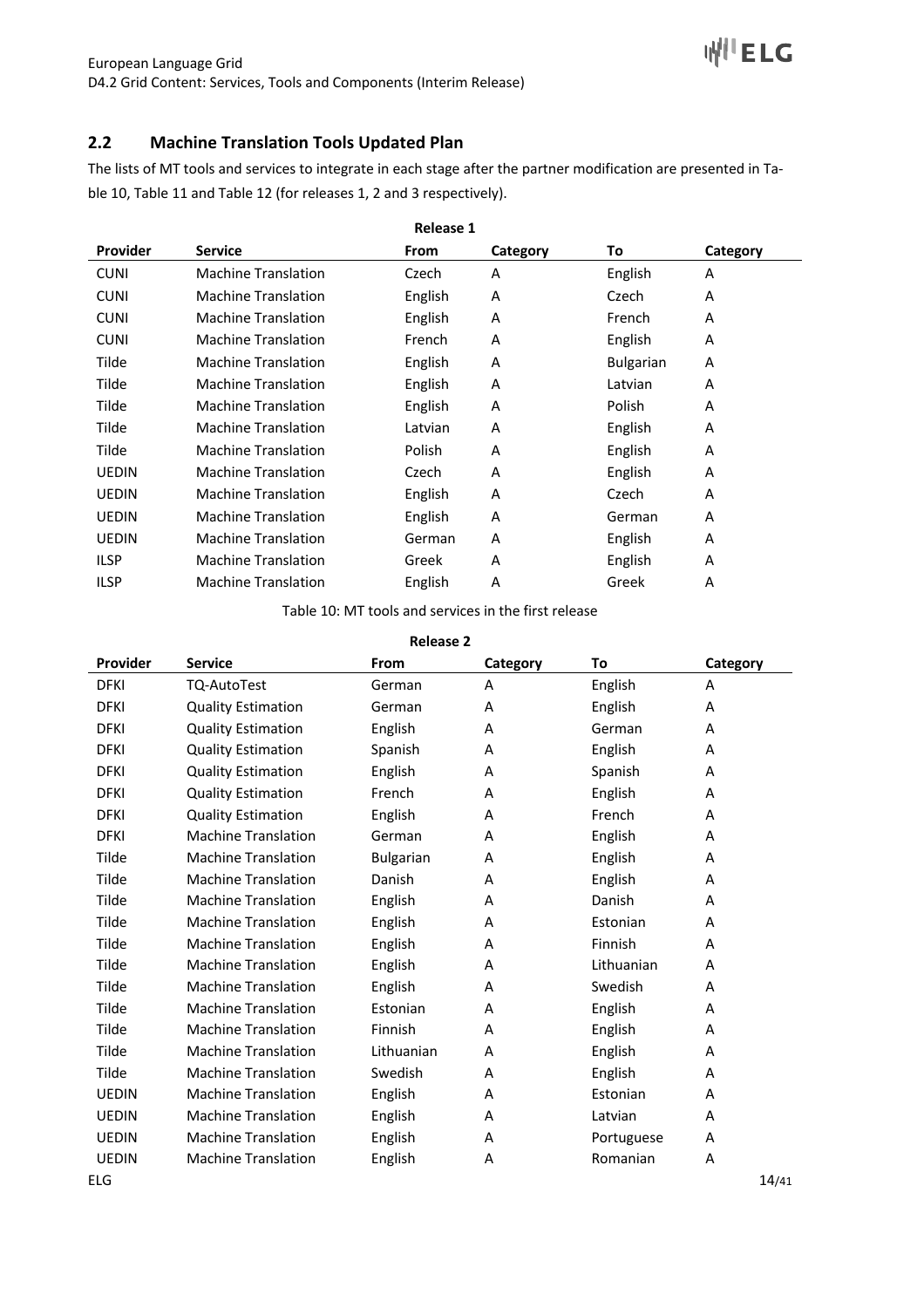# ⊪₩'ELG

|                 |                            | <b>Release 2</b> |          |         |          |
|-----------------|----------------------------|------------------|----------|---------|----------|
| <b>Provider</b> | <b>Service</b>             | From             | Category | To      | Category |
| <b>UEDIN</b>    | <b>Machine Translation</b> | English          | A        | Spanish | A        |
| <b>UEDIN</b>    | <b>Machine Translation</b> | Estonian         | A        | English | A        |
| <b>UEDIN</b>    | <b>Machine Translation</b> | Latvian          | A        | English | A        |
| <b>UEDIN</b>    | <b>Machine Translation</b> | Portuguese       | A        | English | A        |
| <b>UEDIN</b>    | <b>Machine Translation</b> | Romanian         | A        | English | A        |
| <b>UEDIN</b>    | <b>Machine Translation</b> | Spanish          | A        | English | A        |
| Tilde           | <b>Machine Translation</b> | English          | A        | German  | A        |
| Tilde           | <b>Machine Translation</b> | German           | A        | English | A        |

Table 11: MT tools and services to integrate in the second release

|                |                            | <b>Release 3</b> |          |                  |          |
|----------------|----------------------------|------------------|----------|------------------|----------|
| Provider       | <b>Service</b>             | <b>From</b>      | Categroy | To               | Category |
| <b>CUNI</b>    | <b>Machine Translation</b> | English          | A        | Hindi            | D        |
| Tilde          | <b>Machine Translation</b> | English          | A        | Arabic           | С        |
| Tilde          | <b>Machine Translation</b> | Russian          | C        | English          | A        |
| Tilde          | <b>Machine Translation</b> | English          | A        | Russian          | С        |
| <b>UEDIN</b>   | <b>Machine Translation</b> | English          | A        | Polish           | A        |
| <b>UEDIN</b>   | <b>Machine Translation</b> | English          | A        | Russian          | C        |
| <b>UEDIN</b>   | <b>Machine Translation</b> | Russian          | C        | English          | A        |
| UEDIN/Bergamot | <b>Machine Translation</b> | Polish           | A        | English          | Α        |
| UEDIN/Gourmet  | <b>Machine Translation</b> | English          | A        | <b>Bulgarian</b> | A        |

Table 12: MT tools and services to integrate in the third release

# **3 ASR Tools, Services and Components (Task 4.2)**

Release 2 of the ELG platform includes additional ASR tools by HENSOLDT Analytics.

# **3.1 ASR Tools Integrated by HENS (formerly SAIL)**

HENSOLDT Analytics brings a set of ASR components to the ELG platform which are based on HENS's Media Mining Indexer (MMI, now part of the HENSOLDT Analytics System<sup>2</sup>).

The MMI has been described more fully in D4.1, in summary it is a component combining a set of audio- and text-based processing sub-components which are connected internally in a pipelined manner (these connections can be configured to support different setups). All models can be updated in a transparent manner even during processing, though to date within the ELG, only a single model per container and no dynamic updating of models is supported. For the dockerized version of this component, dynamic updating and refreshing may easily be implemented by the creation of new versions of the container.

<sup>2</sup> https://www.hensoldt-analytics.com/hensoldt-analytics-system/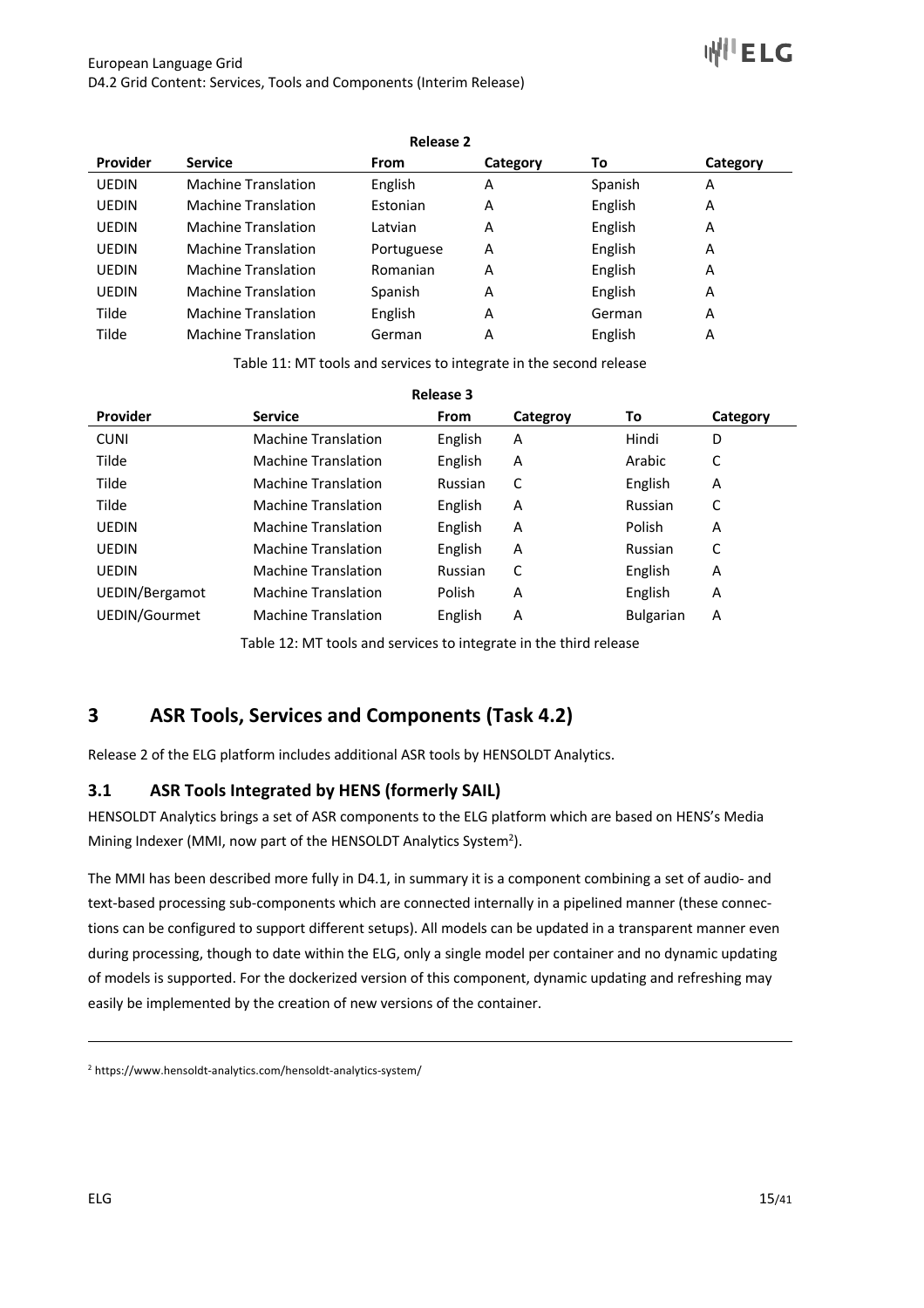For the first release ASR was integrated for 6 languages: Czech, English, French, German, Greek, and Spanish. This second release adds an additional 7 languages: Norwegian, Romanian, Albanian, Italian, Turkish, Polish, Dutch.

All models have been developed by SAIL LABS with the exception of Czech, which was developed by the University of Edinburgh. As the same underlying technology (KALDI<sup>3</sup>) as well as the same *recipe* for model-building are used, it was possible to integrate the ASR models for Czech in a seamless manner into the MMI.

ASR can be configured based on a set of parameters and optimized for speed or accuracy, and a variety of different domain-independent or domain-specific models are available. The current implementation uses the "base settings". In the future it is planned to provide a series of domain-dependent models (for improved accuracy) as well as to allow settings for real-time (or faster if run from file) transcription.

**License**: HENS ASR is a commercial component that requires a commercial license to use it. While the ELG platform is under construction and there is no billing and payment option in place, the services are available free for testing and development purposes, request limits can be introduced at any time.

#### **Deployed components**

Six of these components were deployed in the first release (French, English, German, Spanish, Greek, Latvian, Czech), seven more were added for release 2 (Norwegian, Romanian, Albanian, Italian, Turkish, Polish, Dutch).

Table 13 shows the ASR software components that are deployed in ELG platform. The code and Docker images are hosted in the ELG project repository and the corresponding container registry in gitlab<sup>4</sup>, however all are private projects as they are commercial software.

|      |                  |             |                                     | Languages/vari- |                        |
|------|------------------|-------------|-------------------------------------|-----------------|------------------------|
| Type | <b>Tool Type</b> | Image name  | <b>Service</b>                      | ants supported  | Licence                |
| tool | <b>ASR</b>       | sail-asr-it | <b>Automatic Speech Recognition</b> | Italian         | <b>SAIL LABS</b>       |
| tool | <b>ASR</b>       | sail-asr-nl | <b>Automatic Speech Recognition</b> | Dutch           | <b>SAIL LABS</b>       |
| tool | <b>ASR</b>       | sail-asr-no | <b>Automatic Speech Recognition</b> | Norwegian       | <b>SAIL LABS</b>       |
| tool | <b>ASR</b>       | sail-asr-pl | <b>Automatic Speech Recognition</b> | Polish          | <b>SAIL LABS</b>       |
| tool | <b>ASR</b>       | sail-asr-ro | <b>Automatic Speech Recognition</b> | Romanian        | <b>SAIL LABS</b>       |
| tool | <b>ASR</b>       | sail-asr-sg | <b>Automatic Speech Recognition</b> | Albanian        | <b>SAIL LABS</b>       |
| tool | ASR              | sail-asr-tr | <b>Automatic Speech Recognition</b> | Turkish         | SAIL LABS <sup>5</sup> |

Table 13: HENS ASR tools integrated in R2

<sup>3</sup> http://kaldi-asr.org

<sup>4</sup> Code is at https://gitlab.com/european-language-grid/sail/<image name> and images are registry.gitlab.com/european-languagegrid/sail/<image name> for each image name in the table – repositories retain the "sail" name as it is technically difficult to rename them without adversely affecting other areas of the ELG platform

<sup>5</sup> Following the acquisition of SAIL LABS by HENSOLDT, the licenses will be modified but are expected to remain identical except for the naming.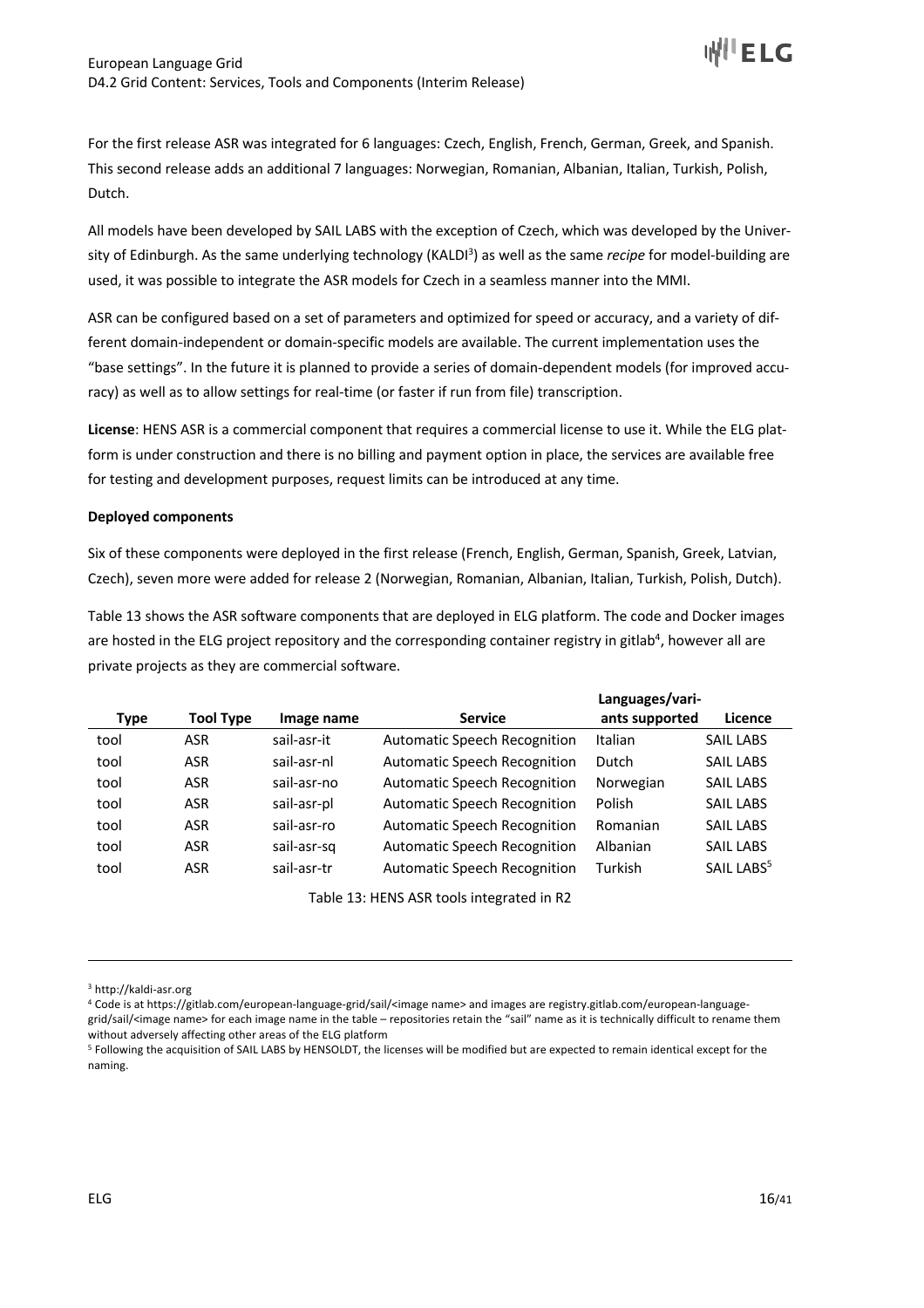# **3.2 ASR Tools Integrated by TILDE**

Under the original integration plan based on prioritizing the core consortium languages for release 1, Tilde expected to deliver Latvian ASR for release 1 and Lithuanian & Estonian for release 2. However all three languages were in fact delivered in release 1, and have already been documented in deliverable 4.1.

# **4 IE Tools, Services and Components (Task 4.3)**

Several project partners contributed additional IE & Text Analysis services to release 2, some additional language support for the pre-existing tools from release 1 and some brand new services for this release. Most of these services process text as their input, but a few – the HENS keyword spotting services – extract information from audio.

# **4.1 IE Tools Integrated by EXPSYS**

For the second release, two new Cogito Discover services are added following essentially the same integration approach described in D4.1 with a slight change in the adapters. In addition, services integrated in release 1 and the new services integrated in release 2 are enriched with support to new languages in category A.

#### **Cogito Discover**

New Cogito Discover services that are included in the second release are:

- Keyword extraction: Annotation of the most relevant information: main syncons, main lemmas, main multiword expressions. It is related to the summarization service, since both services are offered in ELG through the service "Cogito Discover Summarizer".
- Semantic annotation: This service returns the concepts spotted in a text which are modelled in the Cogito Discover knowledge graph. It is related with the lemmatization service, since both services are offered in ELG through the service "Cogito Discover Semantic Annotator".

#### **Integration approach update**

The only change regarding the integration approach from D4.1, is that now there is a general adapter that supports all the services. The reason behind this change is to offer all the different services in a REST API, using only one port to access all the services.

#### **Deployed components update**

Table 14 shows an update of the software components described in deliverable D4.1. New services and new supported languages from the previous release are marked in **bold.**

| <b>Type</b> | Image name           | <b>Service</b>                                   | Languages    | <b>Container</b><br>registry                | Code repository                          |
|-------------|----------------------|--------------------------------------------------|--------------|---------------------------------------------|------------------------------------------|
| Tool        | cogito-dis-<br>cover | Provides diffe-<br>rent services<br>via adapters | see adapters | expert-<br>system/co-<br>gito-dis-<br>cover | Non-available (Commercial soft-<br>ware) |

I⊮I'ELG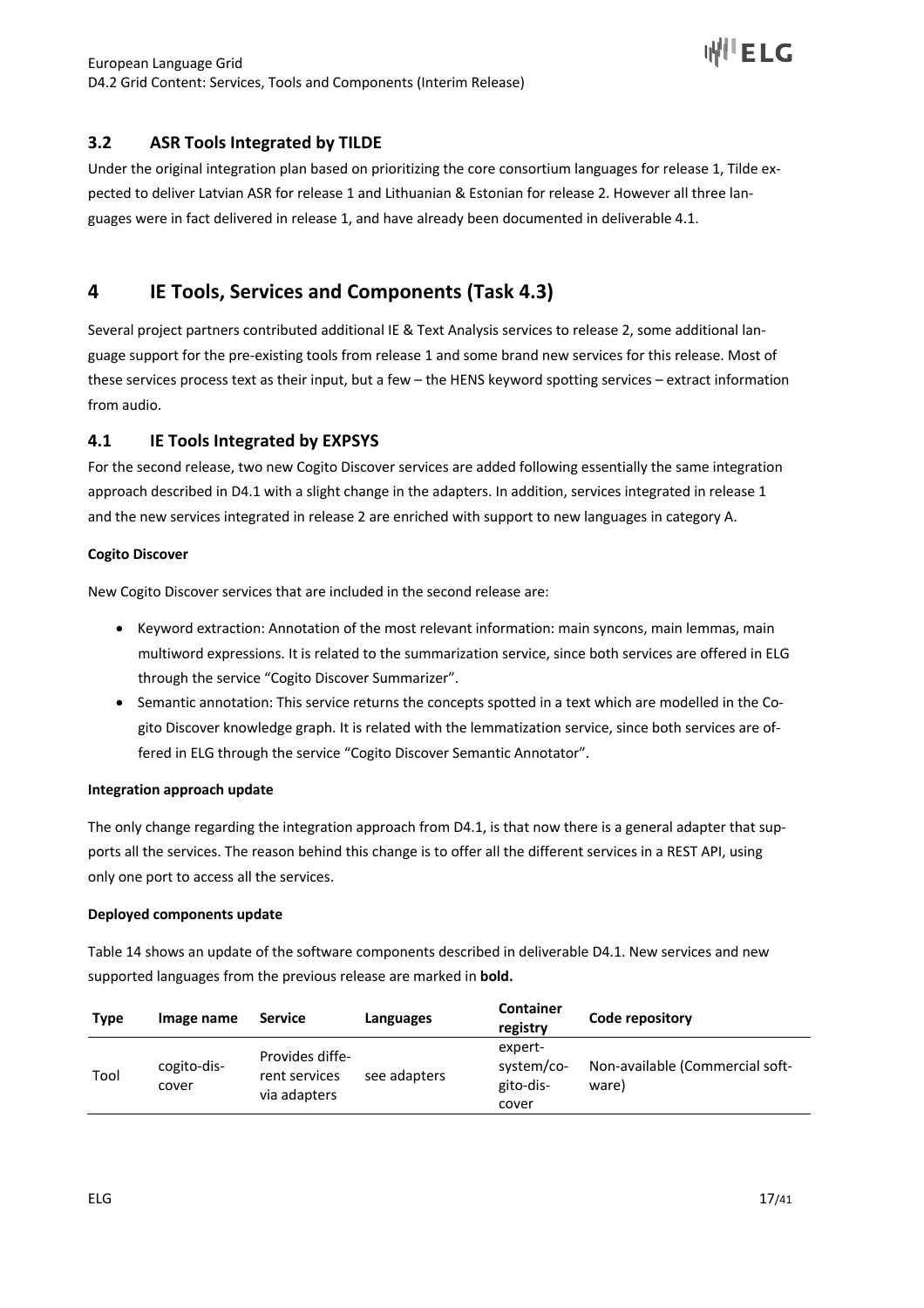

| <b>Type</b> | Image name                               | <b>Service</b>               | <b>Languages</b>                                                                                                                                                                                                                                                                             | Container<br>registry                                           | Code repository                                               |
|-------------|------------------------------------------|------------------------------|----------------------------------------------------------------------------------------------------------------------------------------------------------------------------------------------------------------------------------------------------------------------------------------------|-----------------------------------------------------------------|---------------------------------------------------------------|
| Adapter     | cogito-dis-<br>cover-general-<br>adapter | Named Entity<br>recognition  | English, French,<br>German, Spanish,<br>Italian, Portu-<br>guese, Dutch                                                                                                                                                                                                                      | expertsys-<br>tem/cogito-<br>discover-ge-<br>neral-adap-<br>ter | expertsystem/tree/master/co-<br>gito-discover-general-adapter |
| Adapter     | cogito-dis-<br>cover-general-<br>adapter | Part-of-speech<br>tagging    | English, French,<br>German, Spanish,<br>Italian, Portu-<br>guese, Dutch                                                                                                                                                                                                                      | expertsys-<br>tem/cogito-<br>discover-ge-<br>neral-adap-<br>ter | expertsystem/tree/master/co-<br>gito-discover-general-adapter |
| Adapter     | cogito-dis-<br>cover-general-<br>adapter | Text categori-<br>zation     | English, Spanish                                                                                                                                                                                                                                                                             | expertsys-<br>tem/cogito-<br>discover-ge-<br>neral-adap-<br>ter | expertsystem/tree/master/co-<br>gito-discover-general-adapter |
| Adapter     | cogito-dis-<br>adapter                   | cover-general- Lemmatization | English, French,<br>German, Spanish,<br>Italian, Portu-<br>guese, Dutch                                                                                                                                                                                                                      | expertsys-<br>tem/cogito-<br>discover-ge-<br>neral-adap-<br>ter | expertsystem/tree/master/co-<br>gito-discover-general-adapter |
| Adapter     | cogito-dis-<br>adapter                   | cover-general- Summarization | English, French,<br>German, Spanish,<br>Italian, Portu-<br>guese, Dutch                                                                                                                                                                                                                      | expertsys-<br>tem/cogito-<br>discover-ge-<br>neral-adap-<br>ter | expertsystem/tree/master/co-<br>gito-discover-general-adapter |
| Adapter     | cogito-dis-<br>cover-general-<br>adapter | Sentiment<br>analysis        | English, French,<br>German, Spanish,<br>Italian, Portu-<br>guese, Dutch                                                                                                                                                                                                                      | expertsys-<br>tem/cogito-<br>discover-ge-<br>neral-adap-<br>ter | expertsystem/tree/master/co-<br>gito-discover-general-adapter |
| Adapter     | cogito-dis-<br>cover-general-<br>adapter | Language de-<br>tection      | Czech, English,<br>French, German,<br>Spanish, Latvian,<br>Greek, Bulgarian,<br>Croatian, Danish,<br>Dutch, Estonian,<br>Finnish, Hungarian,<br>Italian, Lithuanian,<br>Polish, Portuguese,<br>Romanian, Slovak,<br>Slovenian, Swe-<br>dish, Albanian,<br>Norwegian, Turk-<br>ish, Ukrainian | expertsys-<br>tem/cogito-<br>discover-ge-<br>neral-adap-<br>ter | expertsystem/tree/master/co-<br>gito-discover-general-adapter |
| Adapter     | cogito-dis-<br>cover-general-<br>adapter | Keyword ex-<br>traction      | English, French,<br>German, Spanish,<br>Italian, Portu-<br>guese, Dutch                                                                                                                                                                                                                      | expertsys-<br>tem/cogito-<br>discover-ge-<br>neral-adap-<br>ter | expertsystem/tree/master/co-<br>gito-discover-general-adapter |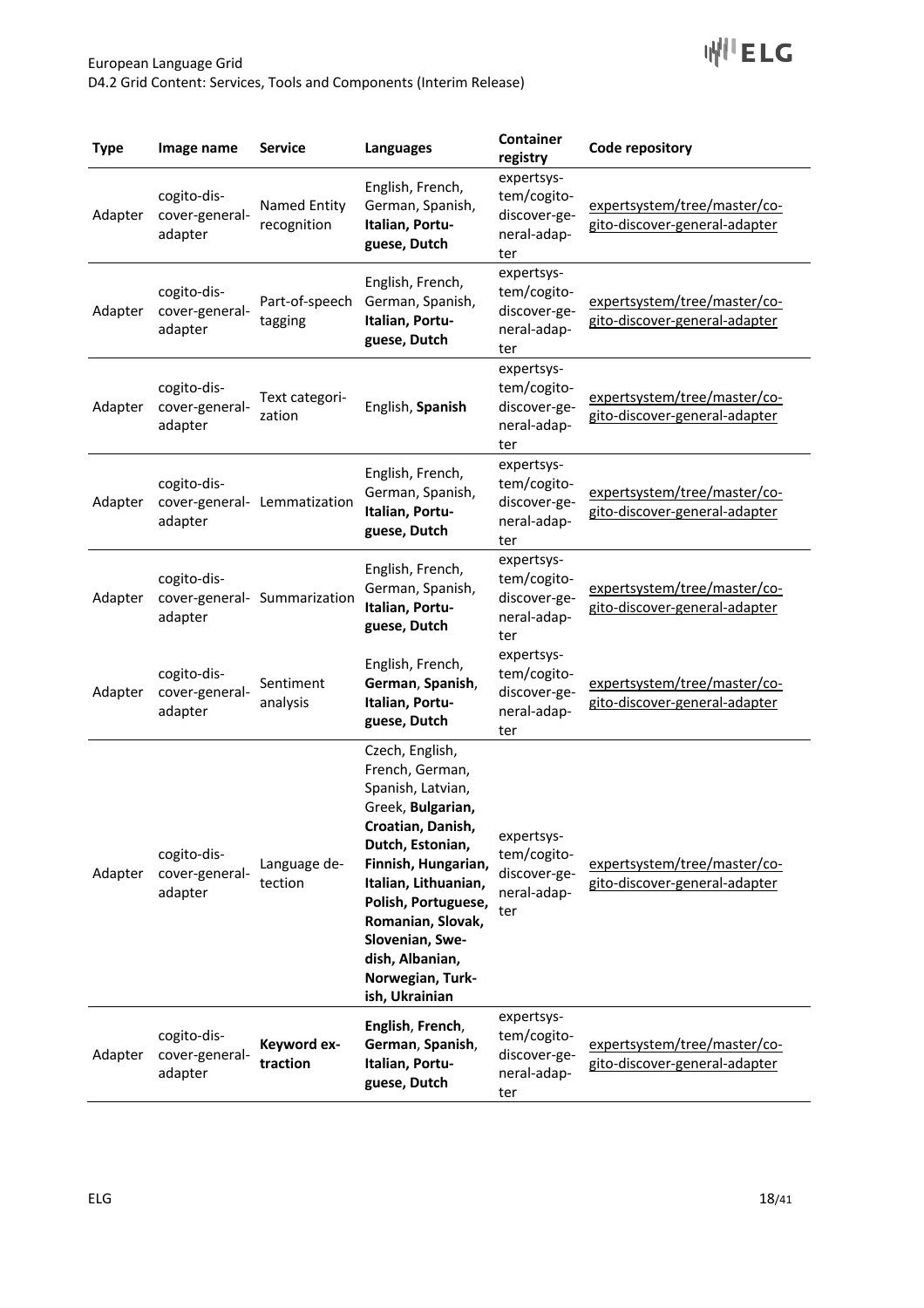| <b>Type</b> | Image name                               | <b>Service</b>           | Languages                                                               | <b>Container</b><br>registry                                    | Code repository                                               |
|-------------|------------------------------------------|--------------------------|-------------------------------------------------------------------------|-----------------------------------------------------------------|---------------------------------------------------------------|
| Adapter     | cogito-dis-<br>cover-general-<br>adapter | Semantic an-<br>notation | English, French,<br>German, Spanish,<br>Italian, Portu-<br>guese, Dutch | expertsys-<br>tem/cogito-<br>discover-ge-<br>neral-adap-<br>ter | expertsystem/tree/master/co-<br>gito-discover-general-adapter |

Table 14: Cogito Discover software components for deployment in ELG

# **4.2 IE Tools Integrated by USFD**

## **4.2.1 GATE Cloud**

The University of Sheffield (USFD) provides both a variety of text analysis tools based on the open-source GATE text processing framework<sup>6</sup>, alongside a public platform (GATE Cloud) through which some of these tools can be called as services on the web<sup>7</sup>. Much of the work in the first year of the ELG project involved creating tools to allow for any GATE Cloud service to be exposed via the ELG platform, then using these tools to expose a subset of existing GATE cloud pipelines on the ELG. In the second year these tools were used to extend the set of services made available on the ELG platform.

#### **4.2.2 Integration approach**

As part of the first release, two solutions were developed in order to integrate GATE tools into the ELG framework. These were

**A proxy component:** effectively a bridge between a GATE Cloud pipeline and the ELG. The component accepts requests in the ELG API format, converts the request to a GATE-compatible request and dispatches it to the appropriate GATE Cloud endpoint. The result of this is then translated to an ELG compatible response. This component is packaged as a docker image that runs as a container within the ELG cluster. The code for this is publicly available in the ELG GitLab namespace<sup>8</sup>, but requires GATE Cloud access credentials to operate.

**Direct integration:** rather than getting a proxy container to delegate calls to GATE Cloud, a GATE pipeline can also be directly run within a Docker container in the ELG infrastructure and accessed directly via the ELG specified API. This solution relies on the fact that the GATE framework is designed around reusable NLP components which can be built into pipelines necessary to extract relevant textual metadata ("annotations"). The configuration of a pipeline (the set of components needed alongside their parameters) can be stored in an XML format called "XGAPP", which can then be used to recreate the same pipeline automatically in any software based on a compatible version of GATE.

The "gate-ie-worker" tool can load any XGAPP and expose it as an ELG compatible endpoint. This component is available on GitLab<sup>9</sup>, and is released as a public Docker image containing the Java runtime and the GATE worker software – but no XGAPP. This means that integrating a new GATE application is simply a matter of creating a child image which embeds the relevant XGAPP at a known location – new code does not need to be written.

<sup>6</sup> https://gate.ac.uk

<sup>7</sup> https://cloud.gate.ac.uk

<sup>8</sup> https://gitlab.com/european-language-grid/usfd/elg-gate-cloud-bridge

<sup>9</sup> https://gitlab.com/european-language-grid/usfd/gate-ie-worker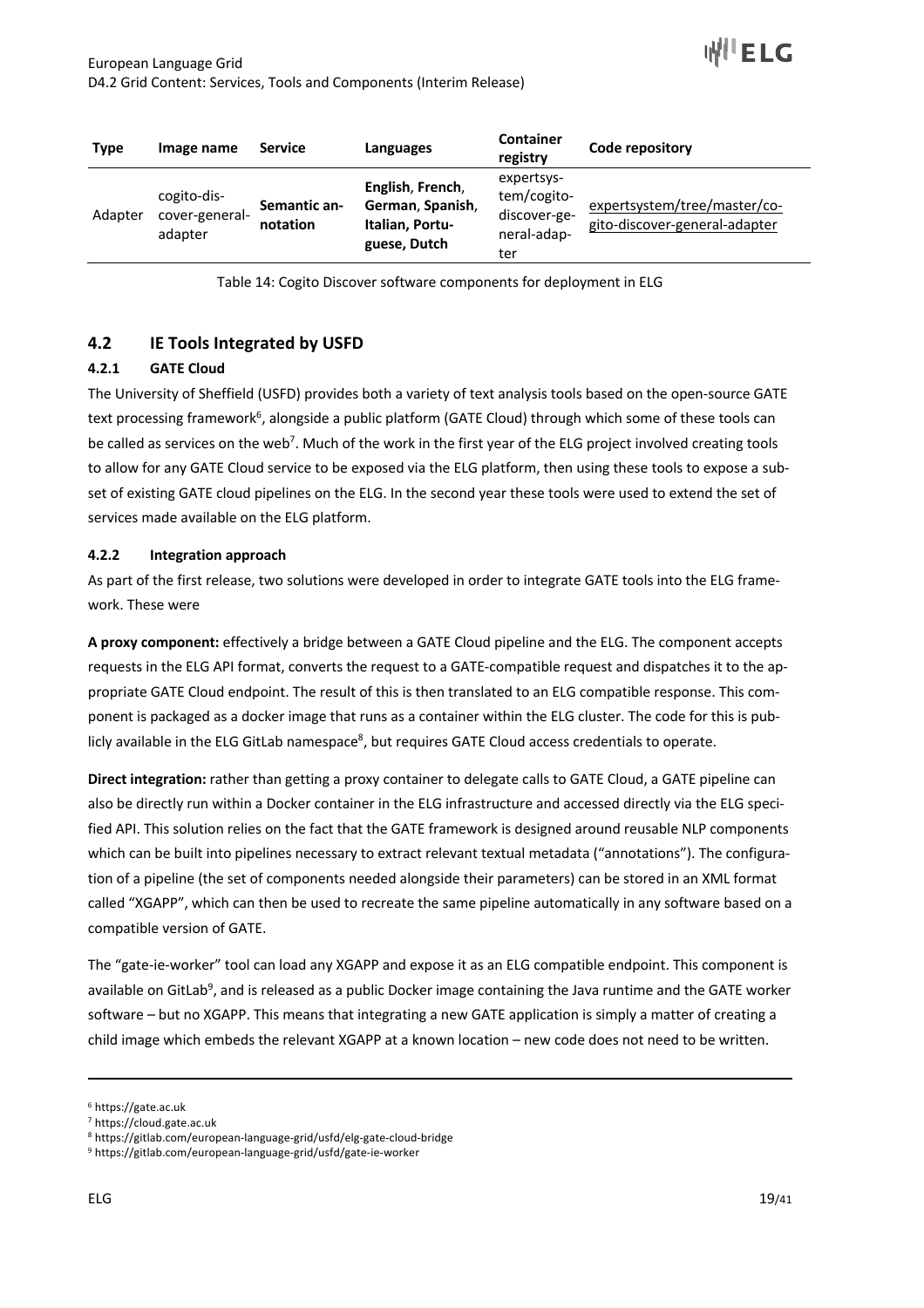

The majority of GATE tools in the ELG are currently integrated via the GATE Cloud bridge but if a particular tool attracts significant interest then it is simple to migrate it to run directly in the ELG cluster via the gate-ie-worker and such a change would be transparent to the user.

#### **4.2.3 Deployed components**

As part of the first release, 36 GATE Cloud services were integrated into the ELG platform: 34 via the bridge component and 2 through direct integration. Those exposed as part of the second ELG release are listed in Table 15. Apart from the CymrIE service which has been directly integrated and is running in the cluster, all services in this release were initially exposed via the bridge container.

| <b>Name</b>                                  | <b>Description</b>                                                                                                                                                                                                                                                                                    |                                                                                                                                                                                    |
|----------------------------------------------|-------------------------------------------------------------------------------------------------------------------------------------------------------------------------------------------------------------------------------------------------------------------------------------------------------|------------------------------------------------------------------------------------------------------------------------------------------------------------------------------------|
| CymrlE                                       | CYMRIE is a Welsh language version of GATE's prototypi-<br>cal information extraction pipeline, ANNIE. It is part of<br>the Welsh Natural Language Toolkit, a Welsh Govern-<br>ment funded project. CYMRIE is distributed with the<br><b>GATE</b> framework.                                          | Welsh                                                                                                                                                                              |
| <b>NP Chunker</b>                            | An implementation of the Ramshaw and Marcus BaseNP<br>chunker, which marks noun phrases with a NounChunk<br>annotation. This application also includes a tokeniser,<br>sentence splitter and POS tagger (required by the<br>chunking algorithm).                                                      | English                                                                                                                                                                            |
| OpenNLP<br>(Dutch)                           | The Dutch tokeniser, sentence splitter, POS tagger,<br>phrase chunker and named-entity recogniser from<br>Apache OpenNLP. The components are based on the<br>maxent machine learning algorithm, and produce Token<br>and Sentence annotations in a form compatible with<br>other standard GATE tools. | Dutch                                                                                                                                                                              |
| Romanian<br><b>NER</b>                       | A named entity recognition service for documents in the<br>Romanian language. Based on ANNIE, it identifies names<br>of persons, locations, organizations, as well as money<br>amounts, time and date expressions.                                                                                    | Romanian                                                                                                                                                                           |
| Universal<br>Dependen-<br>cies POS<br>Tagger | A POS tagger for various languages using the Universal<br>Dependencies POS tagset. This tagger is based on a sim-<br>ple maximum entropy model trained on the corpus from<br>the universal dependencies collection using the GATE<br>Learning Framework plugin.                                       | Individual pipelines for: Bulgarian,<br>Croatian, Danish, Dutch, Estonian,<br>Finnish, Polish, Portuguese, Roma-<br>nian, Slovak, Slovenian, Swedish,<br><b>Basque and Catalan</b> |

Table 15: GATE Cloud services for general linguistic pre-processing and named entity recognition

In addition to these services developed by the GATE team at USFD, we have also integrated a set of six thirdparty GATE pipelines provided by the ARIADNEplus project<sup>10</sup> which are described in section 7.

# **4.3 IE Tools Integrated by DFKI**

For Release 2, the DFKI team in Berlin (Speech and Language Technology) provides 75 tools in nine separate service categories Discourse Parsing, Summarization, Date Detection, Language Identification, Dependency Parsing, Morphological Annotation, Named Entity Recognition, Part-of-Speech Tagging and Tokenization.<sup>11</sup>

<sup>10</sup> https://ariadne-infrastructure.eu

 $11$  For changes to the original schedule of D4.1, please refer to Section 2 of this document.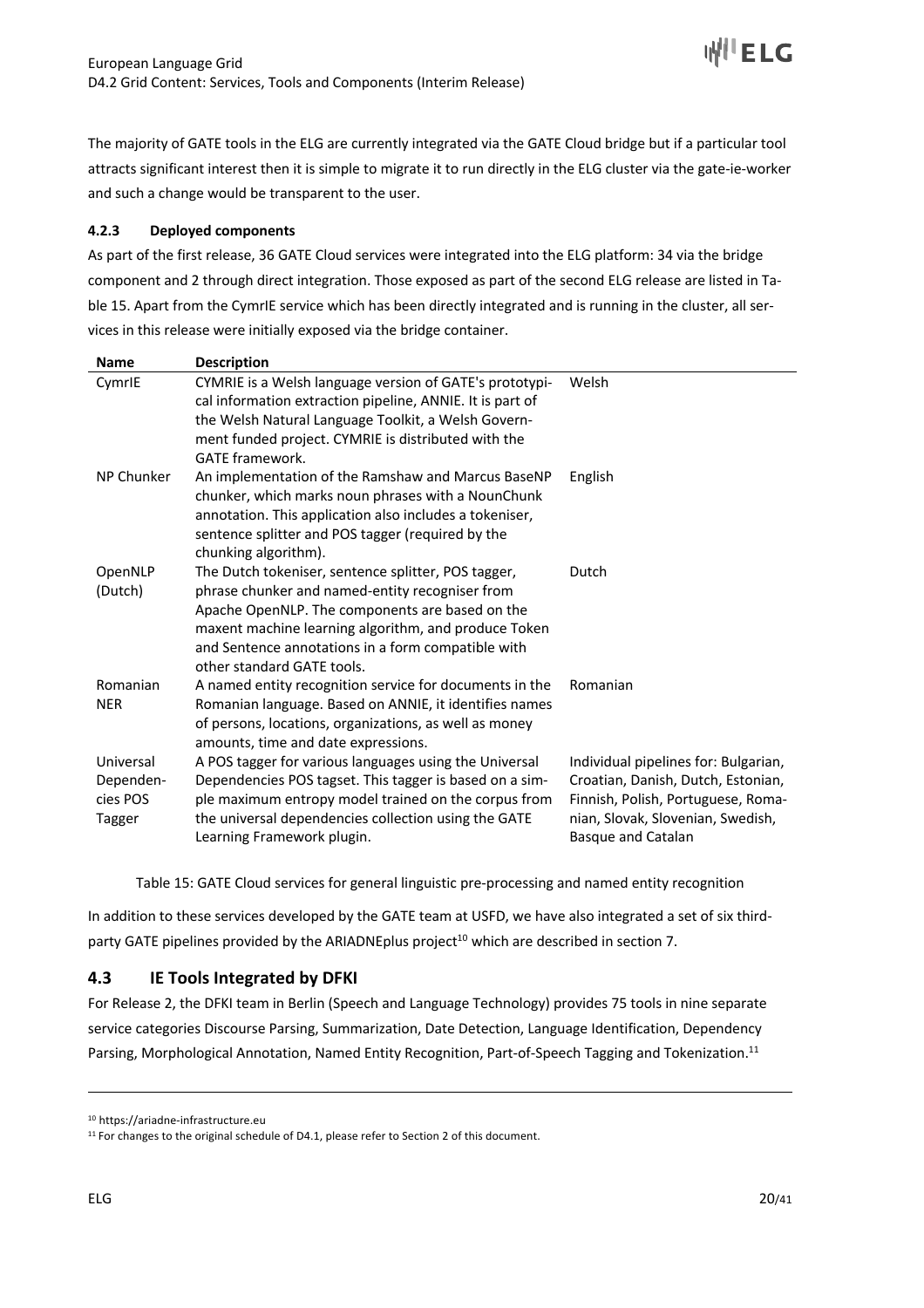The integration approach remains the same as documented by D4.1: These tools originate from past projects of a large group of developers and the ELG team of DFKI helps them understanding the REST API specifications and the provision of metadata records.

Table 16 describes the tools by DFKI scheduled for Release 2; this table does not include new language support added for R1 services. QURATOR-LangIdent and Lynx/QURATOR Summarization already appeared in the corresponding table of D4.1. Their metadata did not change. Only the latter now has German as an additional language to English.

| <b>Name</b>                                                         | <b>Description</b>                                                                                                                                                                                                                                                                                                                                                                                                                                                                                                                                        | Languages                                | Licence                                                              | Code repository                                                                                                      |
|---------------------------------------------------------------------|-----------------------------------------------------------------------------------------------------------------------------------------------------------------------------------------------------------------------------------------------------------------------------------------------------------------------------------------------------------------------------------------------------------------------------------------------------------------------------------------------------------------------------------------------------------|------------------------------------------|----------------------------------------------------------------------|----------------------------------------------------------------------------------------------------------------------|
| GSDP: an end-<br>to-end Shallow<br>Discourse Par-<br>ser for German | Identifying shallow discourse rela-<br>tions (following the Penn Discourse<br>TreeBank paradigm) in German<br>text. This Shallow Discourse Parser<br>for German is the (practical) out-<br>come of a PhD Thesis on that very<br>topic.                                                                                                                                                                                                                                                                                                                    | German                                   | <b>GNU Lesser</b><br><b>General Public</b><br>License (LPGL<br>v3.0  | https://gitlab.com/<br>qurator-plat-<br>form/dfki/srv-ger-<br>manshallowdis-<br>courseparser                         |
| Lynx-TIMEX                                                          | Text analyser to annotate temporal<br>expressions in English, German,<br>Spanish and Dutch.                                                                                                                                                                                                                                                                                                                                                                                                                                                               | English,<br>German,<br>Spanish,<br>Dutch | GPL-3.0                                                              | https://gitlab.com/<br>qurator-plat-<br>form/dfki/srv-<br>timex-elg                                                  |
| MunderLine                                                          | MunderLine provides a pipeline<br>that applies the following pro-<br>cessing steps on an input text: to-<br>kenization, part-of-speech tagging,<br>morphology tagging, named entity<br>recognition, dependency parsing.<br>Tokenization (and sentence border<br>recognition) is done by a simple to-<br>kenizer. Part-of-speech tagging as<br>well as named entity recognition is<br>done by two instances of the<br>GNTagger using statistical-based<br>models. Dependency parsing is<br>done by the MDParser, again using<br>a statistical-based model. | English,<br>German,<br>Greek,<br>Spanish | <b>GNU Lesser</b><br><b>General Public</b><br>License (LPGL<br>v3.0) | https://iread.dfki.d<br>e/#munderline---<br>the-multilingual-<br>universal-depend-<br>ency-and-relation-<br>pipeline |

Table 16: DFKI services to be integrated for Release 2

# **4.4 IE Tools Integrated by HENS**

HENSOLDT Analytics (formerly SAIL LABS) brings to the ELG platform a set of IE components which are based on the same SAIL Media Mining Indexer (MMI) that is the basis for the ASR tools introduced in section 3.1, as well as an individual tool for the identification of language from text.

The component for the identification of language from text (*langClassifier*) is based on a component which forms part of a suite of tools for the processing of (textual) data from the Internet and Social Media.

Within the set of IE tools of ELG, HENS provides the MMI for the recognition of named-entities (NER) and for Sentiment Analysis (SA) and the langClassifier (LID) for the detection of language from text and Keyword Spotting/Extraction (KWS) for detecting keywords in speech.

In the first ELG release HENS (then SAIL) provided: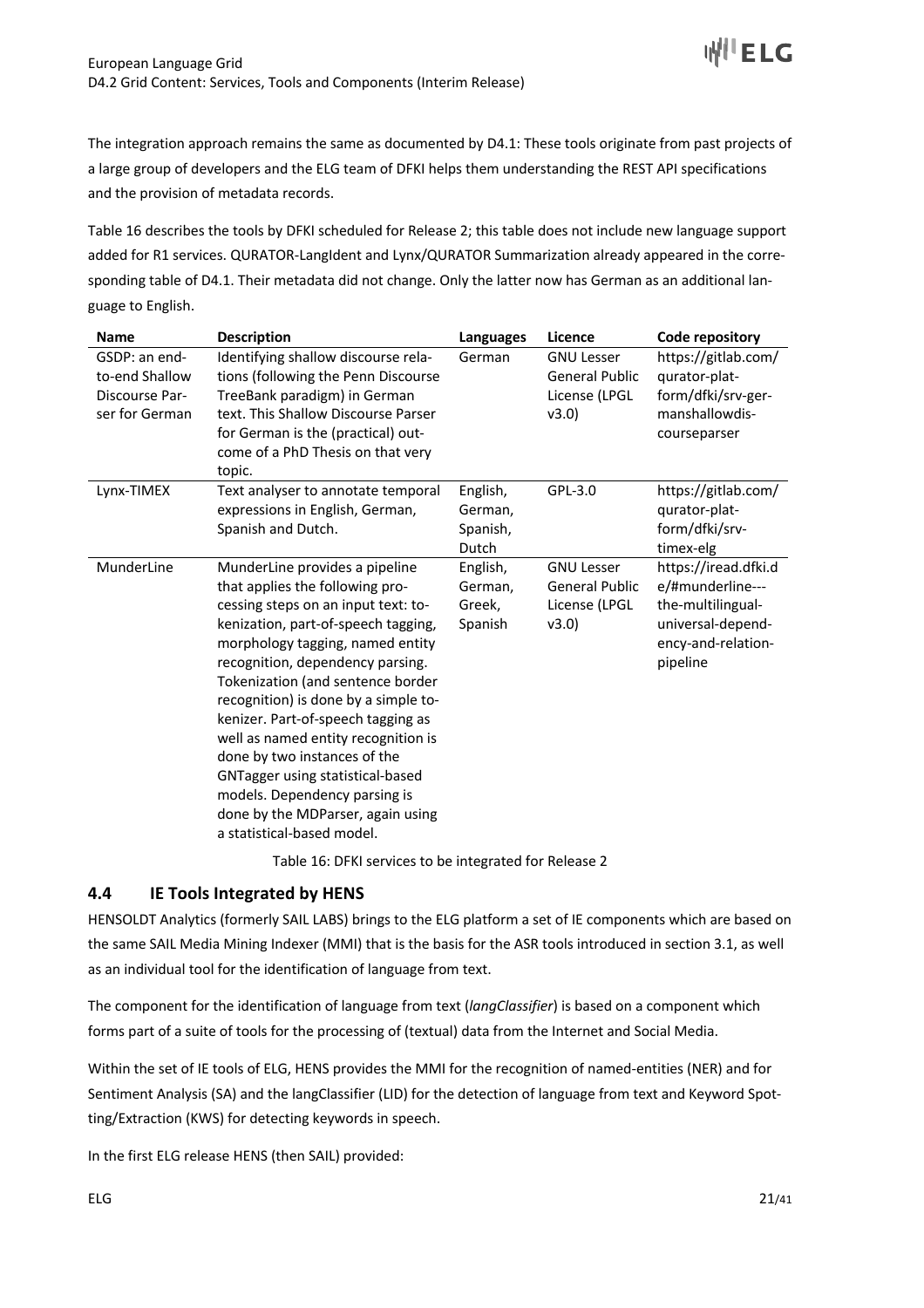- NER for 6 languages: Czech, English, French, German, Greek, and Spanish.
- SA for 4 languages: English, French, German and Spanish.
- LID for 6 languages: Czech, English, French, German, Greek, and Spanish (or *unknown*).

In the current second release there was added:

- NER for an additional 14 languages: Bulgarian, Croatian, Dutch, Hungarian, Italian, Polish, Portuguese, Romanian, Slovak, Swedish, Albanian, Catalan, Norwegian, Turkish.
- SA for 3 languages: Italian, Polish, Portuguese.
- LID for +25 languages: Bulgarian, Dutch, Hungarian, Italian, Polish, Portuguese, Romanian, Slovak, Swedish, Albanian, Norwegian, Turkish (or *unknown*).
- KWS is supported for 12 languages: Dutch, English, French, German, Greek, Italian, Polish, Romanian, Spanish, Albanian, Norwegian, Turkish

NER can be configured to be based on a set of patterns as well as to work on a set of features based on the sequence of words and morphological features. Currently, only the pattern-based functionality has been included. It contains rudimentary morphological processing. NER within the Media Mining environment is typically used in combination with tokenization and text-cleaning components which have not been integrated into NER implementation for ELG (but this is planned for future updates of the respective components).

SA is based on a set of patterns of "sentiment carrying words and expressions" and performs a 4-way categorization into the classes "positive", "negative", "neutral" and "mixed". LID is based on a set of components which are employed within the HENSOLDT Media Mining System for the identification as well as the verification of languages of text-content. The underlying models combine TF-IDF-derived word-based features with characterbased n-gram features.

KWS is based on analysing the speech-to-text lattice generated from an audio segment and searching through it for specific words. These keywords are specified as a parameter for the service with input audio file and lattice cutoff thresholds.

#### **Deployed components**

**Tool**

Table 17 shows the software components that are deployed in ELG platform in second release. The code and Docker images are hosted in the ELG project repository and the corresponding container registry in gitlab<sup>12</sup>, however all are private projects as they are commercial software.

|      | .          |             |                                      |                  |                  |  |
|------|------------|-------------|--------------------------------------|------------------|------------------|--|
| Type | Type       | Image name  | <b>Service</b>                       | Languages        | Licence          |  |
| tool | <b>NER</b> | sail-ned-bg | Detection of a set of named-entities | <b>Bulgarian</b> | <b>SAIL LABS</b> |  |
| tool | <b>NER</b> | sail-ned-hr | Detection of a set of named-entities | Croatian         | <b>SAIL LABS</b> |  |
| tool | <b>NER</b> | sail-ned-nl | Detection of a set of named-entities | Dutch            | <b>SAIL LABS</b> |  |
| tool | <b>NER</b> | sail-ned-hu | Detection of a set of named-entities | Hungarian        | <b>SAIL LABS</b> |  |
| tool | <b>NER</b> | sail-ned-it | Detection of a set of named-entities | Italian          | <b>SAIL LABS</b> |  |
| tool | <b>NER</b> | sail-ned-pl | Detection of a set of named-entities | Polish           | <b>SAIL LABS</b> |  |
|      |            |             |                                      |                  |                  |  |

<sup>12</sup> Code is at https://gitlab.com/european-language-grid/sail/<image name> and images are registry.gitlab.com/european-languagegrid/sail/<image name> for each image name in the table – repositories retain the "sail" name as it is technically difficult to rename them without adversely affecting other areas of the ELG platform

II<sup>I</sup> ELG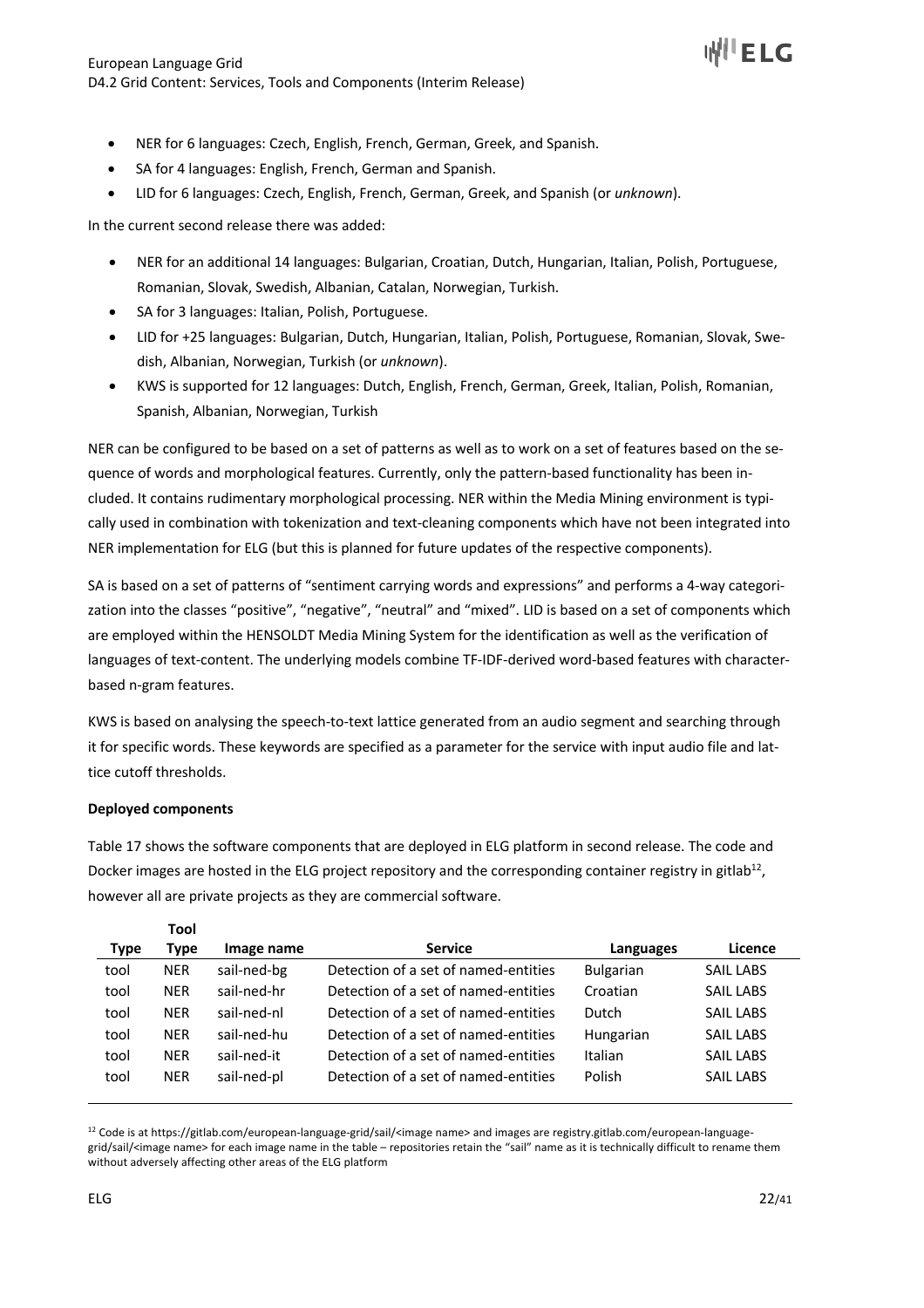# ₩LELC

#### European Language Grid D4.2 Grid Content: Services, Tools and Components (Interim Release)

|             | Tool        |             |                                      |                                                                                                                                                                                                    |                         |
|-------------|-------------|-------------|--------------------------------------|----------------------------------------------------------------------------------------------------------------------------------------------------------------------------------------------------|-------------------------|
| <b>Type</b> | <b>Type</b> | Image name  | <b>Service</b>                       | Languages                                                                                                                                                                                          | Licence                 |
| tool        | <b>NER</b>  | sail-ned-pt | Detection of a set of named-entities | Portuguese                                                                                                                                                                                         | <b>SAIL LABS</b>        |
| tool        | <b>NER</b>  | sail-ned-ro | Detection of a set of named-entities | Romanian                                                                                                                                                                                           | <b>SAIL LABS</b>        |
| tool        | <b>NER</b>  | sail-ned-sk | Detection of a set of named-entities | Slovak                                                                                                                                                                                             | <b>SAIL LABS</b>        |
| tool        | <b>NER</b>  | sail-ned-sv | Detection of a set of named-entities | Swedish                                                                                                                                                                                            | <b>SAIL LABS</b>        |
| tool        | <b>NER</b>  | sail-ned-sq | Detection of a set of named-entities | Albanian                                                                                                                                                                                           | <b>SAIL LABS</b>        |
| tool        | <b>NER</b>  | sail-ned-ca | Detection of a set of named-entities | Catalan                                                                                                                                                                                            | <b>SAIL LABS</b>        |
| tool        | <b>NER</b>  | sail-ned-no | Detection of a set of named-entities | Norwegian                                                                                                                                                                                          | <b>SAIL LABS</b>        |
| tool        | <b>NER</b>  | sail-ned-tr | Detection of a set of named-entities | Turkish                                                                                                                                                                                            | <b>SAIL LABS</b>        |
| tool        | SA          | sail-sed-it | Sentiment Detection                  | Italian                                                                                                                                                                                            | <b>SAIL LABS</b>        |
| tool        | <b>SA</b>   | sail-sed-pl | Sentiment Detection                  | Polish                                                                                                                                                                                             | <b>SAIL LABS</b>        |
| tool        | SA          | sail-sed-pt | Sentiment Detection                  | Portuguese                                                                                                                                                                                         | <b>SAIL LABS</b>        |
| tool        | LID         | sail-lid    | Language ID from text                | English, German,<br>French, Spanish,<br>Greek, Czech, Bul-<br>garian, Dutch,<br>Hungarian, Italian,<br>Polish, Portu-<br>guese, Romanian,<br>Slovak, Swedish,<br>Albanian, Norwe-<br>gian, Turkish | <b>SAIL LABS</b>        |
| tool        | <b>KWS</b>  | sail-kws-nl | Keyword extraction                   | Dutch                                                                                                                                                                                              | <b>SAIL LABS</b>        |
| tool        | <b>KWS</b>  | sail-kws-en | Keyword extraction                   | English                                                                                                                                                                                            | <b>SAIL LABS</b>        |
| tool        | <b>KWS</b>  | sail-kws-fr | Keyword extraction                   | French                                                                                                                                                                                             | <b>SAIL LABS</b>        |
| tool        | <b>KWS</b>  | sail-kws-de | Keyword extraction                   | German                                                                                                                                                                                             | <b>SAIL LABS</b>        |
| tool        | <b>KWS</b>  | sail-kws-el | Keyword extraction                   | Greek                                                                                                                                                                                              | <b>SAIL LABS</b>        |
|             | <b>MTK</b>  |             | Keyword extraction                   |                                                                                                                                                                                                    |                         |
| tool        | <b>WS</b>   | sail-kws-it |                                      | Italian                                                                                                                                                                                            | <b>SAIL LABS</b>        |
| tool        | <b>KWS</b>  | sail-kws-pl | Keyword extraction                   | Polish                                                                                                                                                                                             | <b>SAIL LABS</b>        |
| tool        | <b>KWS</b>  | sail-kws-ro | Keyword extraction                   | Romanian                                                                                                                                                                                           | <b>SAIL LABS</b>        |
| tool        | <b>KWS</b>  | sail-kws-es | Keyword extraction                   | Spanish                                                                                                                                                                                            | <b>SAIL LABS</b>        |
| tool        | <b>KWS</b>  | sail-kws-sq | Keyword extraction                   | Albanian                                                                                                                                                                                           | <b>SAIL LABS</b>        |
| tool        | <b>KWS</b>  | sail-kws-no | Keyword extraction                   | Norwegian                                                                                                                                                                                          | <b>SAIL LABS</b>        |
| tool        | <b>KWS</b>  | sail-kws-tr | Keyword extraction                   | Turkish                                                                                                                                                                                            | SAIL LABS <sup>13</sup> |

Table 17: IE tools provided by HENS

# **4.5 IE Tools Integrated by CUNI**

For release 1 of the ELG platform, CUNI integrated their UDPipe system which includes segmentation, tokenization, POS tagging, morphological analysis, lemmatization and dependency parsing. The original plan envisaged the integration of just the seven priority languages of consortium member organisations in release 1, with the other category A and B languages to follow in release 2 and the category C and D ones to be added in release 3, but in practice it proved simpler to integrate *all* the UDPipe supported language models in one bundle for release 1.

<sup>&</sup>lt;sup>13</sup> Following the acquisition of SAIL LABS by HENSOLDT, the licenses will be modified but are expected to remain identical except for the naming.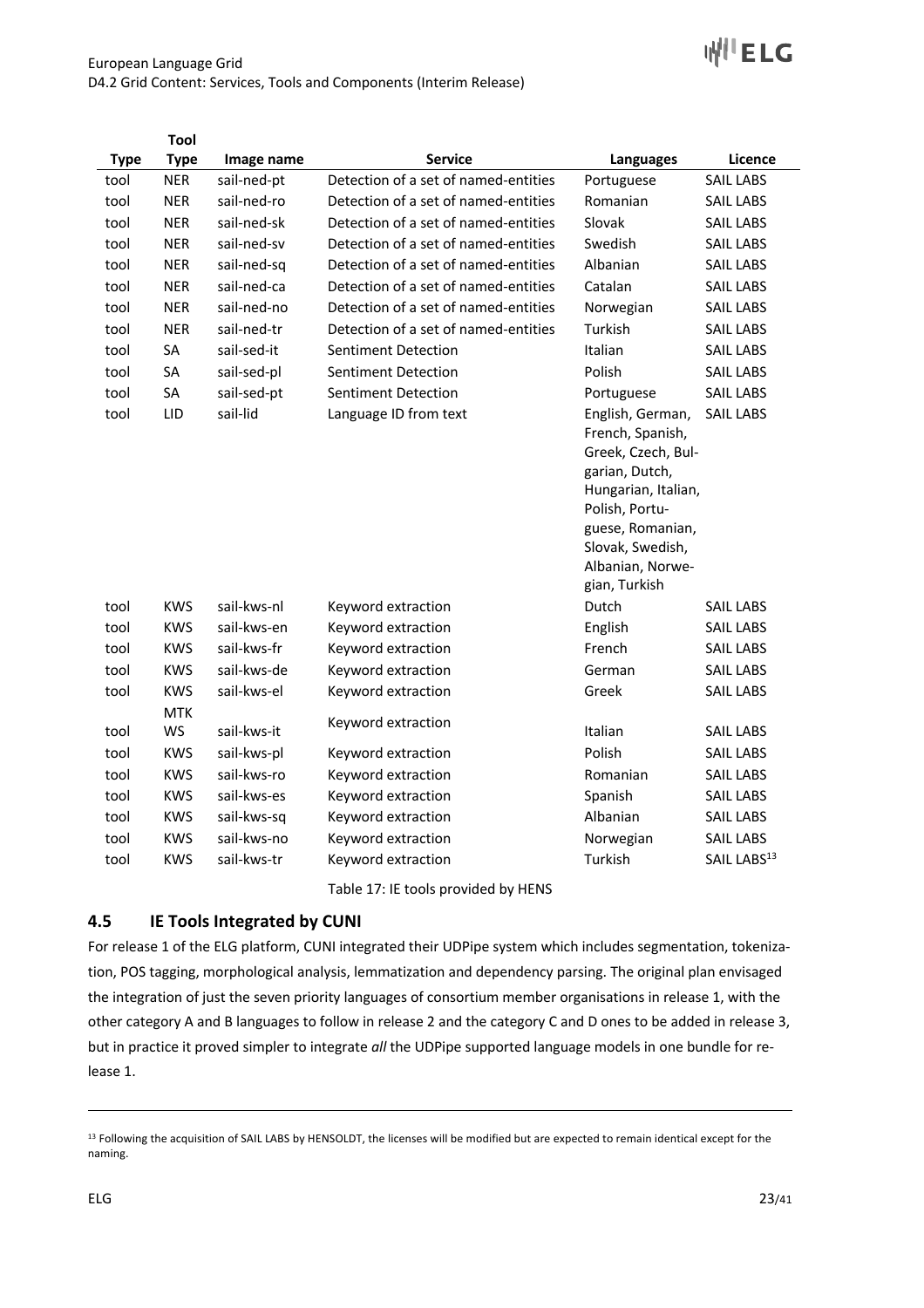

# **5 MT Tools, Services and Components (Task 4.4)**

The MT services integrated in release 2 are mostly additional language models for tools that were originally integrated for a limited number of language pairs in release 1. There is also a suite of new MT services provided by the OPUS-MT pilot project, described in section 7.1.

# **5.1 MT and related services integrated by DFKI**

DFKI have integrated one MT service (for German to English) and a suite of translation quality estimation tools into release 2 – these were originally scheduled for release 1 and have been documented in deliverable D4.1.

# **5.2 MT Tools and Models integrated by UEDIN**

For release 2 UEDIN has released an updated version of the Marian MT server tool, and deployed new models for a number of additional language pairs.

## **5.2.1 Dockerized Marian MT REST server**

UEDIN is a major contributor to the open-source Marian Toolkit for Neural Machine Translation<sup>14</sup>. While most toolkits for neural MT are based on python, Marian is written in C++. It is one of the fastest neural MT toolkits on the market. Within the context of ELG, major development effort at UEDIN went into the design and implementation of a Marian-based REST translation service that can be deployed in a Docker container, full details of which are given in section 6.1.1 of the previous deliverable D4.1.

The dockerized Marian-based server has so far performed well and only few bug fixes were necessary. We recently overhauled the sentence splitting module after discovering an inefficiency in sentence splitting of very long text chunks. One area of concern is the cost of running MT servers in the platform infrastructure, because conventional MT models require GPUs for satisfactory translation speed. In collaboration with the Bergamot Project<sup>15</sup>, which develops an MT component for the Firefox Web Browser, we are therefore working towards deploying models developed for translation with low computational requirements in the ELG infrastructure. These models are smaller models obtained by knowledge distillation from larger teacher models, which are then quantized to allow faster, integer-based matrix multiplication.16 This will allow for translation with lower computational overhead, so that acceptable translation speeds can be realized without requiring a GPU.

## **5.2.2 MT Models**

In addition to the models deployed in Release 1 of the platform (English ↔ German, Czech → English), UEDIN has contributed translation services for the following language pairs for Release 2:

- English  $\leftrightarrow$  Czech (models from the Bergamot Project)
- English  $\leftrightarrow$  Estonian (models from the Bergamot Project)
- English  $\leftrightarrow$  Latvian
- $\bullet$  English  $\leftrightarrow$  Portuguese
- English  $\leftrightarrow$  Romanian
- English  $\leftrightarrow$  Spanish (models from the Bergamot project)

<sup>14</sup> https://marian-nmt.github.io

<sup>15</sup> https://browser.mt

<sup>16</sup>U. Germann et al., 2020. "Speed-optimized, Compact Student Models that Distill Knowledge from a Larger Teacher Model: the UEDIN-CUNI Submission to the WMT 2020 News Translation Task." Fifth Conference on Machine Translation (WMT), pp 191-196.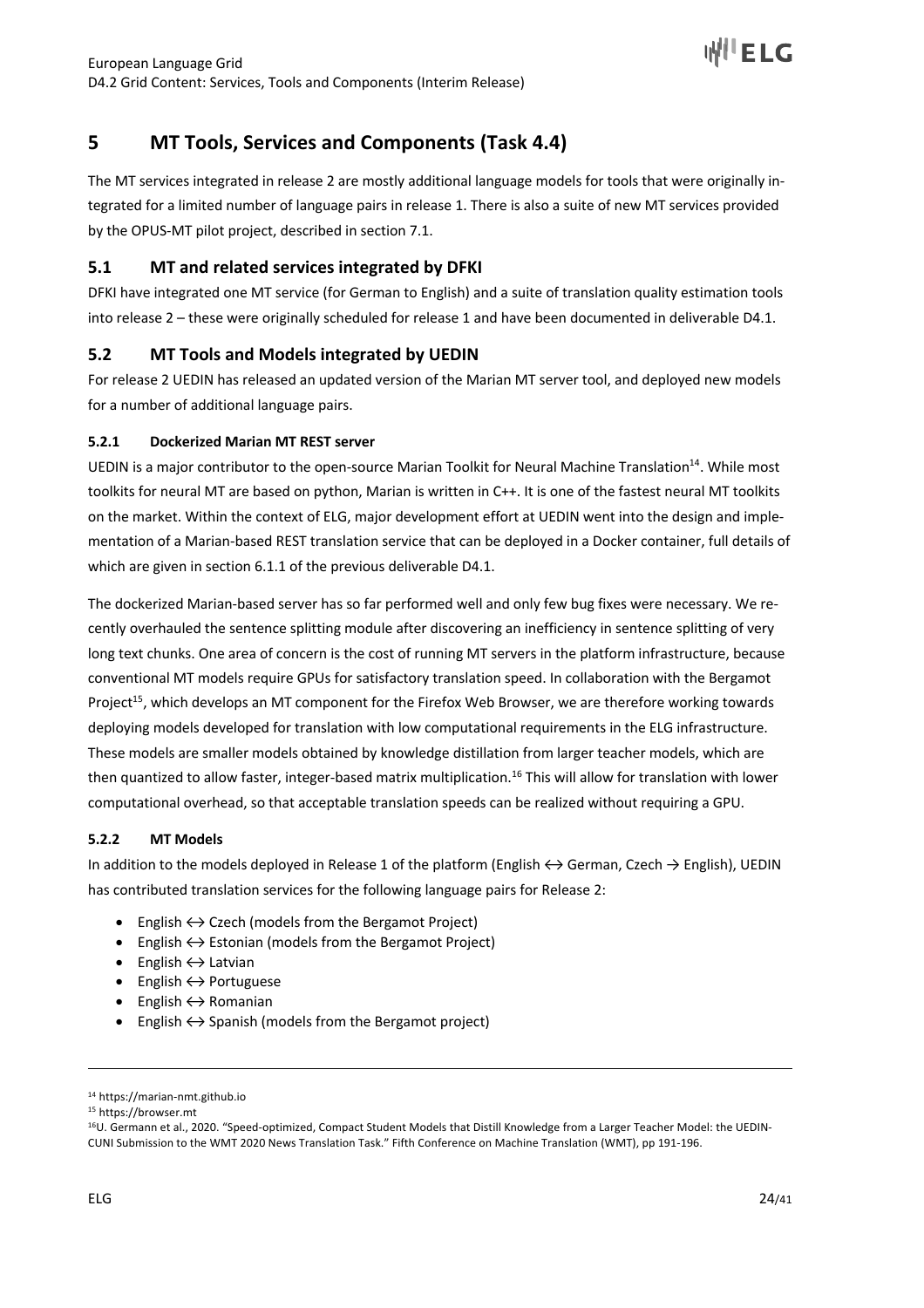

# **5.3 MT Tools Integrated by TILDE**

The integration of Tilde's commercial MT platform into the ELG is described in Section 6.5 of Deliverable D4.1 – Tilde offers a cloud-based translation service hosted remotely from the ELG, which is integrated into the ELG ecosystem by means of a proxy component running in the ELG cluster to translate ELG API requests into calls out to the Tilde cloud service. Since the first release of the ELG platform the following translation directions have been added to the repertoire of MT services proxied through the ELG platform:

- Bulgarian  $\rightarrow$  English (English  $\rightarrow$  Bulgarian was already included in Release 1)
- English  $\leftrightarrow$  Danish
- English  $\leftrightarrow$  Estonian
- English  $\leftrightarrow$  Finnish
- English  $\leftrightarrow$  German
- English  $\leftrightarrow$  Lithuanian
- English  $\leftrightarrow$  Swedish

# **5.4 MT Services integrated by CUNI**

CUNI provides a number of MT models at the LINDAT web site<sup>17</sup>, and has packaged a number of them as Docker images deployed in the ELG platform. The integration is based on a Docker image containing Tensor-Flow model server<sup>18</sup> as a model backend combined with a lightweight Python front-end to adapt the Tensor-Flow server to the ELG API – full details are in Section 6.3 of Deliverable 4.1. In addition to the translation directions English  $\leftrightarrow$  Czech, English  $\leftrightarrow$  French and English  $\rightarrow$  Hindi that were deployed in release 1, the following services have been added for release 2:

- English  $\leftrightarrow$  German
- English  $\leftrightarrow$  Polish
- English  $\leftrightarrow$  Russian

# **6 Integration of other Types of Tools, Services, Components (Task 4.5)**

As with release 1 the only "other" service type that has been integrated so far is text-to-speech. It is likely that more service types will be added with or shortly after release 2 (at the end of M27, March 2021) as the first round of pilot projects draw to a close but these were not ready at the deadline for this deliverable (M26, February 2021).

## **6.1 TTS tools integrated by DFKI**

DFKI has integrated **MaryTTS**<sup>19</sup> (or MARY Text-to-Speech System) for Release 2. This service covering 17 distinct voices, male and female, across six languages is the result of a collaborative project by DFKI's Language Technology Lab (Saarbrücken/Berlin) and the Institute of Phonetics at Saarland University.

<sup>17</sup> https://lindat.cz

<sup>18</sup> https://www.tensorflow.org/tfx/guide/serving

<sup>19</sup> http://mary.dfki.de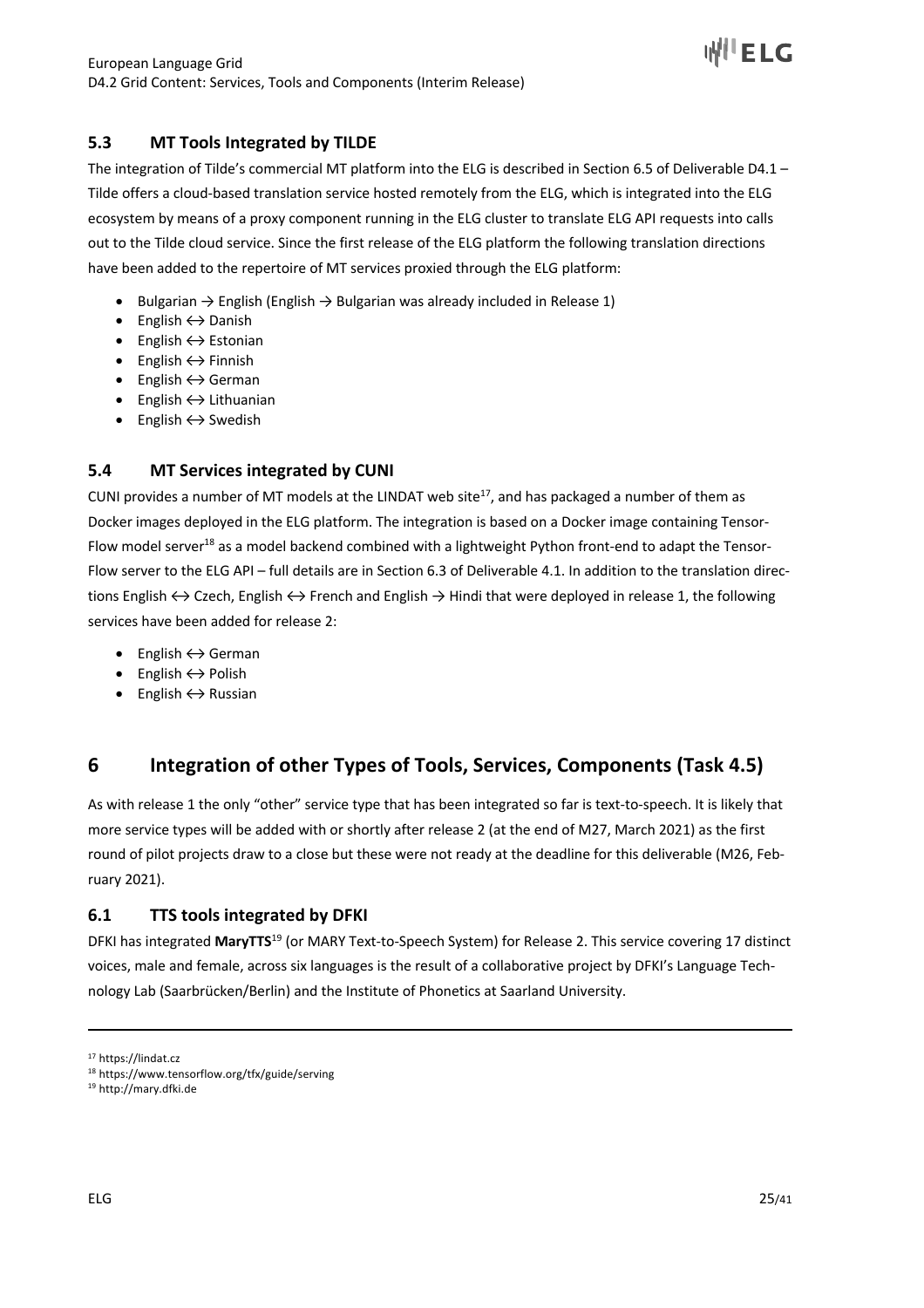The DFKI team in Berlin together with the University of Sheffield developed a Spring Boot version of MaryTTS for Release 2, and as with most ELG tools the code and Docker images are hosted on GitLab<sup>20</sup>.

Table 18 lists the voices provided to the ELG in Release 2. Note that MARY is a special case in terms of licences in that there are multiple and they can differ. This is due to the speech synthesis tool itself being licensed as LPGL v3.0 but the voices stemming from various sources being licensed separately.

| <b>Voice</b>                            | Language | License                 |
|-----------------------------------------|----------|-------------------------|
| English (UK) female (dfki-poppy-hsmm)   | English  | CC BY-ND 3.0, LGPL v3.0 |
| English (UK) male (dfki-prudence-hsmm)  | English  | CC BY-ND 3.0, LGPL v3.0 |
| English (UK) male (dfki-obadiah-hsmm)   | English  | CC BY-ND 3.0, LGPL v3.0 |
| English (UK) male (dfki-spike-hsmm)     | English  | CC BY-ND 3.0, LGPL v3.0 |
| English (US) female (cmu-slt-hsmm)      | English  | ARCTIC, LGPL v3.0       |
| English (US) male (cmu-bdl-hsmm)        | English  | ARCTIC, LGPL v3.0       |
| English (US) male (cmu-rms-hsmm)        | English  | ARCTIC, LGPL v3.0       |
| French female (enst-camille-hsmm)       | French   | CC BY-ND 3.0, LGPL v3.0 |
| French female (upmc-jessica-hsmm)       | French   | CC BY-ND 3.0, LGPL v3.0 |
| French male (enst-dennys-hsmm)          | French   | CC BY-ND 3.0, LGPL v3.0 |
| French male (upmc-pierre-hsmm)          | French   | CC BY-ND 3.0, LGPL v3.0 |
| German female (bits1-hsmm)              | German   | CC BY-ND 3.0, LGPL v3.0 |
| German male (bits3-hsmm)                | German   | CC BY-ND 3.0, LGPL v3.0 |
| German male (dfki-pavoque-neutral-hsmm) | German   | CC BY-ND 3.0, LGPL v3.0 |
| Italian female (istc-lucia-hsmm)        | Italian  | CC BY-ND 3.0, LGPL v3.0 |
| Telugu female (cmu-nk-hsmm)             | Telugu   | CC BY-ND 3.0, LGPL v3.0 |
| Turkish male (dfki-ot-hsmm)             | Turkish  | CC BY-ND 3.0, LGPL v3.0 |

Abbreviations: CC BY-ND 3.0 = Creative Commons Attribution No Derivatives 3.0 Unported ; LPGL v3.0 = GNU Lesser General Public License v3.0

Table 18: Voices of DFKI MaryTTS (aka MARY Text-to-Speech Synthesis) integrated for Release 2.

# **7 Status of tools and services from ELG Pilot Projects and other third parties (Task 4.6)**

Task 4.6 in the ELG work plan concerns the support that the ELG project partners provide to third parties to integrate their tools and services into the ELG platform. The primary target for this task is the ELG-funded pilot projects managed by WP6 – at the time of writing OPUS-MT has completed the integration of their first ser-

<sup>20</sup> https://gitlab.com/PolinaGusenkova/elg-spring-boot-marytts/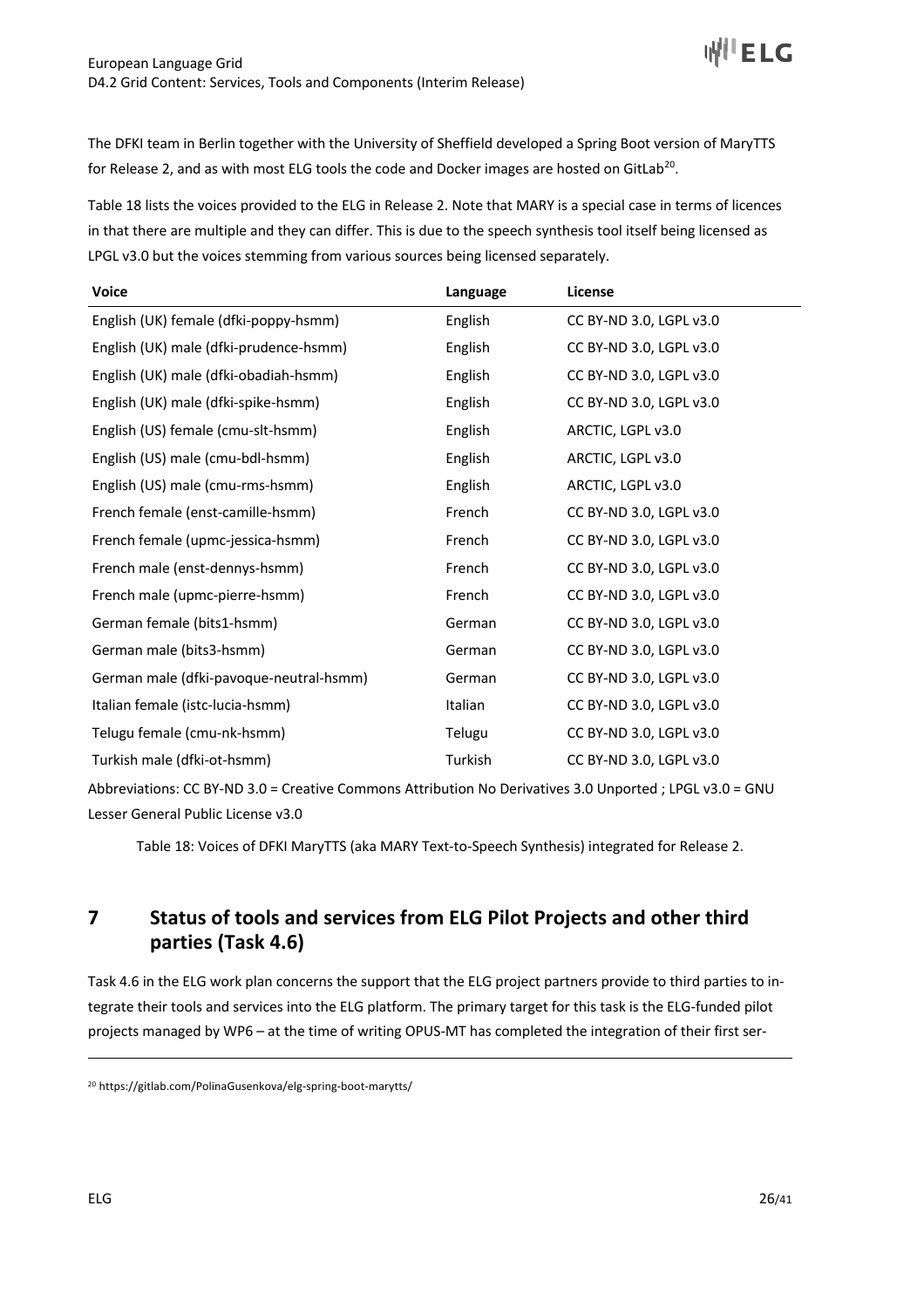

vices, EVALITA4ELG has begun the process and expects to have at least some services active by the time of release 2 in M27, and discussions are ongoing with the remaining projects. In addition there have been a few other third party providers who have reached out to the ELG to ask for their services to be included.

# **7.1 OPUS-MT Pilot Project**

The primary goal of the OPUS-MT ELG pilot project aims to develop MT models and services for a number of European minority languages. The OPUS MT system is based on the same open-source Marian MT system as is already used by UEDIN, but with some additional pre- and post-processing steps beyond the pure Marian workflow. These additional steps are encapsulated in a separate Python-based HTTP server component, which acts as an "adapter" delegating to the standard Marian MT server for the actual translation step. This system has already been published on GitHub<sup>21</sup>.

For the ELG deployment, a modified version of the adapter has been created that exposes ELG-compliant endpoints, and this is built into a single Docker image along with the Marian server and the relevant set of models. On startup the adapter process launches the Marian server on a local loopback port and then calls it in response to ELG API requests received from the platform. ELG team members from USFD were closely involved in debugging the technical integration aspects, and this has led to the introduction of additional optional features in the Helm charts used to deploy all services to the ELG cluster, which will also benefit other service providers in future. At the time of writing ten services have so far been contributed to the ELG platform, centred on the Finnish language, translating Finnish to and from English, French, German, Swedish and Russian. Notably these are the first MT services integrated in ELG that do not use English as either the source or that target language.

# **7.2 Archaeology NER services from ARIADNEplus**

As mentioned in section 4.2, USFD were approached in 2019 by researchers from the ARIADNEplus research project<sup>22</sup>, who had developed some GATE-based tools for named entity recognition in the domains of archaeology and dendrochronology and were keen to make these available to a wider audience. These tools have been deployed on the GATE Cloud platform, and the developers also expressed an interest in having their services made available via the ELG.

Table 19 shows the six services that have been deployed to the ELG, with the assistance of the USFD team, covering two domains with three languages per domain.

| <b>Name</b>     | <b>Description</b>                                     | Languages/variants support         |
|-----------------|--------------------------------------------------------|------------------------------------|
| Archeology      | The entity recognizer identifies terms and phrases     | Individual pipelines for: English, |
| Named Entity    | for analysing archaeological text. The pipeline deliv- | Dutch, Swedish                     |
| Recogniser      | ers named entities of archaeological context, physi-   |                                    |
|                 | cal object, material, time appellation and structure.  |                                    |
| Dendrochronol-  | A named entity recognition service for archaeology     | Individual pipielines for English, |
| ogy Named En-   | documents. Identifies named entities of various        | Dutch, Swedish                     |
| tity Recogniser | types, terms and sentences relevant to dendrochro-     |                                    |
|                 | nology                                                 |                                    |

Table 19: ARIADNEplus NER services deployed on ELG

<sup>21</sup> https://github.com/Helsinki-NLP/Opus-MT

<sup>22</sup> https://ariadne-infrastructure.eu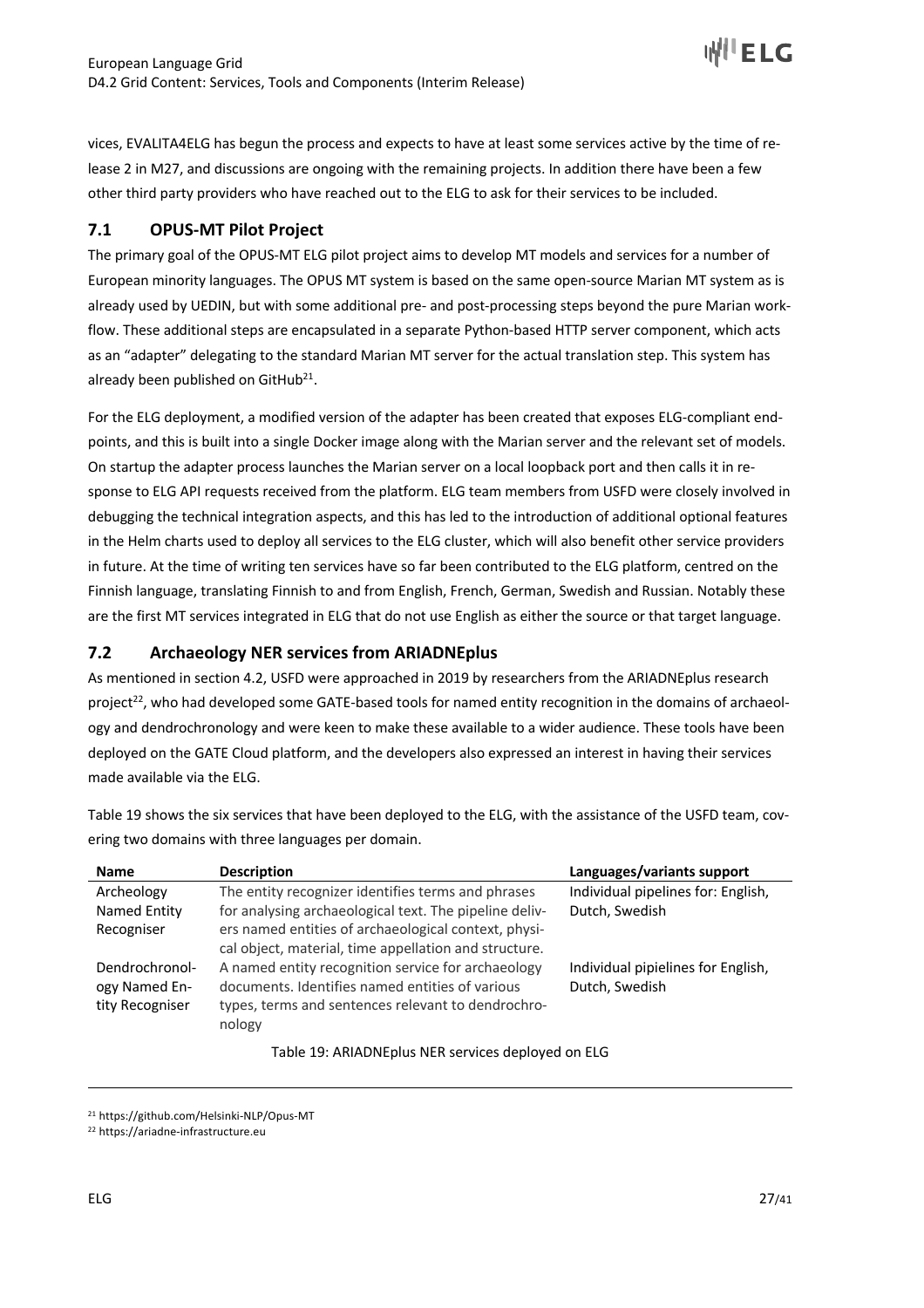

# **8 Conclusion**

The ELG project remains on track to deliver the services and tools that were envisaged in the original prioritised plan that was outlined in D4.1 with minimal modifications as described in section 2. The vast majority of services originally scheduled for release 2 have either been deployed recently and described in this document, or were delivered earlier than planned and included in D4.1. A small number of MT services have been added that were not in the original plan at all, and a few services have had to be shifted later in the release schedule, but all services that were included in the original plan are still on track to be delivered by the time of the final release. The project has also begun to include services and tools from outside the immediate project consortium, and we expect this process to accelerate as the first round of pilot projects reach their conclusions and the second round of projects begin to release their outputs in the run up to release 3.

# **A. Appendix**

This appendix provides the full list of IE & Text Analysis services targeted for inclusion in the three ELG platform releases, listed by project partner, and target language (and A-D language category).

Table 20 lists the services from release 1 (D4.1 in M14), Table 21 for the current release 2 (now M26 following the project extension) and Table 22 for release 3 (D4.3 in M37).

| M14         |                      |                           |          |      |  |  |
|-------------|----------------------|---------------------------|----------|------|--|--|
| Provider    | <b>Tool</b>          | <b>Service</b>            | Language | Cat. |  |  |
| <b>CUNI</b> | NameTag              | Named Entity Recognition  | Czech    | Α    |  |  |
| <b>CUNI</b> | NameTag              | Named Entity Recognition  | English  | Α    |  |  |
| <b>CUNI</b> | <b>UDPipe parser</b> | <b>Dependency Parsing</b> | Czech    | Α    |  |  |
| <b>CUNI</b> | <b>UDPipe parser</b> | <b>Dependency Parsing</b> | English  | Α    |  |  |
| <b>CUNI</b> | <b>UDPipe parser</b> | <b>Dependency Parsing</b> | French   | Α    |  |  |
| <b>CUNI</b> | <b>UDPipe parser</b> | <b>Dependency Parsing</b> | German   | Α    |  |  |
| <b>CUNI</b> | <b>UDPipe parser</b> | <b>Dependency Parsing</b> | Greek    | Α    |  |  |
| <b>CUNI</b> | <b>UDPipe parser</b> | <b>Dependency Parsing</b> | Latvian  | Α    |  |  |
| <b>CUNI</b> | <b>UDPipe parser</b> | <b>Dependency Parsing</b> | Spanish  | A    |  |  |
| <b>CUNI</b> | <b>UDPipe tagger</b> | Lemmatisation             | Czech    | Α    |  |  |
| <b>CUNI</b> | <b>UDPipe tagger</b> | Lemmatisation             | English  | Α    |  |  |
| <b>CUNI</b> | <b>UDPipe tagger</b> | Lemmatisation             | French   | Α    |  |  |
| <b>CUNI</b> | <b>UDPipe tagger</b> | Lemmatisation             | German   | Α    |  |  |
| <b>CUNI</b> | <b>UDPipe tagger</b> | Lemmatisation             | Greek    | A    |  |  |
| <b>CUNI</b> | <b>UDPipe tagger</b> | Lemmatisation             | Latvian  | Α    |  |  |
| <b>CUNI</b> | <b>UDPipe tagger</b> | Lemmatisation             | Spanish  | Α    |  |  |
| <b>CUNI</b> | <b>UDPipe tagger</b> | Morphological analyser    | Czech    | Α    |  |  |
| <b>CUNI</b> | <b>UDPipe tagger</b> | Morphological analyser    | English  | Α    |  |  |
| <b>CUNI</b> | <b>UDPipe tagger</b> | Morphological analyser    | French   | Α    |  |  |
| <b>CUNI</b> | <b>UDPipe tagger</b> | Morphological analyser    | German   | Α    |  |  |
| <b>CUNI</b> | <b>UDPipe tagger</b> | Morphological analyser    | Greek    | Α    |  |  |
| <b>CUNI</b> | <b>UDPipe tagger</b> | Morphological analyser    | Latvian  | Α    |  |  |
| <b>CUNI</b> | <b>UDPipe tagger</b> | Morphological analyser    | Spanish  | Α    |  |  |
| <b>CUNI</b> | <b>UDPipe tagger</b> | Part of Speech tagging    | Czech    | Α    |  |  |
| <b>CUNI</b> | <b>UDPipe tagger</b> | Part of Speech tagging    | English  | A    |  |  |
| <b>CUNI</b> | <b>UDPipe tagger</b> | Part of Speech tagging    | French   | Α    |  |  |
| <b>CUNI</b> | <b>UDPipe tagger</b> | Part of Speech tagging    | German   | Α    |  |  |
| <b>CUNI</b> | <b>UDPipe tagger</b> | Part of Speech tagging    | Greek    | Α    |  |  |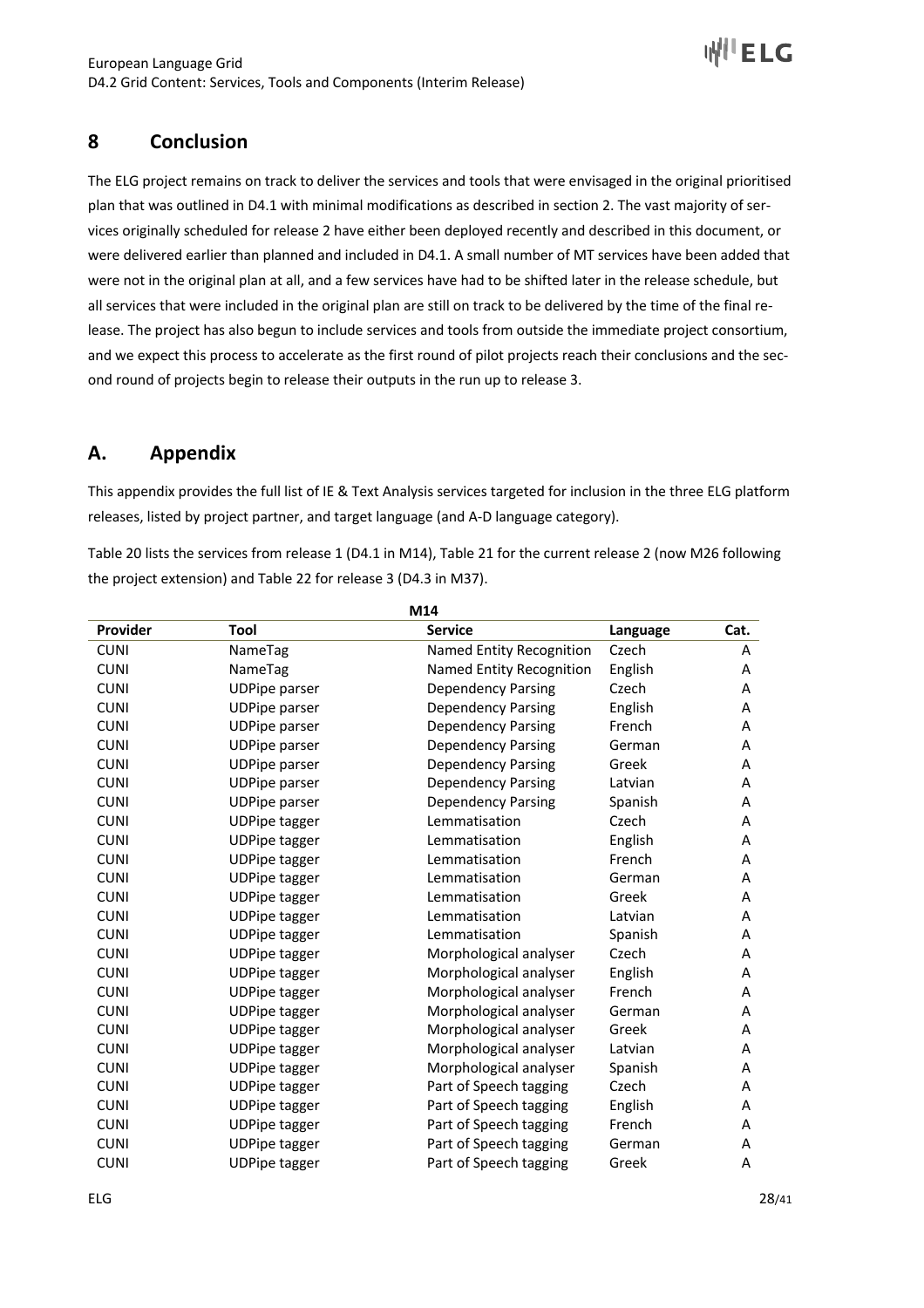# **WILETC**

| M14                  |                             |                               |          |      |  |  |
|----------------------|-----------------------------|-------------------------------|----------|------|--|--|
| Provider             | Tool                        | <b>Service</b>                | Language | Cat. |  |  |
| <b>CUNI</b>          | <b>UDPipe tagger</b>        | Part of Speech tagging        | Latvian  | А    |  |  |
| <b>CUNI</b>          | <b>UDPipe tagger</b>        | Part of Speech tagging        | Spanish  | Α    |  |  |
| <b>CUNI</b>          | UDPipe tokenizer            | Tokenization                  | Czech    | Α    |  |  |
| <b>CUNI</b>          | UDPipe tokenizer            | Tokenization                  | English  | Α    |  |  |
| <b>CUNI</b>          | UDPipe tokenizer            | Tokenization                  | French   | Α    |  |  |
| <b>CUNI</b>          | UDPipe tokenizer            | Tokenization                  | German   | Α    |  |  |
| <b>CUNI</b>          | UDPipe tokenizer            | Tokenization                  | Greek    | Α    |  |  |
| <b>CUNI</b>          | UDPipe tokenizer            | Tokenization                  | Latvian  | Α    |  |  |
| <b>CUNI</b>          | UDPipe tokenizer            | Tokenization                  | Spanish  | Α    |  |  |
| <b>DFKI</b>          | geolocator                  | Categorization                | English  | Α    |  |  |
| <b>DFKI</b>          | <b>JTok</b>                 | Sentence splitting            | English  | Α    |  |  |
| <b>DFKI</b>          | <b>JTok</b>                 | Sentence splitting            | German   | Α    |  |  |
| <b>DFKI</b>          | <b>JTok</b>                 | Sentence splitting            | Italian  | A    |  |  |
| <b>DFKI</b>          | <b>JTok</b>                 | Tokenization                  | English  | А    |  |  |
| <b>DFKI</b>          | <b>JTok</b>                 | Tokenization                  | German   | А    |  |  |
| <b>DFKI</b>          | <b>JTok</b>                 | Tokenization                  | Italian  | А    |  |  |
| <b>DFKI</b>          | Lynx-Legal NER              | Named Entity Recognition      | German   | А    |  |  |
| <b>DFKI</b>          | Lynx/QURATOR BERTNER        | Named Entity Recognition      | English  | А    |  |  |
| <b>DFKI</b>          | Lynx/QURATOR BERTNER        | Named Entity Recognition      | German   | Α    |  |  |
| <b>DFKI</b>          | Lynx/QURATOR Sum            | Summarization                 | English  | Α    |  |  |
| <b>DFKI</b>          | MMorph3                     | Morphological analyser        | English  | Α    |  |  |
| <b>DFKI</b>          | MMorph3                     | Morphological analyser        | French   | Α    |  |  |
| <b>DFKI</b>          | MMorph3                     | Morphological analyser        | German   | Α    |  |  |
| <b>DFKI</b>          | MMorph3                     | Morphological analyser        | Spanish  | Α    |  |  |
| <b>Expert System</b> | Cogito Discover             | Categorization                | English  | Α    |  |  |
| <b>Expert System</b> | Cogito Discover             | Categorization                | Spanish  | Α    |  |  |
| <b>Expert System</b> | Cogito Discover             | Language identification       | Czech    | A    |  |  |
| <b>Expert System</b> | Cogito Discover             | Language identification       | English  | Α    |  |  |
| <b>Expert System</b> | Cogito Discover             | Language identification       | French   | Α    |  |  |
| <b>Expert System</b> | Cogito Discover             | Language identification       | German   | A    |  |  |
| <b>Expert System</b> | Cogito Discover             | Language identification       | Greek    | Α    |  |  |
| <b>Expert System</b> | Cogito Discover             | Language identification       | Latvian  | Α    |  |  |
| <b>Expert System</b> | Cogito Discover             | Language identification       | Spanish  | Α    |  |  |
| <b>Expert System</b> | Cogito Discover             | Lemmatisation                 | English  | Α    |  |  |
| <b>Expert System</b> | Cogito Discover             | Lemmatisation                 | French   | A    |  |  |
| <b>Expert System</b> | Cogito Discover             | Lemmatisation                 | German   | Α    |  |  |
| <b>Expert System</b> | Cogito Discover             | Lemmatisation                 | Spanish  | Α    |  |  |
| <b>Expert System</b> | Cogito Discover             | Named Entity Recognition      | English  | Α    |  |  |
| <b>Expert System</b> | Cogito Discover             | Named Entity Recognition      | French   | Α    |  |  |
| <b>Expert System</b> | Cogito Discover             | Named Entity Recognition      | German   | Α    |  |  |
| <b>Expert System</b> | Cogito Discover             | Named Entity Recognition      | Spanish  | Α    |  |  |
| <b>Expert System</b> | Cogito Discover             | Part of Speech tagging        | English  | Α    |  |  |
| <b>Expert System</b> | Cogito Discover             | Part of Speech tagging        | French   | Α    |  |  |
| <b>Expert System</b> | Cogito Discover             | Part of Speech tagging        | German   | Α    |  |  |
| <b>Expert System</b> | Cogito Discover             | Part of Speech tagging        | Spanish  | Α    |  |  |
| <b>Expert System</b> | Cogito Discover             | Sentiment Analysis            | English  | Α    |  |  |
| <b>Expert System</b> | Cogito Discover             | Sentiment Analysis            | French   | Α    |  |  |
| <b>Expert System</b> | Cogito Discover             | Summarization                 | English  | Α    |  |  |
| <b>Expert System</b> | Cogito Discover             | Summarization                 | French   | Α    |  |  |
| <b>Expert System</b> | Cogito Discover             | Summarization                 | German   | Α    |  |  |
| <b>Expert System</b> | Cogito Discover             | Summarization                 | Spanish  | A    |  |  |
| <b>ILSP</b>          | ILSP-ABSA                   | Sentiment Analysis            | Greek    | Α    |  |  |
| <b>ILSP</b>          | ILSP-Events-physical-attack | <b>Information Extraction</b> | Greek    | Α    |  |  |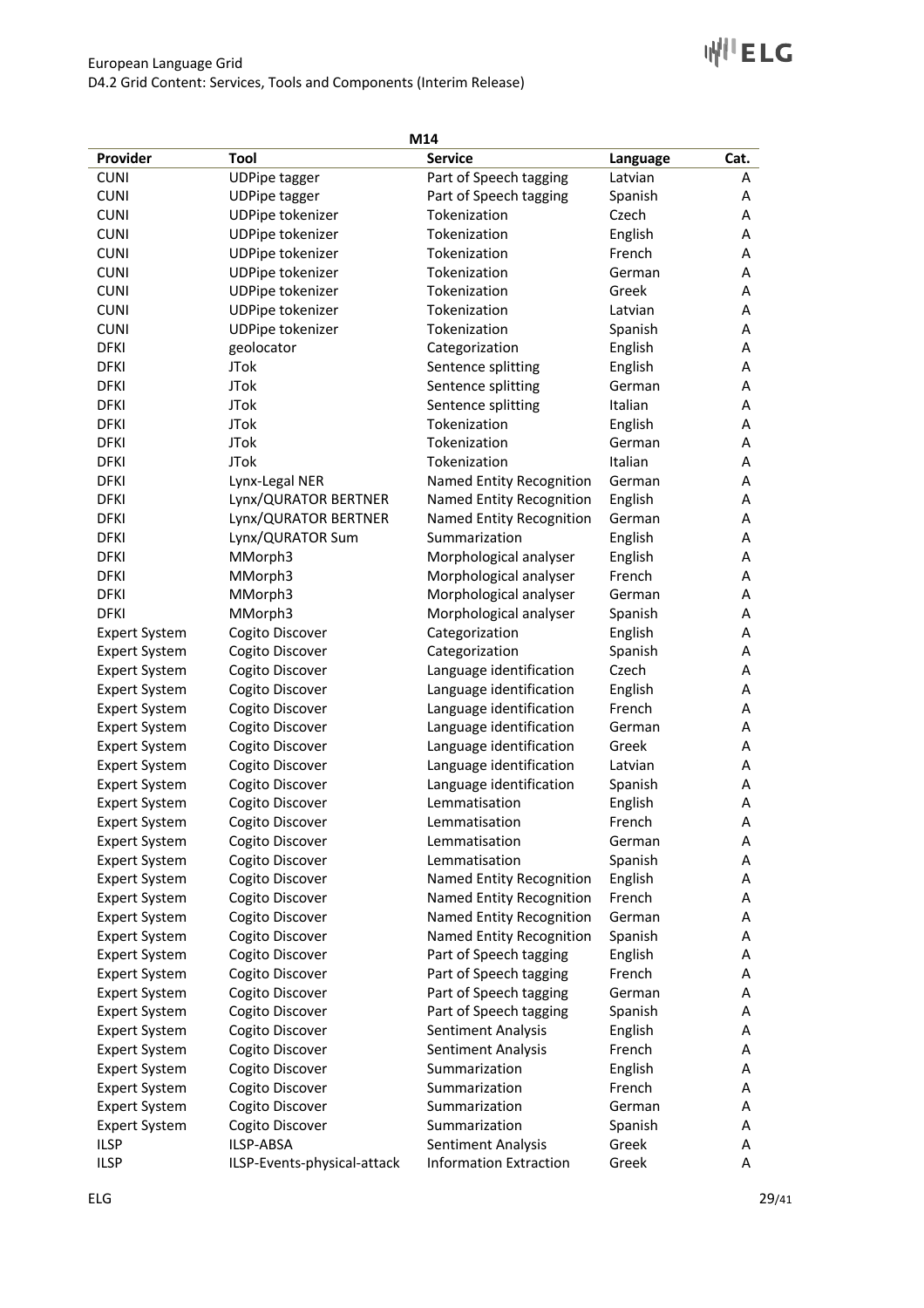|                  |                                   | M14                             |          |      |
|------------------|-----------------------------------|---------------------------------|----------|------|
| Provider         | Tool                              | <b>Service</b>                  | Language | Cat. |
| <b>ILSP</b>      | ILSP-Events-protest               | <b>Information Extraction</b>   | Greek    | A    |
| <b>ILSP</b>      | <b>ILSP-NER</b>                   | Named Entity Recognition        | English  | A    |
| <b>ILSP</b>      | <b>ILSP-NER</b>                   | Named Entity Recognition        | Greek    | A    |
| <b>SAIL LABS</b> | SAIL language ID                  | Language identification         | Czech    | Α    |
| <b>SAIL LABS</b> | SAIL language ID                  | Language identification         | English  | Α    |
| SAIL LABS        | SAIL language ID                  | Language identification         | French   | Α    |
| SAIL LABS        | SAIL language ID                  | Language identification         | German   | Α    |
| <b>SAIL LABS</b> | SAIL language ID                  | Language identification         | Greek    | Α    |
| <b>SAIL LABS</b> | SAIL language ID                  | Language identification         | Spanish  | Α    |
| <b>SAIL LABS</b> | <b>SAIL NER</b>                   | Named Entity Recognition        | Czech    | Α    |
| <b>SAIL LABS</b> | <b>SAIL NER</b>                   | Named Entity Recognition        | English  | A    |
| <b>SAIL LABS</b> | <b>SAIL NER</b>                   | Named Entity Recognition        | French   | A    |
| <b>SAIL LABS</b> | <b>SAIL NER</b>                   | Named Entity Recognition        | German   | Α    |
| <b>SAIL LABS</b> | <b>SAIL NER</b>                   | Named Entity Recognition        | Greek    | Α    |
| <b>SAIL LABS</b> | <b>SAIL NER</b>                   | Named Entity Recognition        | Spanish  | Α    |
| <b>SAIL LABS</b> | SAIL polarity analysis            | Sentiment Analysis              | English  | Α    |
| <b>SAIL LABS</b> | SAIL polarity analysis            | Sentiment Analysis              | French   | Α    |
| <b>SAIL LABS</b> | SAIL polarity analysis            | Sentiment Analysis              | German   | Α    |
| <b>SAIL LABS</b> | SAIL polarity analysis            | Sentiment Analysis              | Spanish  | Α    |
| <b>USFD</b>      | <b>BioYODIE (Full)</b>            | <b>NER Disambiguation</b>       | English  | Α    |
| <b>USFD</b>      | BioYODIE (MeSH Only)              | <b>NER Disambiguation</b>       | English  | Α    |
| <b>USFD</b>      | BioYODIE (Snomed)                 | <b>NER Disambiguation</b>       | English  | Α    |
| <b>USFD</b>      | <b>Brexit Analyzer</b>            | Categorization                  | English  | Α    |
| <b>USFD</b>      | <b>Brexit Analyzer</b>            | Named Entity Recognition        | English  | A    |
|                  | DecarboNET Environmental          |                                 |          |      |
| <b>USFD</b>      | Annotator                         | Named Entity Recognition        | English  | Α    |
|                  | DecarboNET Environmental          |                                 |          |      |
| <b>USFD</b>      | Annotator                         | Named Entity Recognition        | German   | A    |
| <b>USFD</b>      | <b>GATE Cloud: ANNIE</b>          | Named Entity Recognition        | English  | Α    |
| <b>USFD</b>      | <b>GATE Cloud: French NER</b>     | Named Entity Recognition        | French   | A    |
|                  | <b>GATE Cloud: French NER for</b> |                                 |          |      |
| <b>USFD</b>      | Tweets                            | Named Entity Recognition        | French   | A    |
|                  | GATE Cloud: Generic Opin-         |                                 |          |      |
| <b>USFD</b>      | ion Mining                        | <b>Opinion Mining</b>           | English  | Α    |
|                  | GATE Cloud: Generic Opin-         |                                 |          |      |
| <b>USFD</b>      | ion Mining for Tweets             | <b>Opinion Mining</b>           | English  | Α    |
| <b>USFD</b>      | <b>GATE Cloud: German NER</b>     | Named Entity Recognition        | German   | A    |
|                  | <b>GATE Cloud: German NER</b>     |                                 |          |      |
| <b>USFD</b>      | for Tweets                        | <b>Named Entity Recognition</b> | German   | Α    |
|                  | GATE Cloud: Language ID           |                                 |          |      |
| <b>USFD</b>      | for Tweets                        | Language identification         | English  | A    |
|                  | <b>GATE Cloud: Language ID</b>    |                                 |          |      |
| <b>USFD</b>      | for Tweets                        | Language identification         | French   | Α    |
|                  | <b>GATE Cloud: Language ID</b>    |                                 |          |      |
| <b>USFD</b>      | for Tweets                        | Language identification         | German   | A    |
|                  | GATE Cloud: Language ID           |                                 |          |      |
| <b>USFD</b>      | for Tweets                        | Language identification         | Spanish  | A    |
|                  | <b>GATE Cloud: Measurement</b>    |                                 |          |      |
| <b>USFD</b>      | Annotator                         | Number annotation               | English  | A    |
|                  | GATE Cloud: OpenNLP Pipe-         |                                 |          |      |
| <b>USFD</b>      | lines                             | Named Entity Recognition        | English  | Α    |
|                  | GATE Cloud: OpenNLP Pipe-         |                                 |          |      |
| <b>USFD</b>      | lines                             | Named Entity Recognition        | German   | Α    |
|                  |                                   |                                 |          |      |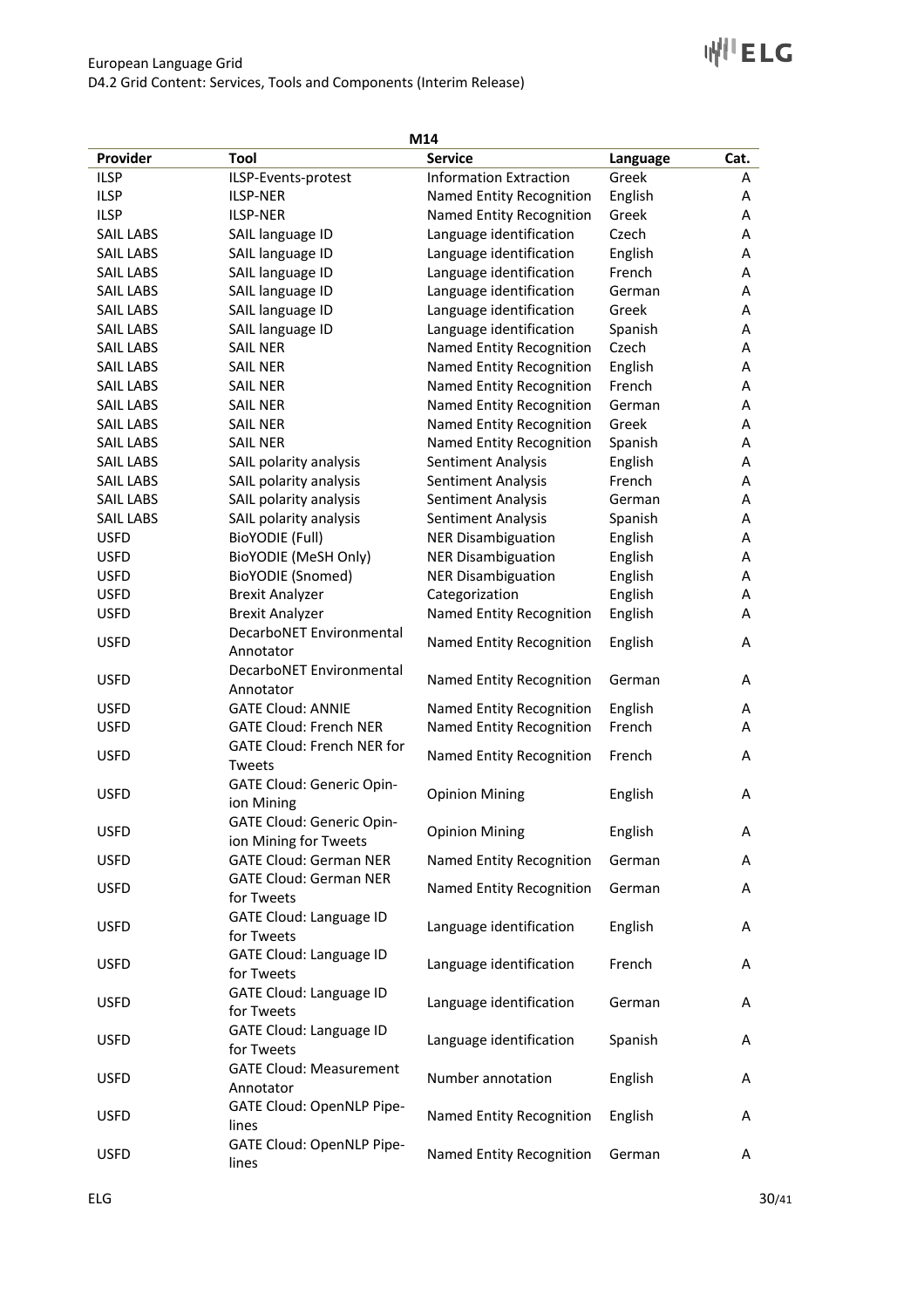

|             |                                   | M14                       |          |      |
|-------------|-----------------------------------|---------------------------|----------|------|
| Provider    | Tool                              | <b>Service</b>            | Language | Cat. |
| <b>USFD</b> | GATE Cloud: OpenNLP Pipe-         | Part of Speech tagging    | English  | A    |
|             | lines                             |                           |          |      |
| <b>USFD</b> | GATE Cloud: OpenNLP Pipe-         | Part of Speech tagging    | German   | A    |
|             | lines                             |                           |          |      |
| <b>USFD</b> | GATE Cloud: OpenNLP Pipe-         | Sentence splitting        | English  | A    |
|             | lines                             |                           |          |      |
| <b>USFD</b> | GATE Cloud: OpenNLP Pipe-         | Sentence splitting        | German   | A    |
|             | lines                             |                           |          |      |
| <b>USFD</b> | GATE Cloud: OpenNLP Pipe-         | Tokenization              | English  | A    |
|             | lines                             |                           |          |      |
| <b>USFD</b> | GATE Cloud: OpenNLP Pipe-         | Tokenization              | German   | A    |
|             | lines                             |                           |          |      |
| <b>USFD</b> | <b>GATE Cloud: POS and</b>        | Morphological analyser    | English  | A    |
|             | Morph                             |                           |          |      |
| <b>USFD</b> | <b>GATE Cloud: POS and</b>        | Part of Speech tagging    | English  | A    |
|             | Morph                             |                           |          |      |
| <b>USFD</b> | <b>GATE Cloud: Tweet POS</b>      | Part of Speech tagging    | English  | A    |
|             | Tagger                            |                           |          |      |
| <b>USFD</b> | GATE Cloud: Tweet to-             | Tokenization              | English  | A    |
|             | kenizer                           |                           |          |      |
| <b>USFD</b> | <b>Political Futures Tracker</b>  | Categorization            | English  | A    |
| <b>USFD</b> | <b>Political Futures Tracker</b>  | Named Entity Recognition  | English  | Α    |
| <b>USFD</b> | <b>Rumour Veracity Classifier</b> | Categorization            | English  | A    |
| <b>USFD</b> | <b>SUMMA</b>                      | Summarization             | English  | Α    |
| <b>USFD</b> | <b>SUMMA</b>                      | Summarization             | Spanish  | A    |
| <b>USFD</b> | <b>Tweet User Classification</b>  | Categorization            | English  | A    |
| <b>USFD</b> | <b>Tweet User Classification</b>  | Named Entity Recognition  | English  | A    |
| <b>USFD</b> | TwitlE                            | Named Entity Recognition  | English  | Α    |
| <b>USFD</b> | <b>Universal Dependencies</b>     | Part of Speech tagging    | Czech    | A    |
|             | POS Tagger                        |                           |          |      |
| <b>USFD</b> | <b>Universal Dependencies</b>     | Part of Speech tagging    | French   | A    |
|             | POS Tagger                        |                           |          |      |
| <b>USFD</b> | <b>Universal Dependencies</b>     | Part of Speech tagging    | Greek    | A    |
|             | POS Tagger                        |                           |          |      |
| <b>USFD</b> | <b>Universal Dependencies</b>     | Part of Speech tagging    | Latvian  | Α    |
|             | POS Tagger                        |                           |          |      |
| <b>USFD</b> | Universal Dependencies            | Part of Speech tagging    | Spanish  | A    |
|             | POS Tagger                        |                           |          |      |
| <b>USFD</b> | <b>YODIE</b>                      | <b>NER Disambiguation</b> | English  | A    |
| <b>USFD</b> | YODIE                             | <b>NER Disambiguation</b> | French   | A    |
| <b>USFD</b> | YODIE                             | <b>NER Disambiguation</b> | German   | A    |
| <b>USFD</b> | <b>YODIE</b>                      | <b>NER Disambiguation</b> | Spanish  | Α    |

Table 20: IE and Text Analysis tools and services to integrate in the first release (full list)

|                 | M26                  |                           |                  |      |
|-----------------|----------------------|---------------------------|------------------|------|
| <b>Provider</b> | Tool                 | <b>Service</b>            | Language         | Cat. |
| <b>CUNI</b>     | <b>UDPipe parser</b> | Dependency Parsing        | <b>Bulgarian</b> | A    |
| <b>CUNI</b>     | <b>UDPipe parser</b> | Dependency Parsing        | Croatian         | A    |
| <b>CUNI</b>     | <b>UDPipe parser</b> | Dependency Parsing        | Danish           | А    |
| <b>CUNI</b>     | <b>UDPipe parser</b> | Dependency Parsing        | Dutch            | Α    |
| <b>CUNI</b>     | <b>UDPipe parser</b> | <b>Dependency Parsing</b> | Estonian         | А    |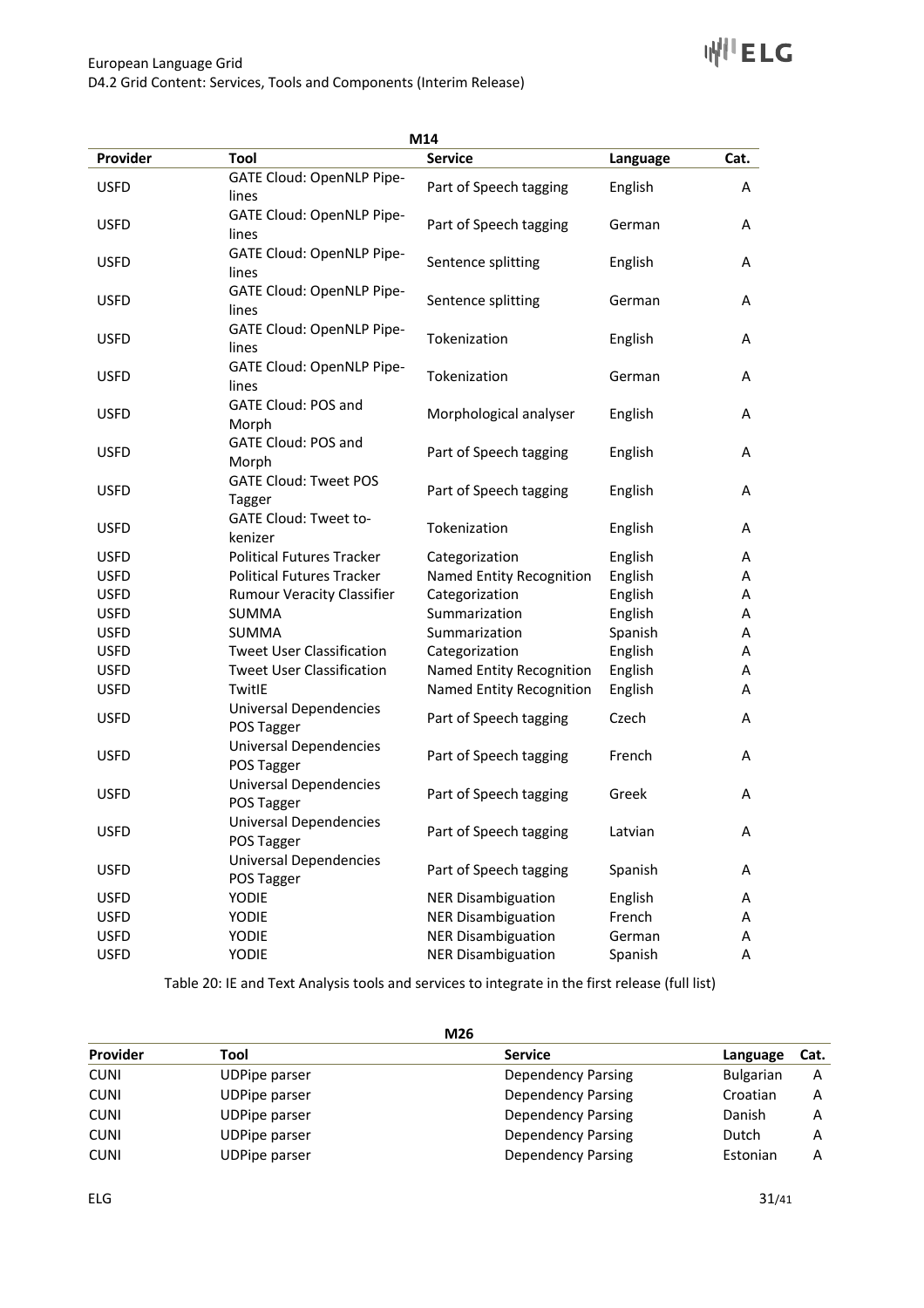# **WILETC**

| ۰.<br>۰.<br>× |
|---------------|
|---------------|

| Provider                   | Tool                                         |                                                        |                          |        |
|----------------------------|----------------------------------------------|--------------------------------------------------------|--------------------------|--------|
| <b>CUNI</b>                |                                              | <b>Service</b>                                         | Language<br>Finnish      | Cat.   |
| <b>CUNI</b>                | <b>UDPipe parser</b>                         | <b>Dependency Parsing</b>                              |                          | Α      |
| <b>CUNI</b>                | <b>UDPipe parser</b>                         | Dependency Parsing                                     | Hungarian<br>Irish       | Α      |
| <b>CUNI</b>                | <b>UDPipe parser</b><br><b>UDPipe parser</b> | <b>Dependency Parsing</b>                              | Italian                  | Α<br>Α |
| <b>CUNI</b>                |                                              | <b>Dependency Parsing</b>                              | Lithuanian               | Α      |
| <b>CUNI</b>                | <b>UDPipe parser</b><br><b>UDPipe parser</b> | <b>Dependency Parsing</b><br><b>Dependency Parsing</b> | Maltese                  | Α      |
| <b>CUNI</b>                | <b>UDPipe parser</b>                         | <b>Dependency Parsing</b>                              | Polish                   | Α      |
| <b>CUNI</b>                | <b>UDPipe parser</b>                         | <b>Dependency Parsing</b>                              |                          | Α      |
| <b>CUNI</b>                |                                              | <b>Dependency Parsing</b>                              | Portuguese<br>Romanian   | Α      |
| <b>CUNI</b>                | <b>UDPipe parser</b><br><b>UDPipe parser</b> | <b>Dependency Parsing</b>                              | Slovak                   |        |
| <b>CUNI</b>                | <b>UDPipe parser</b>                         |                                                        | Slovenian                | Α<br>Α |
| <b>CUNI</b>                |                                              | <b>Dependency Parsing</b>                              | Swedish                  |        |
| <b>CUNI</b>                | <b>UDPipe parser</b><br><b>UDPipe parser</b> | <b>Dependency Parsing</b><br><b>Dependency Parsing</b> |                          | Α<br>В |
| <b>CUNI</b>                |                                              | <b>Dependency Parsing</b>                              | <b>Basque</b><br>Catalan | В      |
| <b>CUNI</b>                | <b>UDPipe parser</b>                         | <b>Dependency Parsing</b>                              | Galician                 | B      |
| <b>CUNI</b>                | <b>UDPipe parser</b><br><b>UDPipe parser</b> | <b>Dependency Parsing</b>                              |                          | B      |
| <b>CUNI</b>                |                                              |                                                        | Norwegian<br>Serbian     |        |
| <b>CUNI</b>                | <b>UDPipe parser</b><br><b>UDPipe parser</b> | <b>Dependency Parsing</b><br><b>Dependency Parsing</b> | Turkish                  | В<br>B |
| <b>CUNI</b>                | <b>UDPipe parser</b>                         | <b>Dependency Parsing</b>                              | Ukrainian                | B      |
| <b>CUNI</b>                | <b>UDPipe tagger</b>                         | Lemmatisation                                          | <b>Bulgarian</b>         | A      |
| <b>CUNI</b>                |                                              | Lemmatisation                                          |                          |        |
| <b>CUNI</b>                | <b>UDPipe tagger</b>                         | Lemmatisation                                          | Croatian<br>Danish       | Α<br>Α |
| <b>CUNI</b>                | <b>UDPipe tagger</b>                         | Lemmatisation                                          | Dutch                    | Α      |
|                            | <b>UDPipe tagger</b>                         |                                                        |                          |        |
| <b>CUNI</b><br><b>CUNI</b> | <b>UDPipe tagger</b>                         | Lemmatisation<br>Lemmatisation                         | Estonian<br>Finnish      | Α      |
|                            | <b>UDPipe tagger</b>                         |                                                        |                          | Α      |
| <b>CUNI</b>                | <b>UDPipe tagger</b>                         | Lemmatisation                                          | Hungarian                | Α      |
| <b>CUNI</b>                | <b>UDPipe tagger</b>                         | Lemmatisation                                          | Irish                    | Α      |
| <b>CUNI</b><br><b>CUNI</b> | <b>UDPipe tagger</b>                         | Lemmatisation                                          | Italian<br>Lithuanian    | Α      |
| <b>CUNI</b>                | <b>UDPipe tagger</b>                         | Lemmatisation<br>Lemmatisation                         | Maltese                  | Α<br>Α |
| <b>CUNI</b>                | <b>UDPipe tagger</b>                         | Lemmatisation                                          | Polish                   | Α      |
| <b>CUNI</b>                | <b>UDPipe tagger</b><br><b>UDPipe tagger</b> | Lemmatisation                                          |                          | Α      |
| <b>CUNI</b>                | <b>UDPipe tagger</b>                         | Lemmatisation                                          | Portuguese<br>Romanian   |        |
|                            |                                              | Lemmatisation                                          | Slovak                   | Α      |
| <b>CUNI</b>                | <b>UDPipe tagger</b>                         |                                                        |                          | A      |
| <b>CUNI</b><br><b>CUNI</b> | <b>UDPipe tagger</b>                         | Lemmatisation<br>Lemmatisation                         | Slovenian<br>Swedish     | Α      |
| <b>CUNI</b>                | <b>UDPipe tagger</b><br><b>UDPipe tagger</b> | Lemmatisation                                          |                          | Α<br>B |
| <b>CUNI</b>                | <b>UDPipe tagger</b>                         | Lemmatisation                                          | <b>Basque</b><br>Catalan | В      |
| <b>CUNI</b>                | <b>UDPipe tagger</b>                         | Lemmatisation                                          | Galician                 | В      |
| <b>CUNI</b>                |                                              | Lemmatisation                                          |                          |        |
| <b>CUNI</b>                | <b>UDPipe tagger</b>                         | Lemmatisation                                          | Norwegian<br>Serbian     | В      |
| <b>CUNI</b>                | <b>UDPipe tagger</b>                         | Lemmatisation                                          | Turkish                  | В      |
| <b>CUNI</b>                | <b>UDPipe tagger</b>                         | Lemmatisation                                          | Ukrainian                | В      |
|                            | <b>UDPipe tagger</b>                         |                                                        |                          | В      |
| <b>CUNI</b>                | <b>UDPipe tagger</b>                         | Morphological analyser                                 | <b>Bulgarian</b>         | Α      |
| <b>CUNI</b><br><b>CUNI</b> | <b>UDPipe tagger</b>                         | Morphological analyser                                 | Croatian                 | Α      |
|                            | <b>UDPipe tagger</b>                         | Morphological analyser                                 | Danish                   | Α      |
| <b>CUNI</b>                | <b>UDPipe tagger</b>                         | Morphological analyser                                 | Dutch                    | Α      |
| <b>CUNI</b>                | <b>UDPipe tagger</b>                         | Morphological analyser                                 | Estonian                 | Α      |
| <b>CUNI</b>                | <b>UDPipe tagger</b>                         | Morphological analyser                                 | Finnish                  | Α      |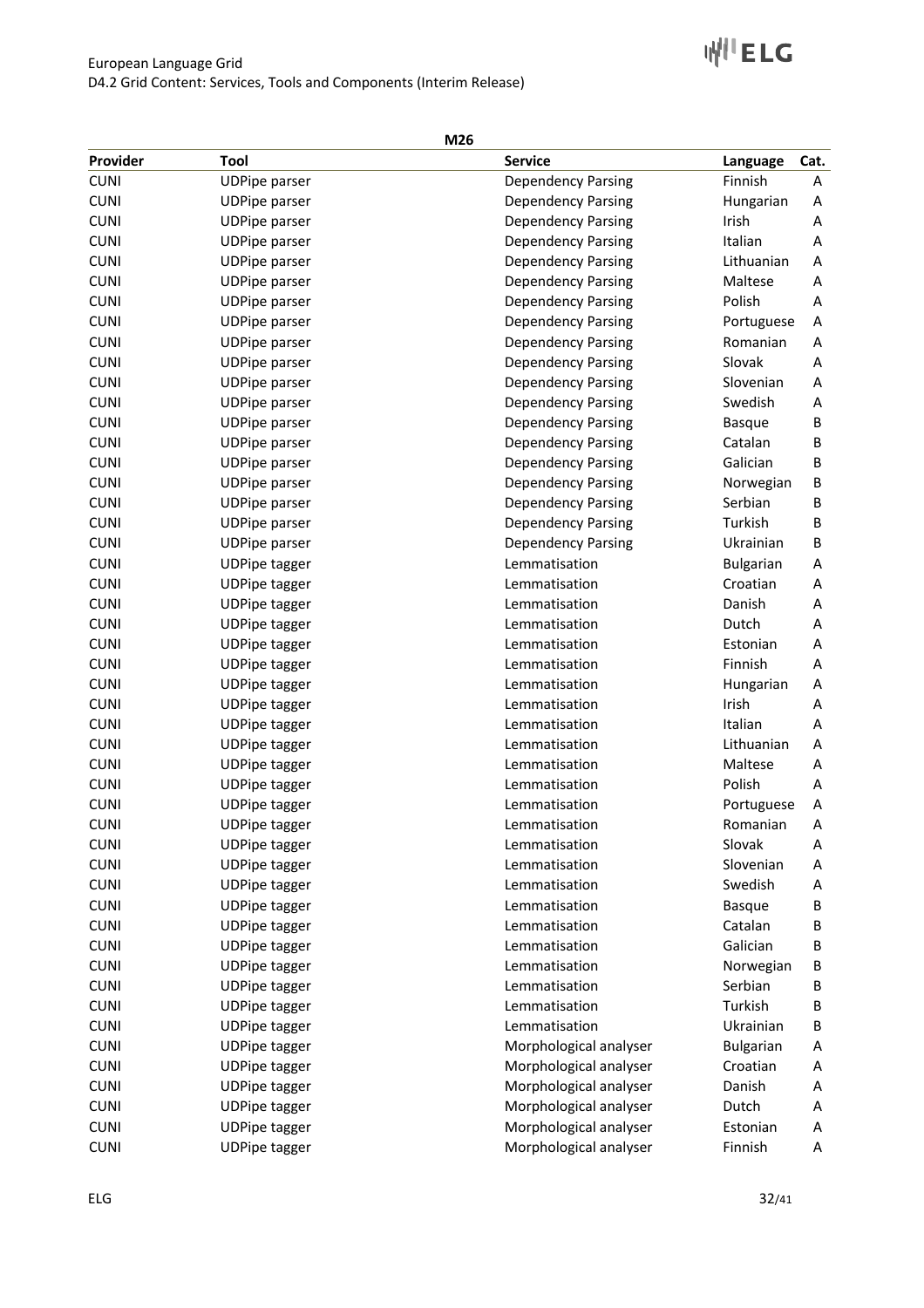# D4.2 Grid Content: Services, Tools and Components (Interim Release)

# ⊮<sup>∥</sup>ELG

|          |                      | M26                    |            |              |
|----------|----------------------|------------------------|------------|--------------|
| Provider | Tool                 | <b>Service</b>         | Language   | Cat.         |
| CUNI     | <b>UDPipe tagger</b> | Morphological analyser | Hungarian  | A            |
| CUNI     | <b>UDPipe tagger</b> | Morphological analyser | Irish      | A            |
| CUNI     | <b>UDPipe tagger</b> | Morphological analyser | Italian    | A            |
| CUNI     | <b>UDPipe tagger</b> | Morphological analyser | Lithuanian | $\mathsf{A}$ |
| CUNI     | <b>UDPipe tagger</b> | Morphological analyser | Maltese    | A            |
| CUNI     | <b>UDPipe tagger</b> | Morphological analyser | Polish     | A            |
|          |                      |                        |            |              |

European Language Grid

CUNI UDPipe tagger Morphological analyser Maltese A CUNI UDPipe tagger Morphological analyser Polish A CUNI UDPipe tagger and the Morphological analyser Portuguese A CUNI CUNI UDPipe tagger and the Morphological analyser Romanian A CUNI CUNI UDPipe tagger and the Morphological analyser Slovak A CUNI CUNI UDPipe tagger CUNI CUNI UDPipe tagger CUNI CUNI UDPipe tagger and the Morphological analyser Swedish A CUNI UDPipe tagger and the Morphological analyser Basque B CUNI UDPipe tagger Cunic Cunic Morphological analyser Catalan B CUNI CUNI UDPipe tagger CUNI Morphological analyser Galician B CUNI CUNI UDPipe tagger and the Morphological analyser and Morwegian B CUNI UDPipe tagger Serbian B Morphological analyser Serbian B CUNI UDPipe tagger CUNI Morphological analyser Turkish B CUNI UDPipe tagger and the Morphological analyser Ukrainian B CUNI CUNI UDPipe tagger **Part of Speech tagging** Bulgarian A CUNI CUNI UDPipe tagger CUNI CUNI Part of Speech tagging Croatian A CUNI UDPipe tagger Part of Speech tagging Danish A CUNI CUNI UDPipe tagger **Part of Speech tagging** Dutch A CUNI UDPipe tagger CUNI CUNI CUNI CUNI UDPipe tagger Part of Speech tagging Finnish A CUNI CUNI UDPipe tagger **Part of Speech tagging** Hungarian A CUNI CUNI UDPipe tagger **Part of Speech tagging** Irish A CUNI CUNI UDPipe tagger CUNI CUNI Part of Speech tagging Italian A CUNI CUNI UDPipe tagger **Part of Speech tagging** Lithuanian A CUNI CUNI UDPipe tagger **Part of Speech tagging** Maltese A CUNI CUNI UDPipe tagger **Part of Speech tagging** Polish A CUNI CUNI UDPipe tagger and the Speech tagging Portuguese A CUNI CUNI UDPipe tagger **Part of Speech tagging** Romanian A CUNI CUNI UDPipe tagger **Part of Speech tagging** Slovak A CUNI UDPipe tagger Part of Speech tagging Slovenian A CUNI CUNI UDPipe tagger Part of Speech tagging Swedish A CUNI UDPipe tagger CUNI Basque Basque Basque Basque Basque Basque Basque Basque Basque Basque Basque Basque Basque Basque Basque Basque Basque Basque Basque Basque Basque Basque Basque Basque Basque Basque Basque Basque Ba CUNI CUNI UDPipe tagger Catalan B CUNI CUNI UDPipe tagger CUNI CUNI BATT Of Speech tagging Galician B CUNI CUNI UDPipe tagger **Part of Speech tagging** Norwegian B CUNI CUNI UDPipe tagger **Part of Speech tagging** Serbian B CUNI UDPipe tagger Part of Speech tagging Turkish B CUNI UDPipe tagger Part of Speech tagging Ukrainian B CUNI UDPipe tokenizer Tokenization Tokenization Bulgarian A CUNI UDPipe tokenizer Tokenization Tokenization Croatian A CUNI UDPipe tokenizer Tokenization Danish A CUNI UDPipe tokenizer Tokenization Dutch A CUNI CUNI UDPipe tokenizer Tokenization Tokenization Estonian A CUNI UDPipe tokenizer Tokenization Tokenization Finnish A

CUNI UDPipe tokenizer Tokenization Tokenization Hungarian A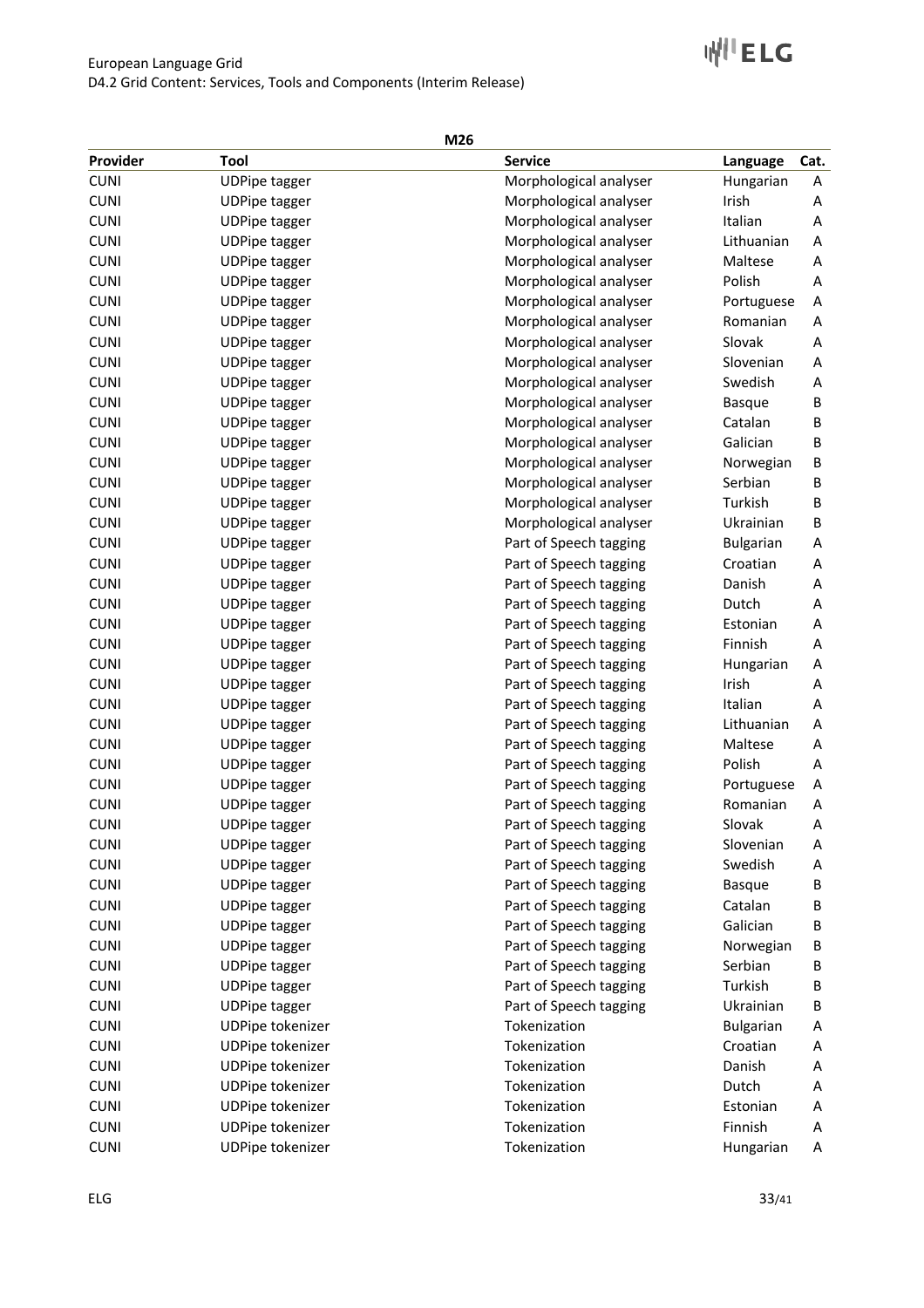**WILETC** 

## European Language Grid D4.2 Grid Content: Services, Tools and Components (Interim Release)

| Provider    | Tool                            | <b>Service</b>            | Language      | Cat. |
|-------------|---------------------------------|---------------------------|---------------|------|
| <b>CUNI</b> | UDPipe tokenizer                | Tokenization              | Irish         | Α    |
| <b>CUNI</b> | <b>UDPipe tokenizer</b>         | Tokenization              | Italian       | Α    |
| <b>CUNI</b> | <b>UDPipe tokenizer</b>         | Tokenization              | Lithuanian    | Α    |
| <b>CUNI</b> | <b>UDPipe tokenizer</b>         | Tokenization              | Maltese       | Α    |
| <b>CUNI</b> | UDPipe tokenizer                | Tokenization              | Polish        | A    |
| <b>CUNI</b> | <b>UDPipe tokenizer</b>         | Tokenization              | Portuguese    | A    |
| <b>CUNI</b> | <b>UDPipe tokenizer</b>         | Tokenization              | Romanian      | Α    |
| <b>CUNI</b> | UDPipe tokenizer                | Tokenization              | Slovak        | Α    |
| <b>CUNI</b> | <b>UDPipe tokenizer</b>         | Tokenization              | Slovenian     | Α    |
| <b>CUNI</b> | UDPipe tokenizer                | Tokenization              | Swedish       | Α    |
| <b>CUNI</b> | <b>UDPipe tokenizer</b>         | Tokenization              | <b>Basque</b> | В    |
| <b>CUNI</b> | <b>UDPipe tokenizer</b>         | Tokenization              | Catalan       | В    |
| <b>CUNI</b> | <b>UDPipe tokenizer</b>         | Tokenization              | Galician      | В    |
| <b>CUNI</b> | <b>UDPipe tokenizer</b>         | Tokenization              | Norwegian     | В    |
| <b>CUNI</b> | UDPipe tokenizer                | Tokenization              | Serbian       | B    |
| <b>CUNI</b> | UDPipe tokenizer                | Tokenization              | Turkish       | B    |
| <b>CUNI</b> | UDPipe tokenizer                | Tokenization              | Ukrainian     | B    |
| <b>DFKI</b> | German Shallow Discourse Parser | <b>Discourse Parsing</b>  | German        | Α    |
| <b>DFKI</b> | Lynx/QURATOR Summarization      | Summarization             | German        | Α    |
| <b>DFKI</b> | Lynx-TIMEX                      | Date detection            | English       | Α    |
| <b>DFKI</b> | Lynx-TIMEX                      | Date detection            | German        | Α    |
| <b>DFKI</b> | Lynx-TIMEX                      | Time annotation           | English       | Α    |
| <b>DFKI</b> | Lynx-TIMEX                      | Time annotation           | German        | Α    |
| <b>DFKI</b> | MunderLine                      | <b>Dependency Parsing</b> | English       | Α    |
| <b>DFKI</b> | MunderLine                      | Part of Speech tagging    | English       | Α    |
| <b>DFKI</b> | MunderLine                      | Morphological annotation  | English       | Α    |
| <b>DFKI</b> | MunderLine                      | Tokenization              | English       | Α    |
| <b>DFKI</b> | MunderLine                      | Named entity recognition  | English       | Α    |
| <b>DFKI</b> | MunderLine                      | <b>Dependency Parsing</b> | German        | Α    |
| <b>DFKI</b> | MunderLine                      | Part of Speech tagging    | German        | Α    |
| <b>DFKI</b> | MunderLine                      | Morphological annotation  | German        | Α    |
| <b>DFKI</b> | MunderLine                      | Tokenization              | German        | Α    |
| <b>DFKI</b> | MunderLine                      | Named entity recognition  | German        | Α    |
| <b>DFKI</b> | MunderLine                      | <b>Dependency Parsing</b> | Greek         | Α    |
| <b>DFKI</b> | MunderLine                      | Part of Speech tagging    | Greek         | A    |
| <b>DFKI</b> | MunderLine                      | Morphological annotation  | Greek         | A    |
| <b>DFKI</b> | MunderLine                      | Tokenization              | Greek         | Α    |
| <b>DFKI</b> | MunderLine                      | Named entity recognition  | Greek         | Α    |
| <b>DFKI</b> | MunderLine                      | <b>Dependency Parsing</b> | Spanish       | Α    |
| <b>DFKI</b> | MunderLine                      | Part of Speech tagging    | Spanish       | Α    |
| <b>DFKI</b> | MunderLine                      | Morphological annotation  | Spanish       | Α    |
| <b>DFKI</b> | MunderLine                      | Tokenization              | Spanish       | Α    |
| <b>DFKI</b> | MunderLine                      | Named entity recognition  | Spanish       | Α    |
| <b>DFKI</b> | Qurator-LangIdent               | Language identification   | Czech         | Α    |
| <b>DFKI</b> | Qurator-LangIdent               | Language identification   | English       | Α    |
| <b>DFKI</b> | Qurator-LangIdent               | Language identification   | French        | Α    |
| <b>DFKI</b> | Qurator-LangIdent               | Language identification   | German        | Α    |
| <b>DFKI</b> | Qurator-LangIdent               | Language identification   | Greek         | Α    |
| <b>DFKI</b> | Qurator-LangIdent               | Language identification   | Latvian       | Α    |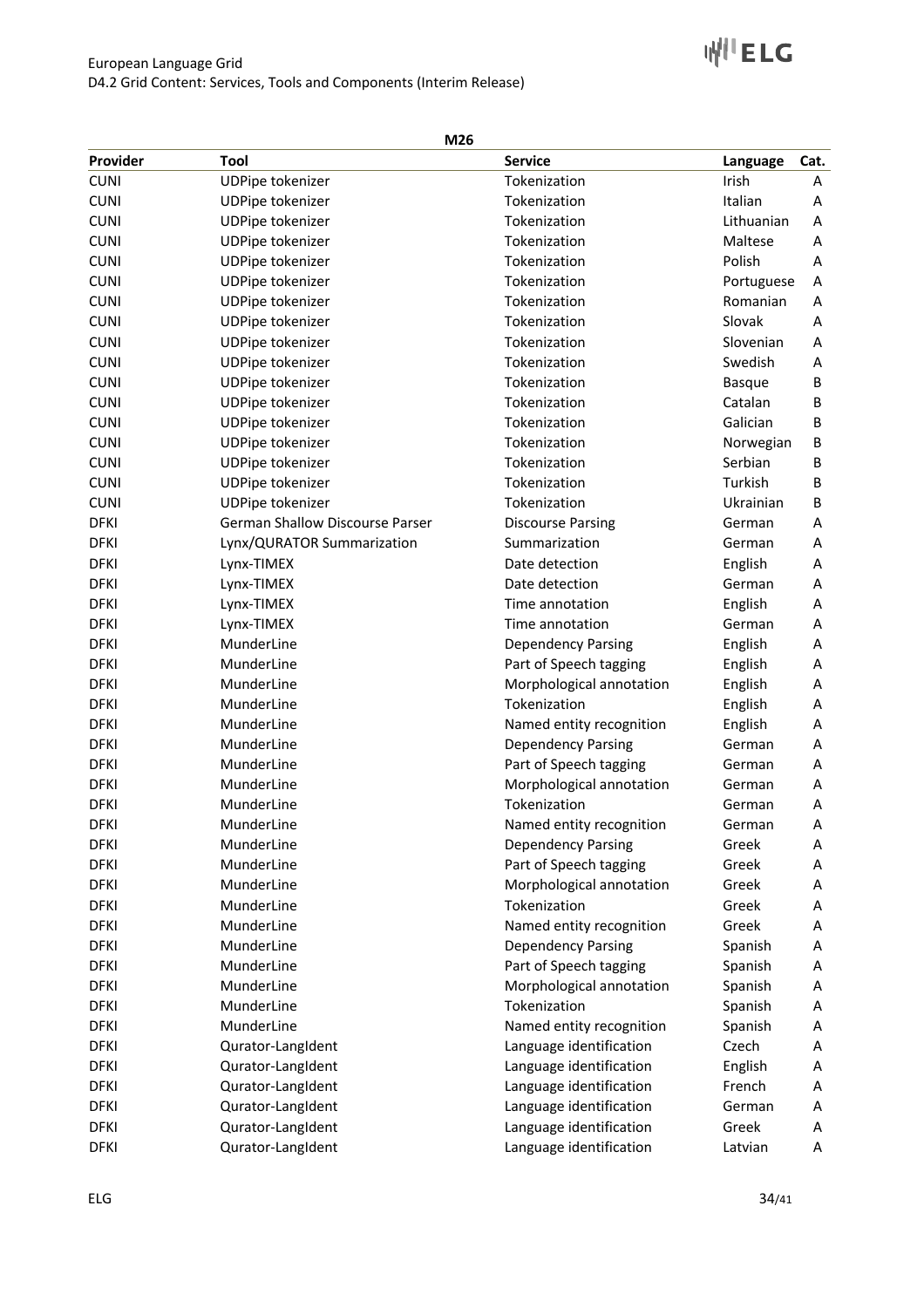## European Language Grid D4.2 Grid Content: Services, Tools and Components (Interim Release)

# **WILETC**

| Provider             | Tool              | <b>Service</b>          | Language       | Cat.         |
|----------------------|-------------------|-------------------------|----------------|--------------|
| <b>DFKI</b>          | Qurator-LangIdent | Language identification | Spanish        | Α            |
| <b>DFKI</b>          | Qurator-LangIdent | Language identification | Bulgarian      | Α            |
| <b>DFKI</b>          | Qurator-LangIdent | Language identification | Croatian       | Α            |
| <b>DFKI</b>          | Qurator-LangIdent | Language identification | Danish         | Α            |
| <b>DFKI</b>          | Qurator-LangIdent | Language identification | Dutch          | A            |
| <b>DFKI</b>          | Qurator-LangIdent | Language identification | Estonian       | Α            |
| <b>DFKI</b>          | Qurator-LangIdent | Language identification | Finnish        | Α            |
| <b>DFKI</b>          | Qurator-LangIdent | Language identification | Hungarian      | Α            |
| <b>DFKI</b>          | Qurator-LangIdent | Language identification | Italian        | Α            |
| <b>DFKI</b>          | Qurator-LangIdent | Language identification | Lithuanian     | Α            |
| <b>DFKI</b>          | Qurator-LangIdent | Language identification | Polish         | A            |
| <b>DFKI</b>          | Qurator-LangIdent | Language identification | Portuguese     | Α            |
| <b>DFKI</b>          | Qurator-LangIdent | Language identification | Romanian       | A            |
| <b>DFKI</b>          | Qurator-LangIdent | Language identification | Slovak         | Α            |
| <b>DFKI</b>          | Qurator-LangIdent | Language identification | Slovenian      | Α            |
| <b>DFKI</b>          | Qurator-LangIdent | Language identification | Swedish        | Α            |
| <b>DFKI</b>          | Qurator-LangIdent | Language identification | Albanian       | B            |
| <b>DFKI</b>          | Qurator-LangIdent | Language identification | Catalan        | B            |
| <b>DFKI</b>          | Qurator-LangIdent | Language identification | Norwegian      | B            |
| <b>DFKI</b>          | Qurator-LangIdent | Language identification | Turkish        | B            |
| <b>DFKI</b>          | Qurator-LangIdent | Language identification | Ukrainian      | B            |
| <b>DFKI</b>          | Qurator-LangIdent | Language identification | Welsh          | В            |
| <b>DFKI</b>          | Qurator-LangIdent | Language identification | Afrikaans      | С            |
| <b>DFKI</b>          | Qurator-LangIdent | Language identification | Arabic         | $\mathsf C$  |
| <b>DFKI</b>          | Qurator-LangIdent | Language identification | Chinese        | $\mathsf C$  |
| <b>DFKI</b>          | Qurator-LangIdent | Language identification | Hebrew         | $\mathsf C$  |
| <b>DFKI</b>          | Qurator-LangIdent | Language identification | Hindi/Urdu     | $\mathsf C$  |
| <b>DFKI</b>          | Qurator-LangIdent | Language identification | Indonesian     | $\mathsf C$  |
| <b>DFKI</b>          | Qurator-LangIdent | Language identification | Japanese       | $\mathsf C$  |
| <b>DFKI</b>          | Qurator-LangIdent | Language identification | Korean         | $\mathsf C$  |
| <b>DFKI</b>          | Qurator-LangIdent | Language identification | Malay          | $\mathsf C$  |
| <b>DFKI</b>          | Qurator-LangIdent | Language identification | Persian        | $\mathsf C$  |
| <b>DFKI</b>          | Qurator-LangIdent | Language identification | Russian        | $\mathsf C$  |
| <b>DFKI</b>          | Qurator-LangIdent | Language identification | Tamil          | $\mathsf{C}$ |
| <b>DFKI</b>          | Qurator-LangIdent | Language identification | Vietnamese     | $\mathsf{C}$ |
| <b>DFKI</b>          | Qurator-LangIdent | Language identification | Bengali        | D            |
| <b>DFKI</b>          | Qurator-LangIdent | Language identification | Gujarati       | D            |
| <b>DFKI</b>          | Qurator-LangIdent | Language identification | Kannada        | D            |
| <b>DFKI</b>          | Qurator-LangIdent | Language identification | Macedonian     | D            |
| <b>DFKI</b>          | Qurator-LangIdent | Language identification | Marahati       | D            |
| <b>DFKI</b>          | Qurator-LangIdent | Language identification | Nepali         | D            |
| <b>DFKI</b>          | Qurator-LangIdent | Language identification | Panjabi        | D            |
| <b>DFKI</b>          | Qurator-LangIdent | Language identification | Somali         | D            |
| <b>DFKI</b>          | Qurator-LangIdent | Language identification | Swahili        | D            |
| <b>DFKI</b>          | Qurator-LangIdent | Language identification | <b>Tagalog</b> | D            |
| <b>DFKI</b>          | Qurator-LangIdent | Language identification | Telugu         | D            |
| <b>DFKI</b>          | Qurator-LangIdent | Language identification | Thai           | D            |
| <b>DFKI</b>          | Qurator-LangIdent | Language identification | Urdu           | D            |
| <b>Expert System</b> | Cogito Discover   | Key phrase Extraction   | Dutch          | Α            |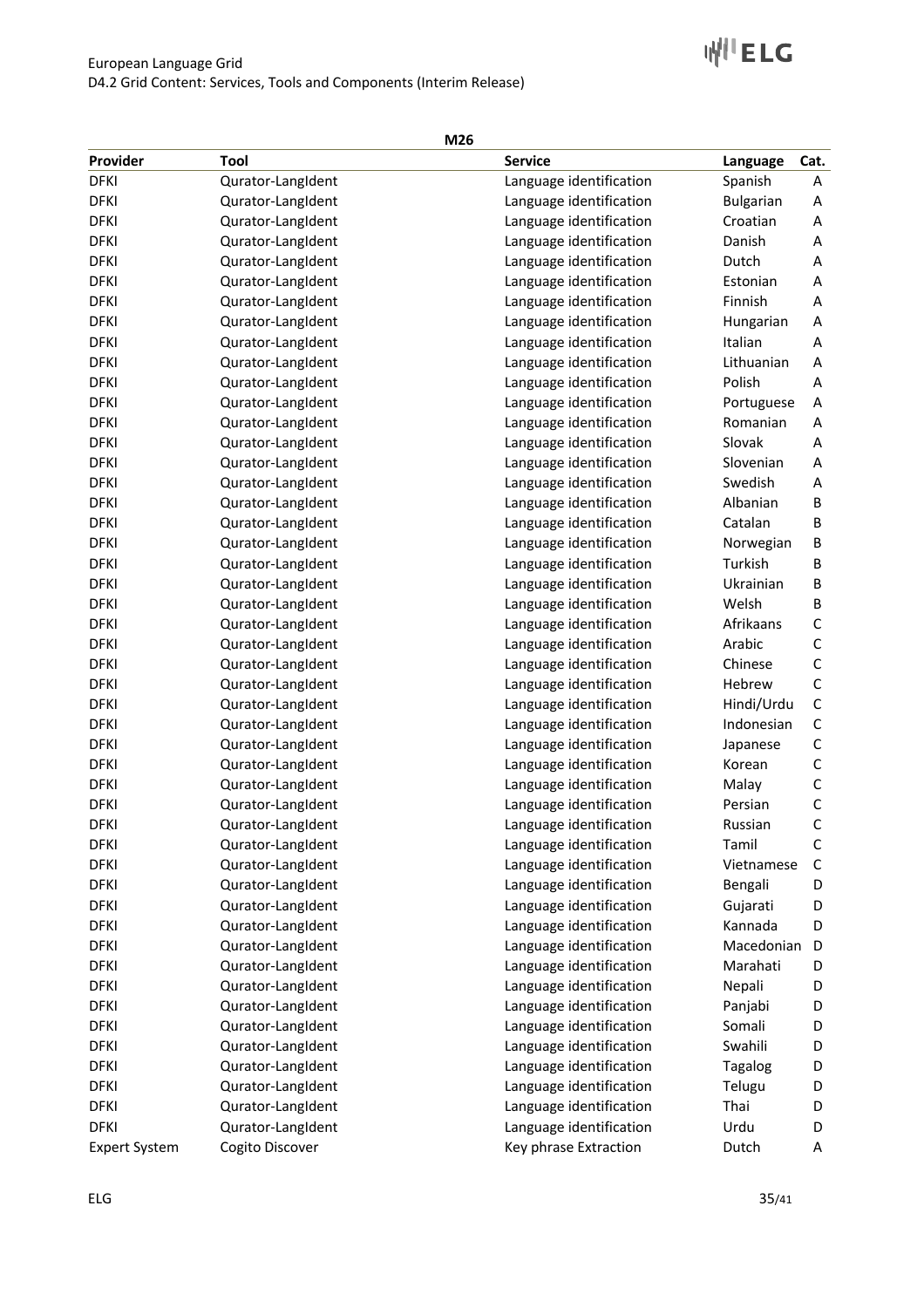# **WILETC**

| Provider             | Tool            | <b>Service</b>            | Language         | Cat. |
|----------------------|-----------------|---------------------------|------------------|------|
| <b>Expert System</b> | Cogito Discover | Key phrase Extraction     | English          | Α    |
| <b>Expert System</b> | Cogito Discover | Key phrase Extraction     | French           | Α    |
| <b>Expert System</b> | Cogito Discover | Key phrase Extraction     | German           | Α    |
| <b>Expert System</b> | Cogito Discover | Key phrase Extraction     | Italian          | Α    |
| <b>Expert System</b> | Cogito Discover | Key phrase Extraction     | Portuguese       | Α    |
| <b>Expert System</b> | Cogito Discover | Key phrase Extraction     | Spanish          | Α    |
| <b>Expert System</b> | Cogito Discover | Language identification   | <b>Bulgarian</b> | Α    |
| <b>Expert System</b> | Cogito Discover | Language identification   | Croatian         | Α    |
| <b>Expert System</b> | Cogito Discover | Language identification   | Danish           | Α    |
| <b>Expert System</b> | Cogito Discover | Language identification   | Dutch            | Α    |
| <b>Expert System</b> | Cogito Discover | Language identification   | Estonian         | Α    |
| <b>Expert System</b> | Cogito Discover | Language identification   | Finnish          | Α    |
| <b>Expert System</b> | Cogito Discover | Language identification   | Hungarian        | Α    |
| <b>Expert System</b> | Cogito Discover | Language identification   | Italian          | Α    |
| <b>Expert System</b> | Cogito Discover | Language identification   | Lithuanian       | А    |
| <b>Expert System</b> | Cogito Discover | Language identification   | Polish           | Α    |
| <b>Expert System</b> | Cogito Discover | Language identification   | Portuguese       | Α    |
| <b>Expert System</b> | Cogito Discover | Language identification   | Romanian         | Α    |
| <b>Expert System</b> | Cogito Discover | Language identification   | Slovak           | Α    |
| <b>Expert System</b> | Cogito Discover | Language identification   | Slovenian        | Α    |
| <b>Expert System</b> | Cogito Discover | Language identification   | Swedish          | Α    |
| <b>Expert System</b> | Cogito Discover | Language identification   | Albanian         | В    |
| <b>Expert System</b> | Cogito Discover | Language identification   | Norwegian        | B    |
| <b>Expert System</b> | Cogito Discover | Language identification   | Turkish          | B    |
| <b>Expert System</b> | Cogito Discover | Language identification   | Ukrainian        | B    |
| <b>Expert System</b> | Cogito Discover | Lemmatisation             | Dutch            | А    |
| <b>Expert System</b> | Cogito Discover | Lemmatisation             | Italian          | Α    |
| <b>Expert System</b> | Cogito Discover | Lemmatisation             | Portuguese       | А    |
| <b>Expert System</b> | Cogito Discover | Named Entity Recognition  | Dutch            | Α    |
| <b>Expert System</b> | Cogito Discover | Named Entity Recognition  | Italian          | Α    |
| <b>Expert System</b> | Cogito Discover | Named Entity Recognition  | Portuguese       | Α    |
| <b>Expert System</b> | Cogito Discover | Part of Speech tagging    | Dutch            | Α    |
| <b>Expert System</b> | Cogito Discover | Part of Speech tagging    | Italian          | Α    |
| <b>Expert System</b> | Cogito Discover | Part of Speech tagging    | Portuguese       | A    |
| <b>Expert System</b> | Cogito Discover | Sentiment Analysis        | Italian          | A    |
| <b>Expert System</b> | Cogito Discover | Summarization             | Dutch            | A    |
| <b>Expert System</b> | Cogito Discover | Summarization             | Italian          | Α    |
| <b>Expert System</b> | Cogito Discover | Summarization             | Portuguese       | A    |
| <b>Expert System</b> | Cogito Discover | Word sense disambiguation | Dutch            | Α    |
| <b>Expert System</b> | Cogito Discover | Word sense disambiguation | English          | A    |
| <b>Expert System</b> | Cogito Discover | Word sense disambiguation | French           | A    |
| <b>Expert System</b> | Cogito Discover | Word sense disambiguation | German           | Α    |
| <b>Expert System</b> | Cogito Discover | Word sense disambiguation | Italian          | Α    |
| <b>Expert System</b> | Cogito Discover | Word sense disambiguation | Portuguese       | Α    |
| <b>Expert System</b> | Cogito Discover | Word sense disambiguation | Spanish          | Α    |
| SAIL LABS            | SAIL KWS        | Keyword extraction        | Dutch            | A    |
| <b>SAIL LABS</b>     | <b>SAIL KWS</b> | Keyword extraction        | English          | A    |
| SAIL LABS            | <b>SAIL KWS</b> | Keyword extraction        | French           | Α    |
| SAIL LABS            | SAIL KWS        | Keyword extraction        | German           | A    |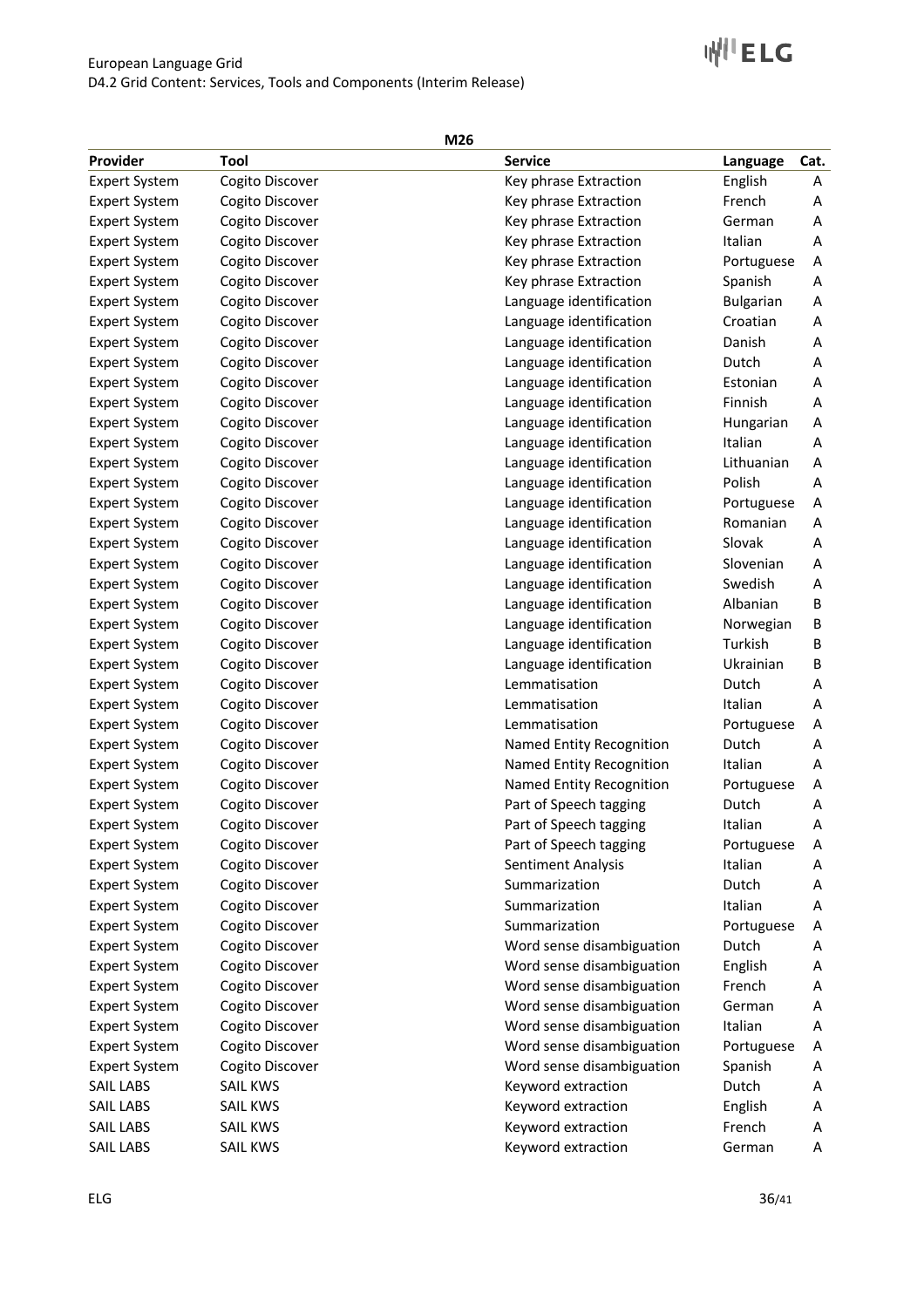## European Language Grid D4.2 Grid Content: Services, Tools and Components (Interim Release)

# **WILETC**

| Provider         | Tool                                     | <b>Service</b>            | Language         | Cat. |
|------------------|------------------------------------------|---------------------------|------------------|------|
| <b>SAIL LABS</b> | <b>SAIL KWS</b>                          | Keyword extraction        | Greek            | Α    |
| <b>SAIL LABS</b> | <b>SAIL KWS</b>                          | Keyword extraction        | Italian          | A    |
| <b>SAIL LABS</b> | <b>SAIL KWS</b>                          | Keyword extraction        | Polish           | A    |
| <b>SAIL LABS</b> | SAIL KWS                                 | Keyword extraction        | Romanian         | Α    |
| <b>SAIL LABS</b> | <b>SAIL KWS</b>                          | Keyword extraction        | Spanish          | Α    |
| <b>SAIL LABS</b> | <b>SAIL KWS</b>                          | Keyword extraction        | Albanian         | B    |
| <b>SAIL LABS</b> | <b>SAIL KWS</b>                          | Keyword extraction        | Norwegian        | В    |
| <b>SAIL LABS</b> | <b>SAIL KWS</b>                          | Keyword extraction        | Turkish          | В    |
| <b>SAIL LABS</b> | SAIL language ID                         | Language identification   | <b>Bulgarian</b> | Α    |
| <b>SAIL LABS</b> | SAIL language ID                         | Language identification   | Dutch            | Α    |
| <b>SAIL LABS</b> | SAIL language ID                         | Language identification   | Hungarian        | A    |
| <b>SAIL LABS</b> | SAIL language ID                         | Language identification   | Italian          | Α    |
| <b>SAIL LABS</b> | SAIL language ID                         | Language identification   | Polish           | A    |
| <b>SAIL LABS</b> | SAIL language ID                         | Language identification   | Portuguese       | A    |
| <b>SAIL LABS</b> | SAIL language ID                         | Language identification   | Romanian         | Α    |
| <b>SAIL LABS</b> | SAIL language ID                         | Language identification   | Slovak           | А    |
| <b>SAIL LABS</b> | SAIL language ID                         | Language identification   | Swedish          | Α    |
| <b>SAIL LABS</b> | SAIL language ID                         | Language identification   | Albanian         | B    |
| <b>SAIL LABS</b> | SAIL language ID                         | Language identification   | Norwegian        | B    |
| <b>SAIL LABS</b> | SAIL language ID                         | Language identification   | Turkish          | В    |
| <b>SAIL LABS</b> | <b>SAIL NER</b>                          | Named Entity Recognition  | <b>Bulgarian</b> | Α    |
| <b>SAIL LABS</b> | <b>SAIL NER</b>                          | Named Entity Recognition  | Croatian         | Α    |
| <b>SAIL LABS</b> | <b>SAIL NER</b>                          | Named Entity Recognition  | Dutch            | Α    |
| <b>SAIL LABS</b> | <b>SAIL NER</b>                          | Named Entity Recognition  | Hungarian        | Α    |
| <b>SAIL LABS</b> | <b>SAIL NER</b>                          | Named Entity Recognition  | Italian          | Α    |
| <b>SAIL LABS</b> | <b>SAIL NER</b>                          | Named Entity Recognition  | Polish           | Α    |
| <b>SAIL LABS</b> | <b>SAIL NER</b>                          | Named Entity Recognition  | Portuguese       | Α    |
| <b>SAIL LABS</b> | <b>SAIL NER</b>                          | Named Entity Recognition  | Romanian         | А    |
| <b>SAIL LABS</b> | <b>SAIL NER</b>                          | Named Entity Recognition  | Slovak           | Α    |
| <b>SAIL LABS</b> | <b>SAIL NER</b>                          | Named Entity Recognition  | Swedish          | Α    |
| <b>SAIL LABS</b> | <b>SAIL NER</b>                          | Named Entity Recognition  | Albanian         | B    |
| <b>SAIL LABS</b> | <b>SAIL NER</b>                          | Named Entity Recognition  | Catalan          | B    |
| <b>SAIL LABS</b> | <b>SAIL NER</b>                          | Named Entity Recognition  | Norwegian        | B    |
| <b>SAIL LABS</b> | <b>SAIL NER</b>                          | Named Entity Recognition  | Turkish          | B    |
| <b>SAIL LABS</b> | SAIL polarity analysis                   | Polarity detection        | English          | A    |
| <b>SAIL LABS</b> | SAIL polarity analysis                   | Polarity detection        | French           | Α    |
| <b>SAIL LABS</b> | SAIL polarity analysis                   | Polarity detection        | German           | Α    |
| <b>SAIL LABS</b> | SAIL polarity analysis                   | Polarity detection        | Italian          | Α    |
| <b>SAIL LABS</b> | SAIL polarity analysis                   | Polarity detection        | Polish           | A    |
| <b>SAIL LABS</b> | SAIL polarity analysis                   | Polarity detection        | Portuguese       | Α    |
| <b>SAIL LABS</b> | SAIL polarity analysis                   | Polarity detection        | Spanish          | Α    |
| <b>SAIL LABS</b> | SAIL polarity analysis                   | Sentiment Analysis        | Italian          | Α    |
| <b>SAIL LABS</b> | SAIL polarity analysis                   | Sentiment Analysis        | Polish           | Α    |
| <b>SAIL LABS</b> | SAIL polarity analysis                   | Sentiment Analysis        | Portuguese       | A    |
| <b>USFD</b>      | DecarboNET Environmental Annotator       | <b>Entity linking</b>     | English          | Α    |
| <b>USFD</b>      | DecarboNET Environmental Annotator       | <b>Entity linking</b>     | German           | A    |
| <b>USFD</b>      | GATE Cloud: Language ID for Tweets       | Language identification   | Dutch            | A    |
| <b>USFD</b>      | <b>GATE Cloud: Measurement Annotator</b> | Measurement annotation    | English          | Α    |
| <b>USFD</b>      | <b>GATE Cloud: Measurement Annotator</b> | Measurement normalisation | English          | Α    |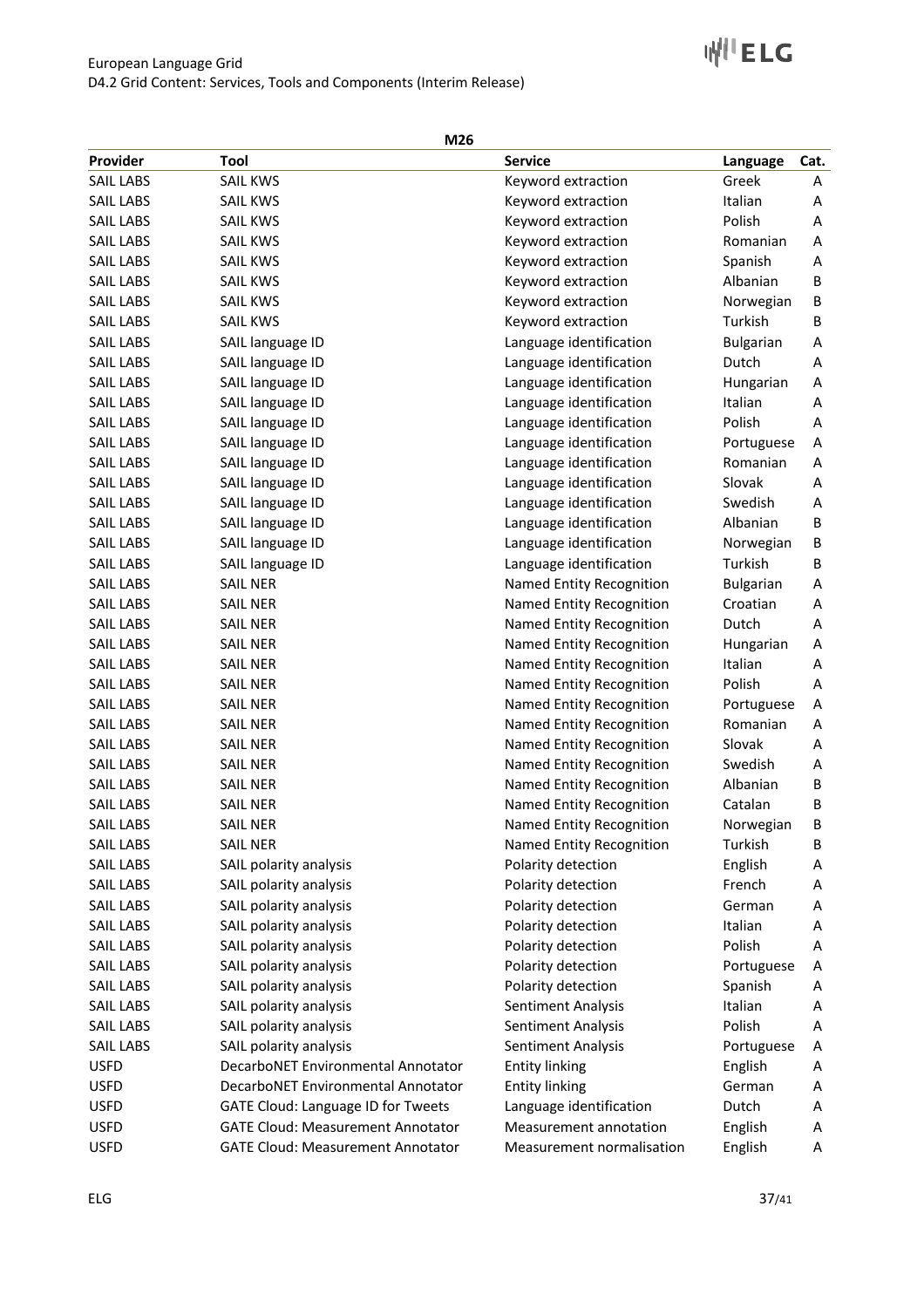|             | M26                                      |                          |                  |      |  |  |
|-------------|------------------------------------------|--------------------------|------------------|------|--|--|
| Provider    | Tool                                     | <b>Service</b>           | Language         | Cat. |  |  |
| <b>USFD</b> | <b>GATE Cloud: Measurement Annotator</b> | Number normalisation     | English          | A    |  |  |
| <b>USFD</b> | <b>GATE Cloud: NP Chunker</b>            | Noun phrase extraction   | English          | A    |  |  |
| <b>USFD</b> | <b>GATE Cloud: OpenNLP Pipelines</b>     | Named Entity Recognition | Dutch            | A    |  |  |
| <b>USFD</b> | <b>GATE Cloud: OpenNLP Pipelines</b>     | Part of Speech tagging   | Dutch            | A    |  |  |
| <b>USFD</b> | <b>GATE Cloud: OpenNLP Pipelines</b>     | Sentence splitting       | Dutch            | A    |  |  |
| <b>USFD</b> | <b>GATE Cloud: OpenNLP Pipelines</b>     | Tokenization             | Dutch            | A    |  |  |
| <b>USFD</b> | <b>GATE Cloud: Romanian NER</b>          | Named Entity Recognition | Romanian         | A    |  |  |
| <b>USFD</b> | <b>GATE Cloud: Welsh NER</b>             | Named Entity Recognition | Welsh            | B    |  |  |
| <b>USFD</b> | TermRaider                               | Text extraction          | English          | A    |  |  |
| <b>USFD</b> | Universal Dependencies POS Tagger        | Part of Speech tagging   | <b>Bulgarian</b> | A    |  |  |
| <b>USFD</b> | Universal Dependencies POS Tagger        | Part of Speech tagging   | Croatian         | A    |  |  |
| <b>USFD</b> | Universal Dependencies POS Tagger        | Part of Speech tagging   | Danish           | A    |  |  |
| <b>USFD</b> | Universal Dependencies POS Tagger        | Part of Speech tagging   | Dutch            | A    |  |  |
| <b>USFD</b> | Universal Dependencies POS Tagger        | Part of Speech tagging   | Estonian         | A    |  |  |
| <b>USFD</b> | Universal Dependencies POS Tagger        | Part of Speech tagging   | Finnish          | A    |  |  |
| <b>USFD</b> | Universal Dependencies POS Tagger        | Part of Speech tagging   | Polish           | A    |  |  |
| <b>USFD</b> | Universal Dependencies POS Tagger        | Part of Speech tagging   | Portuguese       | A    |  |  |
| <b>USFD</b> | Universal Dependencies POS Tagger        | Part of Speech tagging   | Romanian         | A    |  |  |
| <b>USFD</b> | Universal Dependencies POS Tagger        | Part of Speech tagging   | Slovak           | A    |  |  |
| <b>USFD</b> | Universal Dependencies POS Tagger        | Part of Speech tagging   | Slovenian        | A    |  |  |
| <b>USFD</b> | Universal Dependencies POS Tagger        | Part of Speech tagging   | Swedish          | A    |  |  |
| <b>USFD</b> | Universal Dependencies POS Tagger        | Part of Speech tagging   | <b>Basque</b>    | B    |  |  |
| <b>USFD</b> | Universal Dependencies POS Tagger        | Part of Speech tagging   | Catalan          | B    |  |  |

Table 21: IE and Text Analysis tools and services to integrate in the second release (full list)

| M37         |                      |                           |                   |      |
|-------------|----------------------|---------------------------|-------------------|------|
| Provider    | Tool                 | <b>Service</b>            | Language          | Cat. |
| <b>CUNI</b> | <b>Entity Linker</b> | <b>Entity linking</b>     | Lang. independent | E    |
| <b>CUNI</b> | <b>UDPipe parser</b> | <b>Dependency Parsing</b> | Afrikaans         | C    |
| <b>CUNI</b> | <b>UDPipe parser</b> | <b>Dependency Parsing</b> | Arabic            | C    |
| <b>CUNI</b> | <b>UDPipe parser</b> | <b>Dependency Parsing</b> | Chinese           | C    |
| <b>CUNI</b> | <b>UDPipe parser</b> | <b>Dependency Parsing</b> | Hebrew            | С    |
| <b>CUNI</b> | <b>UDPipe parser</b> | <b>Dependency Parsing</b> | Hindi/Urdu        | C    |
| <b>CUNI</b> | <b>UDPipe parser</b> | <b>Dependency Parsing</b> | Indonesian        | C    |
| <b>CUNI</b> | <b>UDPipe parser</b> | <b>Dependency Parsing</b> | Japanese          | С    |
| <b>CUNI</b> | <b>UDPipe parser</b> | <b>Dependency Parsing</b> | Korean            | С    |
| <b>CUNI</b> | <b>UDPipe parser</b> | <b>Dependency Parsing</b> | Latin             | C    |
| <b>CUNI</b> | <b>UDPipe parser</b> | <b>Dependency Parsing</b> | Persian           | C    |
| <b>CUNI</b> | <b>UDPipe parser</b> | <b>Dependency Parsing</b> | Russian           | C    |
| <b>CUNI</b> | <b>UDPipe parser</b> | <b>Dependency Parsing</b> | Tamil             | C    |
| <b>CUNI</b> | <b>UDPipe parser</b> | <b>Dependency Parsing</b> | Vietnamese        | C    |
| <b>CUNI</b> | <b>UDPipe tagger</b> | Lemmatisation             | Afrikaans         | C    |
| <b>CUNI</b> | <b>UDPipe tagger</b> | Lemmatisation             | Arabic            | C    |
| <b>CUNI</b> | <b>UDPipe tagger</b> | Lemmatisation             | Chinese           | C    |
| <b>CUNI</b> | <b>UDPipe tagger</b> | Lemmatisation             | Hebrew            | C    |
| <b>CUNI</b> | <b>UDPipe tagger</b> | Lemmatisation             | Hindi/Urdu        | C    |
| <b>CUNI</b> | <b>UDPipe tagger</b> | Lemmatisation             | Indonesian        | C    |
| <b>CUNI</b> | <b>UDPipe tagger</b> | Lemmatisation             | Japanese          | C    |
| <b>CUNI</b> | <b>UDPipe tagger</b> | Lemmatisation             | Latin             | C    |
| <b>CUNI</b> | <b>UDPipe tagger</b> | Lemmatisation             | Persian           | C    |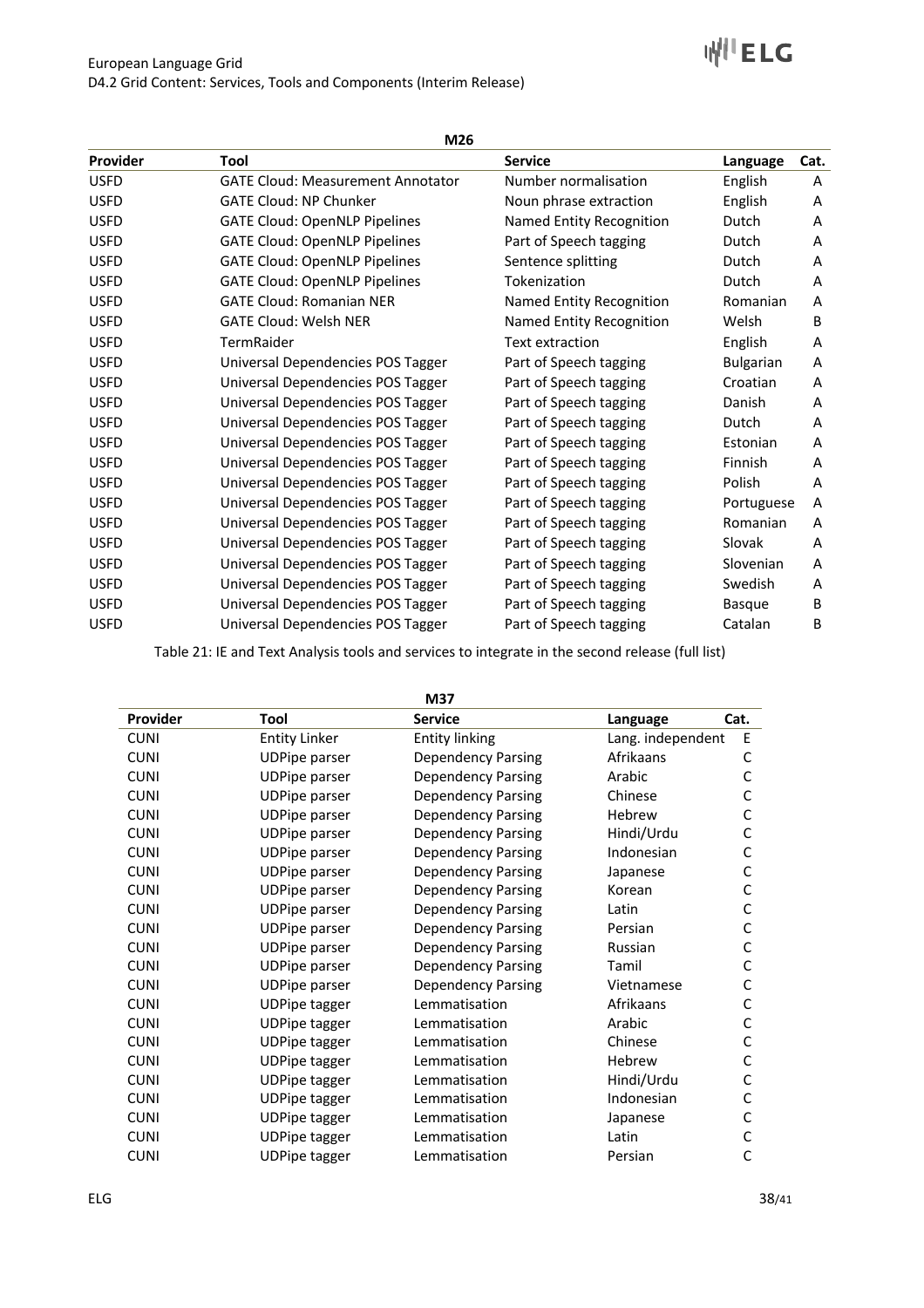| Provider<br>Tool<br><b>Service</b><br>Cat.<br>Language<br><b>CUNI</b><br><b>UDPipe tagger</b><br>Lemmatisation<br>Russian<br>C<br><b>CUNI</b><br>Lemmatisation<br>Tamil<br>C<br><b>UDPipe tagger</b><br>$\mathsf C$<br><b>CUNI</b><br>Lemmatisation<br><b>UDPipe tagger</b><br>Vietnamese<br>$\mathsf{C}$<br><b>CUNI</b><br>Morphological analyser<br>Afrikaans<br><b>UDPipe tagger</b><br>$\mathsf{C}$<br><b>CUNI</b><br>Arabic<br>Morphological analyser<br><b>UDPipe tagger</b><br>$\mathsf{C}$<br><b>CUNI</b><br>Chinese<br><b>UDPipe tagger</b><br>Morphological analyser<br>$\mathsf{C}$<br><b>CUNI</b><br>Hebrew<br><b>UDPipe tagger</b><br>Morphological analyser<br>$\mathsf C$<br><b>CUNI</b><br>Hindi/Urdu<br><b>UDPipe tagger</b><br>Morphological analyser<br>$\mathsf C$<br><b>CUNI</b><br>Indonesian<br><b>UDPipe tagger</b><br>Morphological analyser<br>$\mathsf C$<br><b>CUNI</b><br><b>UDPipe tagger</b><br>Morphological analyser<br>Japanese<br>$\mathsf C$<br><b>CUNI</b><br><b>UDPipe tagger</b><br>Morphological analyser<br>Korean<br>$\mathsf C$<br><b>CUNI</b><br><b>UDPipe tagger</b><br>Morphological analyser<br>Latin<br>$\mathsf C$<br><b>CUNI</b><br><b>UDPipe tagger</b><br>Morphological analyser<br>Persian<br>$\mathsf C$<br><b>CUNI</b><br><b>UDPipe tagger</b><br>Morphological analyser<br>Russian<br>$\mathsf C$<br><b>CUNI</b><br><b>UDPipe tagger</b><br>Morphological analyser<br>Tamil<br>$\mathsf C$<br><b>CUNI</b><br><b>UDPipe tagger</b><br>Morphological analyser<br>Vietnamese<br>$\mathsf C$<br><b>CUNI</b><br>Afrikaans<br><b>UDPipe tagger</b><br>Part of Speech tagging<br>$\mathsf C$<br><b>CUNI</b><br>Arabic<br><b>UDPipe tagger</b><br>Part of Speech tagging<br>$\mathsf{C}$<br><b>CUNI</b><br>Chinese<br><b>UDPipe tagger</b><br>Part of Speech tagging<br>$\mathsf{C}$<br><b>CUNI</b><br>Part of Speech tagging<br><b>UDPipe tagger</b><br>Hebrew<br>$\mathsf{C}$<br><b>CUNI</b><br>Part of Speech tagging<br>Hindi/Urdu<br><b>UDPipe tagger</b><br>$\frac{C}{C}$<br><b>CUNI</b><br>Indonesian<br><b>UDPipe tagger</b><br>Part of Speech tagging<br><b>CUNI</b><br>Part of Speech tagging<br><b>UDPipe tagger</b><br>Japanese<br>$\mathsf{C}$<br><b>CUNI</b><br>Part of Speech tagging<br><b>UDPipe tagger</b><br>Korean<br>$\mathsf C$<br><b>CUNI</b><br>Part of Speech tagging<br><b>UDPipe tagger</b><br>Latin<br>$\mathsf C$<br><b>CUNI</b><br><b>UDPipe tagger</b><br>Part of Speech tagging<br>Persian<br>$\mathsf{C}$<br><b>CUNI</b><br>Part of Speech tagging<br><b>UDPipe tagger</b><br>Russian<br>$\mathsf{C}$<br><b>CUNI</b><br><b>UDPipe tagger</b><br>Part of Speech tagging<br>Tamil<br>$\mathsf{C}$<br><b>CUNI</b><br>Part of Speech tagging<br><b>UDPipe tagger</b><br>Vietnamese<br>$\mathsf{C}$<br><b>CUNI</b><br>Tokenization<br>Afrikaans<br>UDPipe tokenizer<br>$\mathsf C$<br>Arabic<br><b>CUNI</b><br>Tokenization<br><b>UDPipe tokenizer</b><br>$\mathsf{C}$<br><b>CUNI</b><br>Tokenization<br>UDPipe tokenizer<br>Chinese<br>$\mathsf{C}$<br><b>CUNI</b><br>UDPipe tokenizer<br>Tokenization<br>Hebrew<br>$\mathsf C$<br><b>CUNI</b><br>Tokenization<br>Hindi/Urdu<br>UDPipe tokenizer<br><b>CUNI</b><br><b>UDPipe tokenizer</b><br>Indonesian<br>Tokenization<br>С<br>UDPipe tokenizer<br>$\mathsf{C}$<br><b>CUNI</b><br>Tokenization<br>Japanese<br>$\mathsf C$<br><b>CUNI</b><br>UDPipe tokenizer<br>Tokenization<br>Korean<br>$\mathsf C$<br><b>CUNI</b><br><b>UDPipe tokenizer</b><br>Tokenization<br>Latin<br>$\mathsf C$<br><b>CUNI</b><br>UDPipe tokenizer<br>Tokenization<br>Persian<br>$\mathsf C$<br><b>CUNI</b><br>UDPipe tokenizer<br>Tokenization<br>Russian<br>$\mathsf C$<br><b>CUNI</b><br>UDPipe tokenizer<br>Tokenization<br>Tamil<br>$\mathsf C$<br><b>CUNI</b><br>UDPipe tokenizer<br>Tokenization<br>Vietnamese<br>Dependency Tree<br>Parser for German<br><b>Clinical Text</b><br><b>DFKI</b><br>Parsing<br>German<br>A<br><b>Excitement Open</b><br>Platform<br><b>Textual Entailment</b><br><b>DFKI</b><br>English<br>Α<br><b>Excitement Open</b><br>Platform<br><b>Textual Entailment</b><br><b>DFKI</b><br>German<br>Α<br><b>Excitement Open</b><br>Platform<br><b>Textual Entailment</b><br>Italian<br>DFKI<br>Α<br><b>DFKI</b><br><b>Negation Detection</b><br><b>Negation Detection</b><br>German<br>Α<br>$\mathsf C$<br>Cogito Discover<br>Key phrase Extraction<br>Arabic<br><b>Expert System</b> |  | M37 |  |
|--------------------------------------------------------------------------------------------------------------------------------------------------------------------------------------------------------------------------------------------------------------------------------------------------------------------------------------------------------------------------------------------------------------------------------------------------------------------------------------------------------------------------------------------------------------------------------------------------------------------------------------------------------------------------------------------------------------------------------------------------------------------------------------------------------------------------------------------------------------------------------------------------------------------------------------------------------------------------------------------------------------------------------------------------------------------------------------------------------------------------------------------------------------------------------------------------------------------------------------------------------------------------------------------------------------------------------------------------------------------------------------------------------------------------------------------------------------------------------------------------------------------------------------------------------------------------------------------------------------------------------------------------------------------------------------------------------------------------------------------------------------------------------------------------------------------------------------------------------------------------------------------------------------------------------------------------------------------------------------------------------------------------------------------------------------------------------------------------------------------------------------------------------------------------------------------------------------------------------------------------------------------------------------------------------------------------------------------------------------------------------------------------------------------------------------------------------------------------------------------------------------------------------------------------------------------------------------------------------------------------------------------------------------------------------------------------------------------------------------------------------------------------------------------------------------------------------------------------------------------------------------------------------------------------------------------------------------------------------------------------------------------------------------------------------------------------------------------------------------------------------------------------------------------------------------------------------------------------------------------------------------------------------------------------------------------------------------------------------------------------------------------------------------------------------------------------------------------------------------------------------------------------------------------------------------------------------------------------------------------------------------------------------------------------------------------------------------------------------------------------------------------------------------------------------------------------------------------------------------------------------------------------------------------------------------------------------------------------------------------------------------------------------------------------------------------------------------------------------------------------------------------------------------------------------------------------------------------------------------------------------------------------------------------------------------------------------------------------------------------------------------------------------------------------|--|-----|--|
|                                                                                                                                                                                                                                                                                                                                                                                                                                                                                                                                                                                                                                                                                                                                                                                                                                                                                                                                                                                                                                                                                                                                                                                                                                                                                                                                                                                                                                                                                                                                                                                                                                                                                                                                                                                                                                                                                                                                                                                                                                                                                                                                                                                                                                                                                                                                                                                                                                                                                                                                                                                                                                                                                                                                                                                                                                                                                                                                                                                                                                                                                                                                                                                                                                                                                                                                                                                                                                                                                                                                                                                                                                                                                                                                                                                                                                                                                                                                                                                                                                                                                                                                                                                                                                                                                                                                                                                                                          |  |     |  |
|                                                                                                                                                                                                                                                                                                                                                                                                                                                                                                                                                                                                                                                                                                                                                                                                                                                                                                                                                                                                                                                                                                                                                                                                                                                                                                                                                                                                                                                                                                                                                                                                                                                                                                                                                                                                                                                                                                                                                                                                                                                                                                                                                                                                                                                                                                                                                                                                                                                                                                                                                                                                                                                                                                                                                                                                                                                                                                                                                                                                                                                                                                                                                                                                                                                                                                                                                                                                                                                                                                                                                                                                                                                                                                                                                                                                                                                                                                                                                                                                                                                                                                                                                                                                                                                                                                                                                                                                                          |  |     |  |
|                                                                                                                                                                                                                                                                                                                                                                                                                                                                                                                                                                                                                                                                                                                                                                                                                                                                                                                                                                                                                                                                                                                                                                                                                                                                                                                                                                                                                                                                                                                                                                                                                                                                                                                                                                                                                                                                                                                                                                                                                                                                                                                                                                                                                                                                                                                                                                                                                                                                                                                                                                                                                                                                                                                                                                                                                                                                                                                                                                                                                                                                                                                                                                                                                                                                                                                                                                                                                                                                                                                                                                                                                                                                                                                                                                                                                                                                                                                                                                                                                                                                                                                                                                                                                                                                                                                                                                                                                          |  |     |  |
|                                                                                                                                                                                                                                                                                                                                                                                                                                                                                                                                                                                                                                                                                                                                                                                                                                                                                                                                                                                                                                                                                                                                                                                                                                                                                                                                                                                                                                                                                                                                                                                                                                                                                                                                                                                                                                                                                                                                                                                                                                                                                                                                                                                                                                                                                                                                                                                                                                                                                                                                                                                                                                                                                                                                                                                                                                                                                                                                                                                                                                                                                                                                                                                                                                                                                                                                                                                                                                                                                                                                                                                                                                                                                                                                                                                                                                                                                                                                                                                                                                                                                                                                                                                                                                                                                                                                                                                                                          |  |     |  |
|                                                                                                                                                                                                                                                                                                                                                                                                                                                                                                                                                                                                                                                                                                                                                                                                                                                                                                                                                                                                                                                                                                                                                                                                                                                                                                                                                                                                                                                                                                                                                                                                                                                                                                                                                                                                                                                                                                                                                                                                                                                                                                                                                                                                                                                                                                                                                                                                                                                                                                                                                                                                                                                                                                                                                                                                                                                                                                                                                                                                                                                                                                                                                                                                                                                                                                                                                                                                                                                                                                                                                                                                                                                                                                                                                                                                                                                                                                                                                                                                                                                                                                                                                                                                                                                                                                                                                                                                                          |  |     |  |
|                                                                                                                                                                                                                                                                                                                                                                                                                                                                                                                                                                                                                                                                                                                                                                                                                                                                                                                                                                                                                                                                                                                                                                                                                                                                                                                                                                                                                                                                                                                                                                                                                                                                                                                                                                                                                                                                                                                                                                                                                                                                                                                                                                                                                                                                                                                                                                                                                                                                                                                                                                                                                                                                                                                                                                                                                                                                                                                                                                                                                                                                                                                                                                                                                                                                                                                                                                                                                                                                                                                                                                                                                                                                                                                                                                                                                                                                                                                                                                                                                                                                                                                                                                                                                                                                                                                                                                                                                          |  |     |  |
|                                                                                                                                                                                                                                                                                                                                                                                                                                                                                                                                                                                                                                                                                                                                                                                                                                                                                                                                                                                                                                                                                                                                                                                                                                                                                                                                                                                                                                                                                                                                                                                                                                                                                                                                                                                                                                                                                                                                                                                                                                                                                                                                                                                                                                                                                                                                                                                                                                                                                                                                                                                                                                                                                                                                                                                                                                                                                                                                                                                                                                                                                                                                                                                                                                                                                                                                                                                                                                                                                                                                                                                                                                                                                                                                                                                                                                                                                                                                                                                                                                                                                                                                                                                                                                                                                                                                                                                                                          |  |     |  |
|                                                                                                                                                                                                                                                                                                                                                                                                                                                                                                                                                                                                                                                                                                                                                                                                                                                                                                                                                                                                                                                                                                                                                                                                                                                                                                                                                                                                                                                                                                                                                                                                                                                                                                                                                                                                                                                                                                                                                                                                                                                                                                                                                                                                                                                                                                                                                                                                                                                                                                                                                                                                                                                                                                                                                                                                                                                                                                                                                                                                                                                                                                                                                                                                                                                                                                                                                                                                                                                                                                                                                                                                                                                                                                                                                                                                                                                                                                                                                                                                                                                                                                                                                                                                                                                                                                                                                                                                                          |  |     |  |
|                                                                                                                                                                                                                                                                                                                                                                                                                                                                                                                                                                                                                                                                                                                                                                                                                                                                                                                                                                                                                                                                                                                                                                                                                                                                                                                                                                                                                                                                                                                                                                                                                                                                                                                                                                                                                                                                                                                                                                                                                                                                                                                                                                                                                                                                                                                                                                                                                                                                                                                                                                                                                                                                                                                                                                                                                                                                                                                                                                                                                                                                                                                                                                                                                                                                                                                                                                                                                                                                                                                                                                                                                                                                                                                                                                                                                                                                                                                                                                                                                                                                                                                                                                                                                                                                                                                                                                                                                          |  |     |  |
|                                                                                                                                                                                                                                                                                                                                                                                                                                                                                                                                                                                                                                                                                                                                                                                                                                                                                                                                                                                                                                                                                                                                                                                                                                                                                                                                                                                                                                                                                                                                                                                                                                                                                                                                                                                                                                                                                                                                                                                                                                                                                                                                                                                                                                                                                                                                                                                                                                                                                                                                                                                                                                                                                                                                                                                                                                                                                                                                                                                                                                                                                                                                                                                                                                                                                                                                                                                                                                                                                                                                                                                                                                                                                                                                                                                                                                                                                                                                                                                                                                                                                                                                                                                                                                                                                                                                                                                                                          |  |     |  |
|                                                                                                                                                                                                                                                                                                                                                                                                                                                                                                                                                                                                                                                                                                                                                                                                                                                                                                                                                                                                                                                                                                                                                                                                                                                                                                                                                                                                                                                                                                                                                                                                                                                                                                                                                                                                                                                                                                                                                                                                                                                                                                                                                                                                                                                                                                                                                                                                                                                                                                                                                                                                                                                                                                                                                                                                                                                                                                                                                                                                                                                                                                                                                                                                                                                                                                                                                                                                                                                                                                                                                                                                                                                                                                                                                                                                                                                                                                                                                                                                                                                                                                                                                                                                                                                                                                                                                                                                                          |  |     |  |
|                                                                                                                                                                                                                                                                                                                                                                                                                                                                                                                                                                                                                                                                                                                                                                                                                                                                                                                                                                                                                                                                                                                                                                                                                                                                                                                                                                                                                                                                                                                                                                                                                                                                                                                                                                                                                                                                                                                                                                                                                                                                                                                                                                                                                                                                                                                                                                                                                                                                                                                                                                                                                                                                                                                                                                                                                                                                                                                                                                                                                                                                                                                                                                                                                                                                                                                                                                                                                                                                                                                                                                                                                                                                                                                                                                                                                                                                                                                                                                                                                                                                                                                                                                                                                                                                                                                                                                                                                          |  |     |  |
|                                                                                                                                                                                                                                                                                                                                                                                                                                                                                                                                                                                                                                                                                                                                                                                                                                                                                                                                                                                                                                                                                                                                                                                                                                                                                                                                                                                                                                                                                                                                                                                                                                                                                                                                                                                                                                                                                                                                                                                                                                                                                                                                                                                                                                                                                                                                                                                                                                                                                                                                                                                                                                                                                                                                                                                                                                                                                                                                                                                                                                                                                                                                                                                                                                                                                                                                                                                                                                                                                                                                                                                                                                                                                                                                                                                                                                                                                                                                                                                                                                                                                                                                                                                                                                                                                                                                                                                                                          |  |     |  |
|                                                                                                                                                                                                                                                                                                                                                                                                                                                                                                                                                                                                                                                                                                                                                                                                                                                                                                                                                                                                                                                                                                                                                                                                                                                                                                                                                                                                                                                                                                                                                                                                                                                                                                                                                                                                                                                                                                                                                                                                                                                                                                                                                                                                                                                                                                                                                                                                                                                                                                                                                                                                                                                                                                                                                                                                                                                                                                                                                                                                                                                                                                                                                                                                                                                                                                                                                                                                                                                                                                                                                                                                                                                                                                                                                                                                                                                                                                                                                                                                                                                                                                                                                                                                                                                                                                                                                                                                                          |  |     |  |
|                                                                                                                                                                                                                                                                                                                                                                                                                                                                                                                                                                                                                                                                                                                                                                                                                                                                                                                                                                                                                                                                                                                                                                                                                                                                                                                                                                                                                                                                                                                                                                                                                                                                                                                                                                                                                                                                                                                                                                                                                                                                                                                                                                                                                                                                                                                                                                                                                                                                                                                                                                                                                                                                                                                                                                                                                                                                                                                                                                                                                                                                                                                                                                                                                                                                                                                                                                                                                                                                                                                                                                                                                                                                                                                                                                                                                                                                                                                                                                                                                                                                                                                                                                                                                                                                                                                                                                                                                          |  |     |  |
|                                                                                                                                                                                                                                                                                                                                                                                                                                                                                                                                                                                                                                                                                                                                                                                                                                                                                                                                                                                                                                                                                                                                                                                                                                                                                                                                                                                                                                                                                                                                                                                                                                                                                                                                                                                                                                                                                                                                                                                                                                                                                                                                                                                                                                                                                                                                                                                                                                                                                                                                                                                                                                                                                                                                                                                                                                                                                                                                                                                                                                                                                                                                                                                                                                                                                                                                                                                                                                                                                                                                                                                                                                                                                                                                                                                                                                                                                                                                                                                                                                                                                                                                                                                                                                                                                                                                                                                                                          |  |     |  |
|                                                                                                                                                                                                                                                                                                                                                                                                                                                                                                                                                                                                                                                                                                                                                                                                                                                                                                                                                                                                                                                                                                                                                                                                                                                                                                                                                                                                                                                                                                                                                                                                                                                                                                                                                                                                                                                                                                                                                                                                                                                                                                                                                                                                                                                                                                                                                                                                                                                                                                                                                                                                                                                                                                                                                                                                                                                                                                                                                                                                                                                                                                                                                                                                                                                                                                                                                                                                                                                                                                                                                                                                                                                                                                                                                                                                                                                                                                                                                                                                                                                                                                                                                                                                                                                                                                                                                                                                                          |  |     |  |
|                                                                                                                                                                                                                                                                                                                                                                                                                                                                                                                                                                                                                                                                                                                                                                                                                                                                                                                                                                                                                                                                                                                                                                                                                                                                                                                                                                                                                                                                                                                                                                                                                                                                                                                                                                                                                                                                                                                                                                                                                                                                                                                                                                                                                                                                                                                                                                                                                                                                                                                                                                                                                                                                                                                                                                                                                                                                                                                                                                                                                                                                                                                                                                                                                                                                                                                                                                                                                                                                                                                                                                                                                                                                                                                                                                                                                                                                                                                                                                                                                                                                                                                                                                                                                                                                                                                                                                                                                          |  |     |  |
|                                                                                                                                                                                                                                                                                                                                                                                                                                                                                                                                                                                                                                                                                                                                                                                                                                                                                                                                                                                                                                                                                                                                                                                                                                                                                                                                                                                                                                                                                                                                                                                                                                                                                                                                                                                                                                                                                                                                                                                                                                                                                                                                                                                                                                                                                                                                                                                                                                                                                                                                                                                                                                                                                                                                                                                                                                                                                                                                                                                                                                                                                                                                                                                                                                                                                                                                                                                                                                                                                                                                                                                                                                                                                                                                                                                                                                                                                                                                                                                                                                                                                                                                                                                                                                                                                                                                                                                                                          |  |     |  |
|                                                                                                                                                                                                                                                                                                                                                                                                                                                                                                                                                                                                                                                                                                                                                                                                                                                                                                                                                                                                                                                                                                                                                                                                                                                                                                                                                                                                                                                                                                                                                                                                                                                                                                                                                                                                                                                                                                                                                                                                                                                                                                                                                                                                                                                                                                                                                                                                                                                                                                                                                                                                                                                                                                                                                                                                                                                                                                                                                                                                                                                                                                                                                                                                                                                                                                                                                                                                                                                                                                                                                                                                                                                                                                                                                                                                                                                                                                                                                                                                                                                                                                                                                                                                                                                                                                                                                                                                                          |  |     |  |
|                                                                                                                                                                                                                                                                                                                                                                                                                                                                                                                                                                                                                                                                                                                                                                                                                                                                                                                                                                                                                                                                                                                                                                                                                                                                                                                                                                                                                                                                                                                                                                                                                                                                                                                                                                                                                                                                                                                                                                                                                                                                                                                                                                                                                                                                                                                                                                                                                                                                                                                                                                                                                                                                                                                                                                                                                                                                                                                                                                                                                                                                                                                                                                                                                                                                                                                                                                                                                                                                                                                                                                                                                                                                                                                                                                                                                                                                                                                                                                                                                                                                                                                                                                                                                                                                                                                                                                                                                          |  |     |  |
|                                                                                                                                                                                                                                                                                                                                                                                                                                                                                                                                                                                                                                                                                                                                                                                                                                                                                                                                                                                                                                                                                                                                                                                                                                                                                                                                                                                                                                                                                                                                                                                                                                                                                                                                                                                                                                                                                                                                                                                                                                                                                                                                                                                                                                                                                                                                                                                                                                                                                                                                                                                                                                                                                                                                                                                                                                                                                                                                                                                                                                                                                                                                                                                                                                                                                                                                                                                                                                                                                                                                                                                                                                                                                                                                                                                                                                                                                                                                                                                                                                                                                                                                                                                                                                                                                                                                                                                                                          |  |     |  |
|                                                                                                                                                                                                                                                                                                                                                                                                                                                                                                                                                                                                                                                                                                                                                                                                                                                                                                                                                                                                                                                                                                                                                                                                                                                                                                                                                                                                                                                                                                                                                                                                                                                                                                                                                                                                                                                                                                                                                                                                                                                                                                                                                                                                                                                                                                                                                                                                                                                                                                                                                                                                                                                                                                                                                                                                                                                                                                                                                                                                                                                                                                                                                                                                                                                                                                                                                                                                                                                                                                                                                                                                                                                                                                                                                                                                                                                                                                                                                                                                                                                                                                                                                                                                                                                                                                                                                                                                                          |  |     |  |
|                                                                                                                                                                                                                                                                                                                                                                                                                                                                                                                                                                                                                                                                                                                                                                                                                                                                                                                                                                                                                                                                                                                                                                                                                                                                                                                                                                                                                                                                                                                                                                                                                                                                                                                                                                                                                                                                                                                                                                                                                                                                                                                                                                                                                                                                                                                                                                                                                                                                                                                                                                                                                                                                                                                                                                                                                                                                                                                                                                                                                                                                                                                                                                                                                                                                                                                                                                                                                                                                                                                                                                                                                                                                                                                                                                                                                                                                                                                                                                                                                                                                                                                                                                                                                                                                                                                                                                                                                          |  |     |  |
|                                                                                                                                                                                                                                                                                                                                                                                                                                                                                                                                                                                                                                                                                                                                                                                                                                                                                                                                                                                                                                                                                                                                                                                                                                                                                                                                                                                                                                                                                                                                                                                                                                                                                                                                                                                                                                                                                                                                                                                                                                                                                                                                                                                                                                                                                                                                                                                                                                                                                                                                                                                                                                                                                                                                                                                                                                                                                                                                                                                                                                                                                                                                                                                                                                                                                                                                                                                                                                                                                                                                                                                                                                                                                                                                                                                                                                                                                                                                                                                                                                                                                                                                                                                                                                                                                                                                                                                                                          |  |     |  |
|                                                                                                                                                                                                                                                                                                                                                                                                                                                                                                                                                                                                                                                                                                                                                                                                                                                                                                                                                                                                                                                                                                                                                                                                                                                                                                                                                                                                                                                                                                                                                                                                                                                                                                                                                                                                                                                                                                                                                                                                                                                                                                                                                                                                                                                                                                                                                                                                                                                                                                                                                                                                                                                                                                                                                                                                                                                                                                                                                                                                                                                                                                                                                                                                                                                                                                                                                                                                                                                                                                                                                                                                                                                                                                                                                                                                                                                                                                                                                                                                                                                                                                                                                                                                                                                                                                                                                                                                                          |  |     |  |
|                                                                                                                                                                                                                                                                                                                                                                                                                                                                                                                                                                                                                                                                                                                                                                                                                                                                                                                                                                                                                                                                                                                                                                                                                                                                                                                                                                                                                                                                                                                                                                                                                                                                                                                                                                                                                                                                                                                                                                                                                                                                                                                                                                                                                                                                                                                                                                                                                                                                                                                                                                                                                                                                                                                                                                                                                                                                                                                                                                                                                                                                                                                                                                                                                                                                                                                                                                                                                                                                                                                                                                                                                                                                                                                                                                                                                                                                                                                                                                                                                                                                                                                                                                                                                                                                                                                                                                                                                          |  |     |  |
|                                                                                                                                                                                                                                                                                                                                                                                                                                                                                                                                                                                                                                                                                                                                                                                                                                                                                                                                                                                                                                                                                                                                                                                                                                                                                                                                                                                                                                                                                                                                                                                                                                                                                                                                                                                                                                                                                                                                                                                                                                                                                                                                                                                                                                                                                                                                                                                                                                                                                                                                                                                                                                                                                                                                                                                                                                                                                                                                                                                                                                                                                                                                                                                                                                                                                                                                                                                                                                                                                                                                                                                                                                                                                                                                                                                                                                                                                                                                                                                                                                                                                                                                                                                                                                                                                                                                                                                                                          |  |     |  |
|                                                                                                                                                                                                                                                                                                                                                                                                                                                                                                                                                                                                                                                                                                                                                                                                                                                                                                                                                                                                                                                                                                                                                                                                                                                                                                                                                                                                                                                                                                                                                                                                                                                                                                                                                                                                                                                                                                                                                                                                                                                                                                                                                                                                                                                                                                                                                                                                                                                                                                                                                                                                                                                                                                                                                                                                                                                                                                                                                                                                                                                                                                                                                                                                                                                                                                                                                                                                                                                                                                                                                                                                                                                                                                                                                                                                                                                                                                                                                                                                                                                                                                                                                                                                                                                                                                                                                                                                                          |  |     |  |
|                                                                                                                                                                                                                                                                                                                                                                                                                                                                                                                                                                                                                                                                                                                                                                                                                                                                                                                                                                                                                                                                                                                                                                                                                                                                                                                                                                                                                                                                                                                                                                                                                                                                                                                                                                                                                                                                                                                                                                                                                                                                                                                                                                                                                                                                                                                                                                                                                                                                                                                                                                                                                                                                                                                                                                                                                                                                                                                                                                                                                                                                                                                                                                                                                                                                                                                                                                                                                                                                                                                                                                                                                                                                                                                                                                                                                                                                                                                                                                                                                                                                                                                                                                                                                                                                                                                                                                                                                          |  |     |  |
|                                                                                                                                                                                                                                                                                                                                                                                                                                                                                                                                                                                                                                                                                                                                                                                                                                                                                                                                                                                                                                                                                                                                                                                                                                                                                                                                                                                                                                                                                                                                                                                                                                                                                                                                                                                                                                                                                                                                                                                                                                                                                                                                                                                                                                                                                                                                                                                                                                                                                                                                                                                                                                                                                                                                                                                                                                                                                                                                                                                                                                                                                                                                                                                                                                                                                                                                                                                                                                                                                                                                                                                                                                                                                                                                                                                                                                                                                                                                                                                                                                                                                                                                                                                                                                                                                                                                                                                                                          |  |     |  |
|                                                                                                                                                                                                                                                                                                                                                                                                                                                                                                                                                                                                                                                                                                                                                                                                                                                                                                                                                                                                                                                                                                                                                                                                                                                                                                                                                                                                                                                                                                                                                                                                                                                                                                                                                                                                                                                                                                                                                                                                                                                                                                                                                                                                                                                                                                                                                                                                                                                                                                                                                                                                                                                                                                                                                                                                                                                                                                                                                                                                                                                                                                                                                                                                                                                                                                                                                                                                                                                                                                                                                                                                                                                                                                                                                                                                                                                                                                                                                                                                                                                                                                                                                                                                                                                                                                                                                                                                                          |  |     |  |
|                                                                                                                                                                                                                                                                                                                                                                                                                                                                                                                                                                                                                                                                                                                                                                                                                                                                                                                                                                                                                                                                                                                                                                                                                                                                                                                                                                                                                                                                                                                                                                                                                                                                                                                                                                                                                                                                                                                                                                                                                                                                                                                                                                                                                                                                                                                                                                                                                                                                                                                                                                                                                                                                                                                                                                                                                                                                                                                                                                                                                                                                                                                                                                                                                                                                                                                                                                                                                                                                                                                                                                                                                                                                                                                                                                                                                                                                                                                                                                                                                                                                                                                                                                                                                                                                                                                                                                                                                          |  |     |  |
|                                                                                                                                                                                                                                                                                                                                                                                                                                                                                                                                                                                                                                                                                                                                                                                                                                                                                                                                                                                                                                                                                                                                                                                                                                                                                                                                                                                                                                                                                                                                                                                                                                                                                                                                                                                                                                                                                                                                                                                                                                                                                                                                                                                                                                                                                                                                                                                                                                                                                                                                                                                                                                                                                                                                                                                                                                                                                                                                                                                                                                                                                                                                                                                                                                                                                                                                                                                                                                                                                                                                                                                                                                                                                                                                                                                                                                                                                                                                                                                                                                                                                                                                                                                                                                                                                                                                                                                                                          |  |     |  |
|                                                                                                                                                                                                                                                                                                                                                                                                                                                                                                                                                                                                                                                                                                                                                                                                                                                                                                                                                                                                                                                                                                                                                                                                                                                                                                                                                                                                                                                                                                                                                                                                                                                                                                                                                                                                                                                                                                                                                                                                                                                                                                                                                                                                                                                                                                                                                                                                                                                                                                                                                                                                                                                                                                                                                                                                                                                                                                                                                                                                                                                                                                                                                                                                                                                                                                                                                                                                                                                                                                                                                                                                                                                                                                                                                                                                                                                                                                                                                                                                                                                                                                                                                                                                                                                                                                                                                                                                                          |  |     |  |
|                                                                                                                                                                                                                                                                                                                                                                                                                                                                                                                                                                                                                                                                                                                                                                                                                                                                                                                                                                                                                                                                                                                                                                                                                                                                                                                                                                                                                                                                                                                                                                                                                                                                                                                                                                                                                                                                                                                                                                                                                                                                                                                                                                                                                                                                                                                                                                                                                                                                                                                                                                                                                                                                                                                                                                                                                                                                                                                                                                                                                                                                                                                                                                                                                                                                                                                                                                                                                                                                                                                                                                                                                                                                                                                                                                                                                                                                                                                                                                                                                                                                                                                                                                                                                                                                                                                                                                                                                          |  |     |  |
|                                                                                                                                                                                                                                                                                                                                                                                                                                                                                                                                                                                                                                                                                                                                                                                                                                                                                                                                                                                                                                                                                                                                                                                                                                                                                                                                                                                                                                                                                                                                                                                                                                                                                                                                                                                                                                                                                                                                                                                                                                                                                                                                                                                                                                                                                                                                                                                                                                                                                                                                                                                                                                                                                                                                                                                                                                                                                                                                                                                                                                                                                                                                                                                                                                                                                                                                                                                                                                                                                                                                                                                                                                                                                                                                                                                                                                                                                                                                                                                                                                                                                                                                                                                                                                                                                                                                                                                                                          |  |     |  |
|                                                                                                                                                                                                                                                                                                                                                                                                                                                                                                                                                                                                                                                                                                                                                                                                                                                                                                                                                                                                                                                                                                                                                                                                                                                                                                                                                                                                                                                                                                                                                                                                                                                                                                                                                                                                                                                                                                                                                                                                                                                                                                                                                                                                                                                                                                                                                                                                                                                                                                                                                                                                                                                                                                                                                                                                                                                                                                                                                                                                                                                                                                                                                                                                                                                                                                                                                                                                                                                                                                                                                                                                                                                                                                                                                                                                                                                                                                                                                                                                                                                                                                                                                                                                                                                                                                                                                                                                                          |  |     |  |
|                                                                                                                                                                                                                                                                                                                                                                                                                                                                                                                                                                                                                                                                                                                                                                                                                                                                                                                                                                                                                                                                                                                                                                                                                                                                                                                                                                                                                                                                                                                                                                                                                                                                                                                                                                                                                                                                                                                                                                                                                                                                                                                                                                                                                                                                                                                                                                                                                                                                                                                                                                                                                                                                                                                                                                                                                                                                                                                                                                                                                                                                                                                                                                                                                                                                                                                                                                                                                                                                                                                                                                                                                                                                                                                                                                                                                                                                                                                                                                                                                                                                                                                                                                                                                                                                                                                                                                                                                          |  |     |  |
|                                                                                                                                                                                                                                                                                                                                                                                                                                                                                                                                                                                                                                                                                                                                                                                                                                                                                                                                                                                                                                                                                                                                                                                                                                                                                                                                                                                                                                                                                                                                                                                                                                                                                                                                                                                                                                                                                                                                                                                                                                                                                                                                                                                                                                                                                                                                                                                                                                                                                                                                                                                                                                                                                                                                                                                                                                                                                                                                                                                                                                                                                                                                                                                                                                                                                                                                                                                                                                                                                                                                                                                                                                                                                                                                                                                                                                                                                                                                                                                                                                                                                                                                                                                                                                                                                                                                                                                                                          |  |     |  |
|                                                                                                                                                                                                                                                                                                                                                                                                                                                                                                                                                                                                                                                                                                                                                                                                                                                                                                                                                                                                                                                                                                                                                                                                                                                                                                                                                                                                                                                                                                                                                                                                                                                                                                                                                                                                                                                                                                                                                                                                                                                                                                                                                                                                                                                                                                                                                                                                                                                                                                                                                                                                                                                                                                                                                                                                                                                                                                                                                                                                                                                                                                                                                                                                                                                                                                                                                                                                                                                                                                                                                                                                                                                                                                                                                                                                                                                                                                                                                                                                                                                                                                                                                                                                                                                                                                                                                                                                                          |  |     |  |
|                                                                                                                                                                                                                                                                                                                                                                                                                                                                                                                                                                                                                                                                                                                                                                                                                                                                                                                                                                                                                                                                                                                                                                                                                                                                                                                                                                                                                                                                                                                                                                                                                                                                                                                                                                                                                                                                                                                                                                                                                                                                                                                                                                                                                                                                                                                                                                                                                                                                                                                                                                                                                                                                                                                                                                                                                                                                                                                                                                                                                                                                                                                                                                                                                                                                                                                                                                                                                                                                                                                                                                                                                                                                                                                                                                                                                                                                                                                                                                                                                                                                                                                                                                                                                                                                                                                                                                                                                          |  |     |  |
|                                                                                                                                                                                                                                                                                                                                                                                                                                                                                                                                                                                                                                                                                                                                                                                                                                                                                                                                                                                                                                                                                                                                                                                                                                                                                                                                                                                                                                                                                                                                                                                                                                                                                                                                                                                                                                                                                                                                                                                                                                                                                                                                                                                                                                                                                                                                                                                                                                                                                                                                                                                                                                                                                                                                                                                                                                                                                                                                                                                                                                                                                                                                                                                                                                                                                                                                                                                                                                                                                                                                                                                                                                                                                                                                                                                                                                                                                                                                                                                                                                                                                                                                                                                                                                                                                                                                                                                                                          |  |     |  |
|                                                                                                                                                                                                                                                                                                                                                                                                                                                                                                                                                                                                                                                                                                                                                                                                                                                                                                                                                                                                                                                                                                                                                                                                                                                                                                                                                                                                                                                                                                                                                                                                                                                                                                                                                                                                                                                                                                                                                                                                                                                                                                                                                                                                                                                                                                                                                                                                                                                                                                                                                                                                                                                                                                                                                                                                                                                                                                                                                                                                                                                                                                                                                                                                                                                                                                                                                                                                                                                                                                                                                                                                                                                                                                                                                                                                                                                                                                                                                                                                                                                                                                                                                                                                                                                                                                                                                                                                                          |  |     |  |
|                                                                                                                                                                                                                                                                                                                                                                                                                                                                                                                                                                                                                                                                                                                                                                                                                                                                                                                                                                                                                                                                                                                                                                                                                                                                                                                                                                                                                                                                                                                                                                                                                                                                                                                                                                                                                                                                                                                                                                                                                                                                                                                                                                                                                                                                                                                                                                                                                                                                                                                                                                                                                                                                                                                                                                                                                                                                                                                                                                                                                                                                                                                                                                                                                                                                                                                                                                                                                                                                                                                                                                                                                                                                                                                                                                                                                                                                                                                                                                                                                                                                                                                                                                                                                                                                                                                                                                                                                          |  |     |  |
|                                                                                                                                                                                                                                                                                                                                                                                                                                                                                                                                                                                                                                                                                                                                                                                                                                                                                                                                                                                                                                                                                                                                                                                                                                                                                                                                                                                                                                                                                                                                                                                                                                                                                                                                                                                                                                                                                                                                                                                                                                                                                                                                                                                                                                                                                                                                                                                                                                                                                                                                                                                                                                                                                                                                                                                                                                                                                                                                                                                                                                                                                                                                                                                                                                                                                                                                                                                                                                                                                                                                                                                                                                                                                                                                                                                                                                                                                                                                                                                                                                                                                                                                                                                                                                                                                                                                                                                                                          |  |     |  |
|                                                                                                                                                                                                                                                                                                                                                                                                                                                                                                                                                                                                                                                                                                                                                                                                                                                                                                                                                                                                                                                                                                                                                                                                                                                                                                                                                                                                                                                                                                                                                                                                                                                                                                                                                                                                                                                                                                                                                                                                                                                                                                                                                                                                                                                                                                                                                                                                                                                                                                                                                                                                                                                                                                                                                                                                                                                                                                                                                                                                                                                                                                                                                                                                                                                                                                                                                                                                                                                                                                                                                                                                                                                                                                                                                                                                                                                                                                                                                                                                                                                                                                                                                                                                                                                                                                                                                                                                                          |  |     |  |
|                                                                                                                                                                                                                                                                                                                                                                                                                                                                                                                                                                                                                                                                                                                                                                                                                                                                                                                                                                                                                                                                                                                                                                                                                                                                                                                                                                                                                                                                                                                                                                                                                                                                                                                                                                                                                                                                                                                                                                                                                                                                                                                                                                                                                                                                                                                                                                                                                                                                                                                                                                                                                                                                                                                                                                                                                                                                                                                                                                                                                                                                                                                                                                                                                                                                                                                                                                                                                                                                                                                                                                                                                                                                                                                                                                                                                                                                                                                                                                                                                                                                                                                                                                                                                                                                                                                                                                                                                          |  |     |  |
|                                                                                                                                                                                                                                                                                                                                                                                                                                                                                                                                                                                                                                                                                                                                                                                                                                                                                                                                                                                                                                                                                                                                                                                                                                                                                                                                                                                                                                                                                                                                                                                                                                                                                                                                                                                                                                                                                                                                                                                                                                                                                                                                                                                                                                                                                                                                                                                                                                                                                                                                                                                                                                                                                                                                                                                                                                                                                                                                                                                                                                                                                                                                                                                                                                                                                                                                                                                                                                                                                                                                                                                                                                                                                                                                                                                                                                                                                                                                                                                                                                                                                                                                                                                                                                                                                                                                                                                                                          |  |     |  |
|                                                                                                                                                                                                                                                                                                                                                                                                                                                                                                                                                                                                                                                                                                                                                                                                                                                                                                                                                                                                                                                                                                                                                                                                                                                                                                                                                                                                                                                                                                                                                                                                                                                                                                                                                                                                                                                                                                                                                                                                                                                                                                                                                                                                                                                                                                                                                                                                                                                                                                                                                                                                                                                                                                                                                                                                                                                                                                                                                                                                                                                                                                                                                                                                                                                                                                                                                                                                                                                                                                                                                                                                                                                                                                                                                                                                                                                                                                                                                                                                                                                                                                                                                                                                                                                                                                                                                                                                                          |  |     |  |
|                                                                                                                                                                                                                                                                                                                                                                                                                                                                                                                                                                                                                                                                                                                                                                                                                                                                                                                                                                                                                                                                                                                                                                                                                                                                                                                                                                                                                                                                                                                                                                                                                                                                                                                                                                                                                                                                                                                                                                                                                                                                                                                                                                                                                                                                                                                                                                                                                                                                                                                                                                                                                                                                                                                                                                                                                                                                                                                                                                                                                                                                                                                                                                                                                                                                                                                                                                                                                                                                                                                                                                                                                                                                                                                                                                                                                                                                                                                                                                                                                                                                                                                                                                                                                                                                                                                                                                                                                          |  |     |  |
|                                                                                                                                                                                                                                                                                                                                                                                                                                                                                                                                                                                                                                                                                                                                                                                                                                                                                                                                                                                                                                                                                                                                                                                                                                                                                                                                                                                                                                                                                                                                                                                                                                                                                                                                                                                                                                                                                                                                                                                                                                                                                                                                                                                                                                                                                                                                                                                                                                                                                                                                                                                                                                                                                                                                                                                                                                                                                                                                                                                                                                                                                                                                                                                                                                                                                                                                                                                                                                                                                                                                                                                                                                                                                                                                                                                                                                                                                                                                                                                                                                                                                                                                                                                                                                                                                                                                                                                                                          |  |     |  |
|                                                                                                                                                                                                                                                                                                                                                                                                                                                                                                                                                                                                                                                                                                                                                                                                                                                                                                                                                                                                                                                                                                                                                                                                                                                                                                                                                                                                                                                                                                                                                                                                                                                                                                                                                                                                                                                                                                                                                                                                                                                                                                                                                                                                                                                                                                                                                                                                                                                                                                                                                                                                                                                                                                                                                                                                                                                                                                                                                                                                                                                                                                                                                                                                                                                                                                                                                                                                                                                                                                                                                                                                                                                                                                                                                                                                                                                                                                                                                                                                                                                                                                                                                                                                                                                                                                                                                                                                                          |  |     |  |
|                                                                                                                                                                                                                                                                                                                                                                                                                                                                                                                                                                                                                                                                                                                                                                                                                                                                                                                                                                                                                                                                                                                                                                                                                                                                                                                                                                                                                                                                                                                                                                                                                                                                                                                                                                                                                                                                                                                                                                                                                                                                                                                                                                                                                                                                                                                                                                                                                                                                                                                                                                                                                                                                                                                                                                                                                                                                                                                                                                                                                                                                                                                                                                                                                                                                                                                                                                                                                                                                                                                                                                                                                                                                                                                                                                                                                                                                                                                                                                                                                                                                                                                                                                                                                                                                                                                                                                                                                          |  |     |  |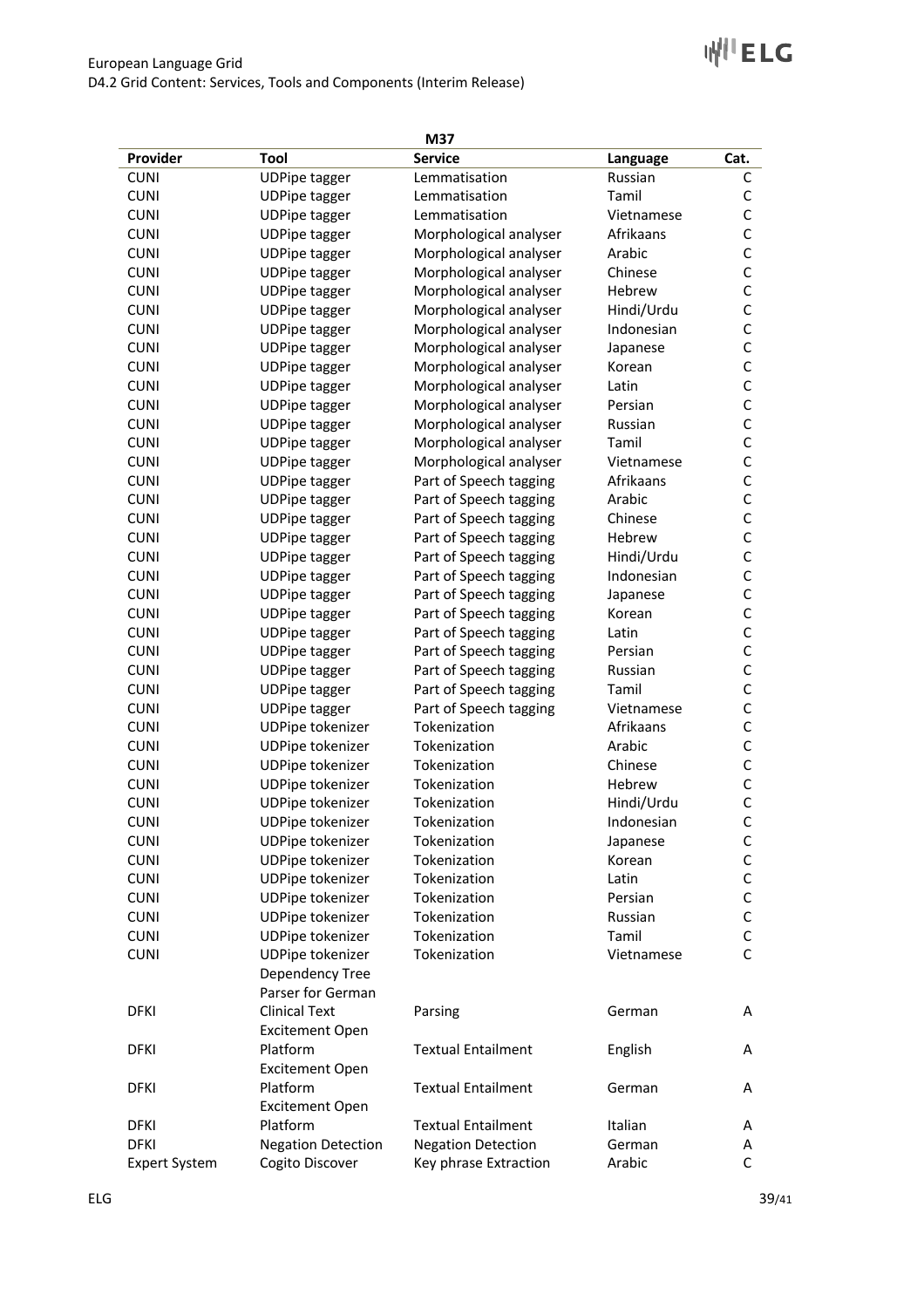| M37                                          |                 |                           |                   |              |
|----------------------------------------------|-----------------|---------------------------|-------------------|--------------|
| Provider                                     | Tool            | <b>Service</b>            | Language          | Cat.         |
| <b>Expert System</b>                         | Cogito Discover | Key phrase Extraction     | Chinese           | С            |
| <b>Expert System</b>                         | Cogito Discover | Key phrase Extraction     | Japanese          | C            |
| <b>Expert System</b>                         | Cogito Discover | Key phrase Extraction     | Korean            | $\mathsf{C}$ |
| <b>Expert System</b>                         | Cogito Discover | Key phrase Extraction     | Russian           | $\mathsf{C}$ |
| <b>Expert System</b>                         | Cogito Discover | Language identification   | Afrikaans         | $\mathsf C$  |
| <b>Expert System</b>                         | Cogito Discover | Language identification   | Arabic            | $\mathsf C$  |
| <b>Expert System</b>                         | Cogito Discover | Language identification   | Chinese           | $\mathsf{C}$ |
| <b>Expert System</b>                         | Cogito Discover | Language identification   | Hebrew            | $\mathsf C$  |
| <b>Expert System</b>                         | Cogito Discover | Language identification   | Hindi/Urdu        | $\mathsf C$  |
| <b>Expert System</b>                         | Cogito Discover | Language identification   | Indonesian        | $\mathsf C$  |
| <b>Expert System</b>                         | Cogito Discover | Language identification   | Japanese          | $\mathsf C$  |
| <b>Expert System</b>                         | Cogito Discover | Language identification   | Korean            | C            |
| <b>Expert System</b>                         | Cogito Discover | Language identification   | Malay             | C            |
| <b>Expert System</b>                         | Cogito Discover | Language identification   | Persian           | C            |
| <b>Expert System</b>                         | Cogito Discover | Language identification   | Russian           | C            |
| <b>Expert System</b>                         | Cogito Discover | Language identification   | Tamil             | C            |
| <b>Expert System</b>                         | Cogito Discover | Language identification   | Vietnamese        | C            |
| <b>Expert System</b>                         | Cogito Discover | Language identification   | Bengali           | D            |
| <b>Expert System</b>                         | Cogito Discover | Language identification   | Gujarati          | D            |
| <b>Expert System</b>                         | Cogito Discover | Language identification   | Kannada           | D            |
| <b>Expert System</b>                         | Cogito Discover | Language identification   | Macedonian        | D            |
| <b>Expert System</b>                         | Cogito Discover | Language identification   | Marahati          | D            |
| <b>Expert System</b>                         | Cogito Discover | Language identification   | Nepali            | D            |
| <b>Expert System</b>                         | Cogito Discover | Language identification   | Panjabi           | D            |
| <b>Expert System</b>                         | Cogito Discover | Language identification   | Somali            | D            |
| <b>Expert System</b>                         | Cogito Discover | Language identification   | Swahili           | D            |
| <b>Expert System</b>                         | Cogito Discover | Language identification   | <b>Tagalog</b>    | D            |
| <b>Expert System</b>                         | Cogito Discover | Language identification   | Telugu            | D            |
| <b>Expert System</b>                         | Cogito Discover | Language identification   | Thai              | D            |
| <b>Expert System</b>                         | Cogito Discover | Language identification   | Urdu              | D            |
| <b>Expert System</b>                         | Cogito Discover | Lemmatisation             | Arabic            | C            |
| <b>Expert System</b>                         | Cogito Discover | Lemmatisation             | Chinese           | $\mathsf{C}$ |
| <b>Expert System</b>                         | Cogito Discover | Lemmatisation             | Japanese          | $\mathsf{C}$ |
| <b>Expert System</b>                         | Cogito Discover | Lemmatisation             | Korean            | $\mathsf{C}$ |
| <b>Expert System</b>                         | Cogito Discover | Lemmatisation             | Russian           | $\mathsf{C}$ |
| <b>Expert System</b>                         | Cogito Discover | Named Entity Recognition  | Arabic            | C            |
| <b>Expert System</b>                         | Cogito Discover | Named Entity Recognition  | Chinese           | C            |
| <b>Expert System</b>                         | Cogito Discover | Named Entity Recognition  | Japanese          | C            |
| <b>Expert System</b>                         | Cogito Discover | Named Entity Recognition  | Korean            | C            |
| <b>Expert System</b>                         | Cogito Discover | Named Entity Recognition  | Russian           | $\mathsf C$  |
| <b>Expert System</b>                         | Cogito Discover | Part of Speech tagging    | Arabic            | С            |
| <b>Expert System</b>                         | Cogito Discover | Part of Speech tagging    | Chinese           | С            |
| <b>Expert System</b>                         | Cogito Discover | Part of Speech tagging    | Japanese          | C            |
| <b>Expert System</b>                         | Cogito Discover | Part of Speech tagging    | Korean            | C            |
| <b>Expert System</b>                         | Cogito Discover | Part of Speech tagging    | Russian           | C            |
|                                              | Cogito Discover | Summarization             | Arabic            | C            |
| <b>Expert System</b><br><b>Expert System</b> | Cogito Discover | Summarization             | Chinese           | C            |
|                                              |                 | Summarization             |                   |              |
| <b>Expert System</b>                         | Cogito Discover |                           | Japanese          | С            |
| <b>Expert System</b>                         | Cogito Discover | Summarization             | Korean            | С            |
| <b>Expert System</b>                         | Cogito Discover | Summarization             | Russian           | $\mathsf C$  |
| <b>Expert System</b>                         | Cogito Discover | Text extraction           | Lang. independent | E            |
| <b>Expert System</b>                         | Cogito Discover | Word sense disambiguation | Arabic            | C            |
| <b>Expert System</b>                         | Cogito Discover | Word sense disambiguation | Chinese           | C            |